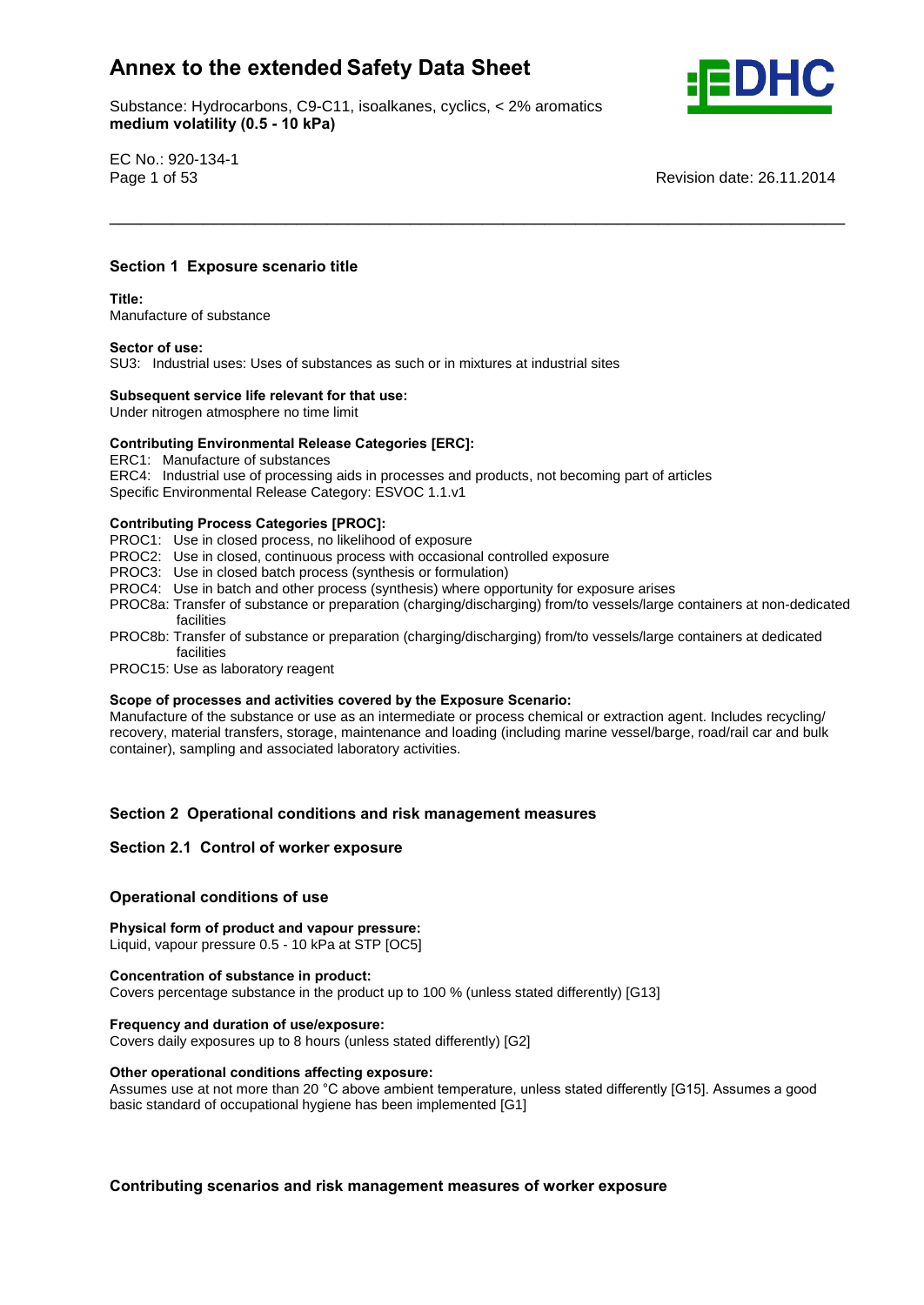

Substance: Hydrocarbons, C9-C11, isoalkanes, cyclics, < 2% aromatics e: Hydrocarbons, C9-C11, ise<br>**volatility (0.5 - 10 kPa)** 

EC No.: 920-134-1

Page 2 of 53 **Page 2 of 53** Revision date: 26.11.2014

\_\_\_\_\_\_\_\_\_\_\_\_\_\_\_\_\_\_\_\_\_\_\_\_\_\_\_\_\_\_\_\_\_\_\_\_\_\_\_\_\_\_\_\_\_\_\_\_\_\_\_\_\_\_\_\_\_\_\_\_\_\_\_\_\_\_\_\_\_\_\_ **General exposures (closed systems) [CS15] PROC1:** No other specific measures identified [EI20] **General**

 **exposures (closed systems) [CS15] PROC2, PROC3:** Handle substance within a closed system [E47] **Material**

**storage [CS67] PROC1, PROC2:**

material eterage **pectricities**:  $\frac{1}{2}$  is the extended system [E84]

 **exposures (open systems) [CS16] PROC4: Experimental components (open systems) Example** 

**cleaning and maintenance [CS39] PROC8a:**

No other specific measures identified [EI20] **Process sampling [CS2] PROC8b:**

No other specific measures identified [EI20]

**Process sampling [CS2] PROC8b:**<br>No other specific measures identified [EI20]<br>Bulk transfers [CS14] (open systems) [CS108] PROC8b: No other specific measures identified [EI20] **Bulk**

**transfers [CS14] (closed systems) [CS107] PROC8b:**

Handle substance within a closed system [E47] **Laboratory activities [CS36] PROC15:**

No other specific measures identified [EI20] **Section**

# **2.2 Control of environmental exposure Product characteristics:**

Substance is complex UVCB [PrC3]. Predominantly hydrophobic [PrC4a]. **Amounts used**

Maximum daily site tonnage (kg/day): 7900 **Frequency and duration of use**

**Emission days (days/year): 20** 

## Frequency and duration of use<br> **Emission days (days/year): 20<br>
<b>Environmental factors not influenced by risk management**

Local freshwater dilution factor: 10 Local marine water dilution factor: 100 **Other**

**given operational conditions affecting environmental exposure**

Release fraction to air from process (initial release prior to RMM): 0.001 Release fraction to wastewater from process (initial release prior to RMM): 0.00001 release mashem to masterially mem process (initial release prior to RMM): 0.0001

## **onsite conditions and measures to reduce or limit discharges, air emissions and releases to soil**

Risk from environmental exposure is driven by freshwater sediment [TCR1b]. Prevent discharge of undissolved substance to or recover from onsite wastewater [TCR14] No wastewater treatment required [TCR6]. Treat air emission to provide a typical removal efficiency of (%): 90

Treat onsite wastewater (prior to receiving water discharge) to provide the required removal efficiency of >=(%): 0 If discharging to domestic sewage treatment plant, provide the required onsite wastewater removal efficiency n albertal ging to dent<br>of >=(%): 0

## **measures to prevent/limit release from site**

Do not apply industrial sludge to natural soils [OMS2]. Sludge should be incinerated, contained or reclaimed [OMS3].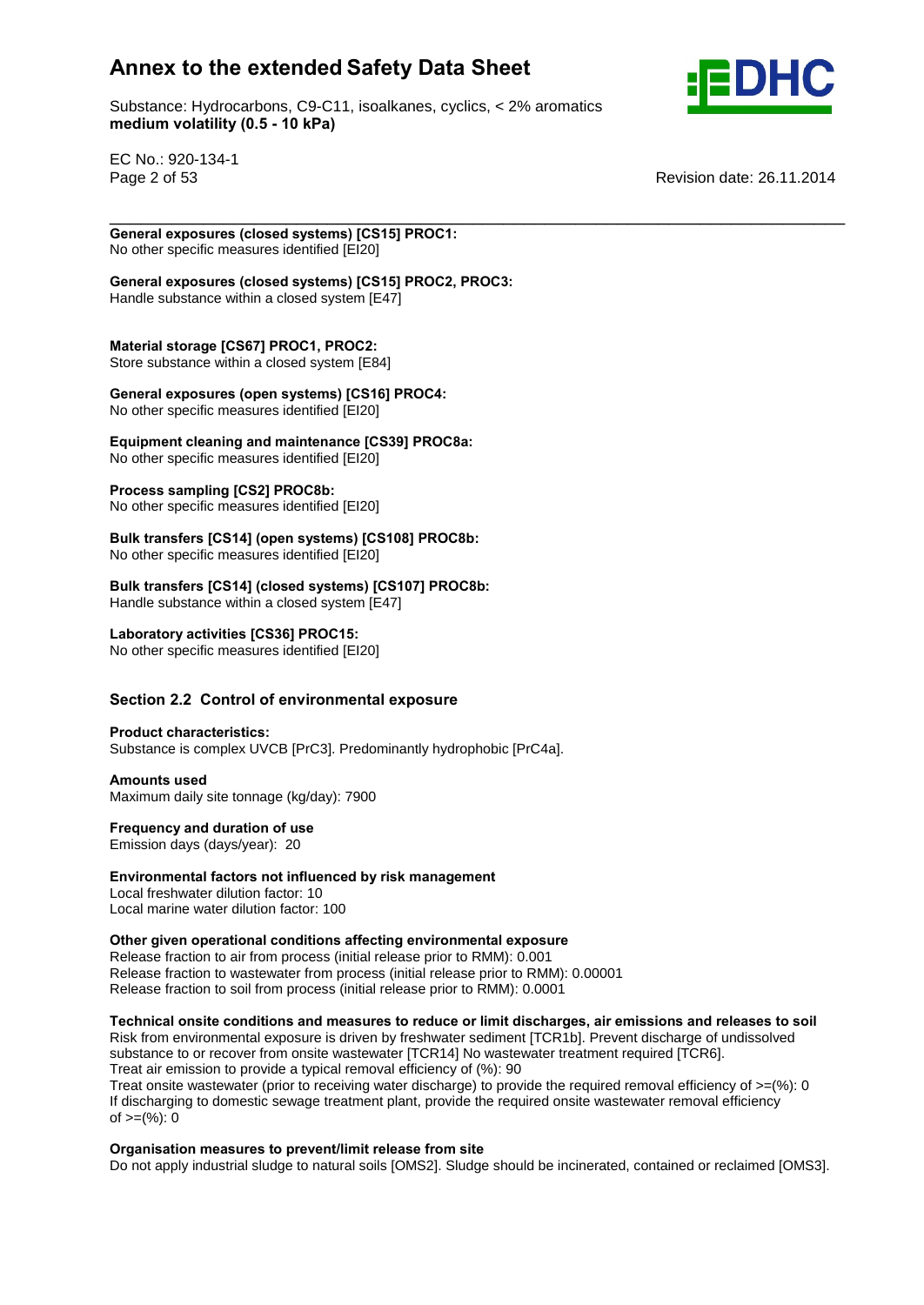Substance: Hydrocarbons, C9-C11, isoalkanes, cyclics, < 2% aromatics e: Hydrocarbons, C9-C11, ise<br>**volatility (0.5 - 10 kPa)** 



EC No.: 920-134-1

Page 3 of 53 Revision date: 26.11.2014

#### \_\_\_\_\_\_\_\_\_\_\_\_\_\_\_\_\_\_\_\_\_\_\_\_\_\_\_\_\_\_\_\_\_\_\_\_\_\_\_\_\_\_\_\_\_\_\_\_\_\_\_\_\_\_\_\_\_\_\_\_\_\_\_\_\_\_\_\_\_\_\_ **and measures related to municipal sewage treatment plant**

Estimated substance removal from wastewater via domestic sewage treatment (%): 96.5 Total efficiency of removal from wastewater after onsite and offsite (domestic treatment plant) RMMs (%): 96.5 Maximum allowable site tonnage  $(M<sub>Safe</sub>)$  based on release following total wastewater treatment removal (kg/day): 1728729 Assumed domestic sewage treatment plant flow (m<sup>3</sup>/day): 10000<br>
removal (kg/day): 1728729<br>
Assumed domestic sewage treatment plant flow (m<sup>3</sup>/day): 10000<br> **Conditions and measures related to external treatment of waste for** 

During manufacturing no waste of the substance is generated [ETW4]. **Conditions and measures related to external recovery of waste**

During manufacturing no waste of the substance is generated [ERW2].

## **<sup>3</sup> Exposure estimation**

Health

The ECETOC TRA tool has been used to estimate workplace exposures unless otherwise indicated.

#### **Environment**

The Hydrocarbon Block Method has been used to calculate environmental exposure with the Petrorisk model [EE2].

## **<sup>4</sup> Guidance to check compliance with the Exposure Scenario**

#### Health

Predicted exposures are not expected to exceed the DN(M)EL when the Risk Management Measures/Operational Conditions outlined in Section 2 are implemented [G22].

Where other Risk Management Measures/Operational Conditions are adopted, then users should ensure that risks are managed to at least equivalent levels [G23].

#### Environment

Guidance is based on assumed operating conditions which may not be applicable to all sites; thus, scaling may be necessary to define appropriate site-specific risk management measures [DSU1]. Required removal efficiency for wastewater can be achieved using onsite/offsite technologies, either alone or in combination [DSU2]. Required removal efficiency for air can be achieved using onsite technologies, either alone or in combination [DSU3]. Further details on scaling and control technologies are provided in SpERC factsheet (http://cefic.org/en/reach-for-industries-libraries.html).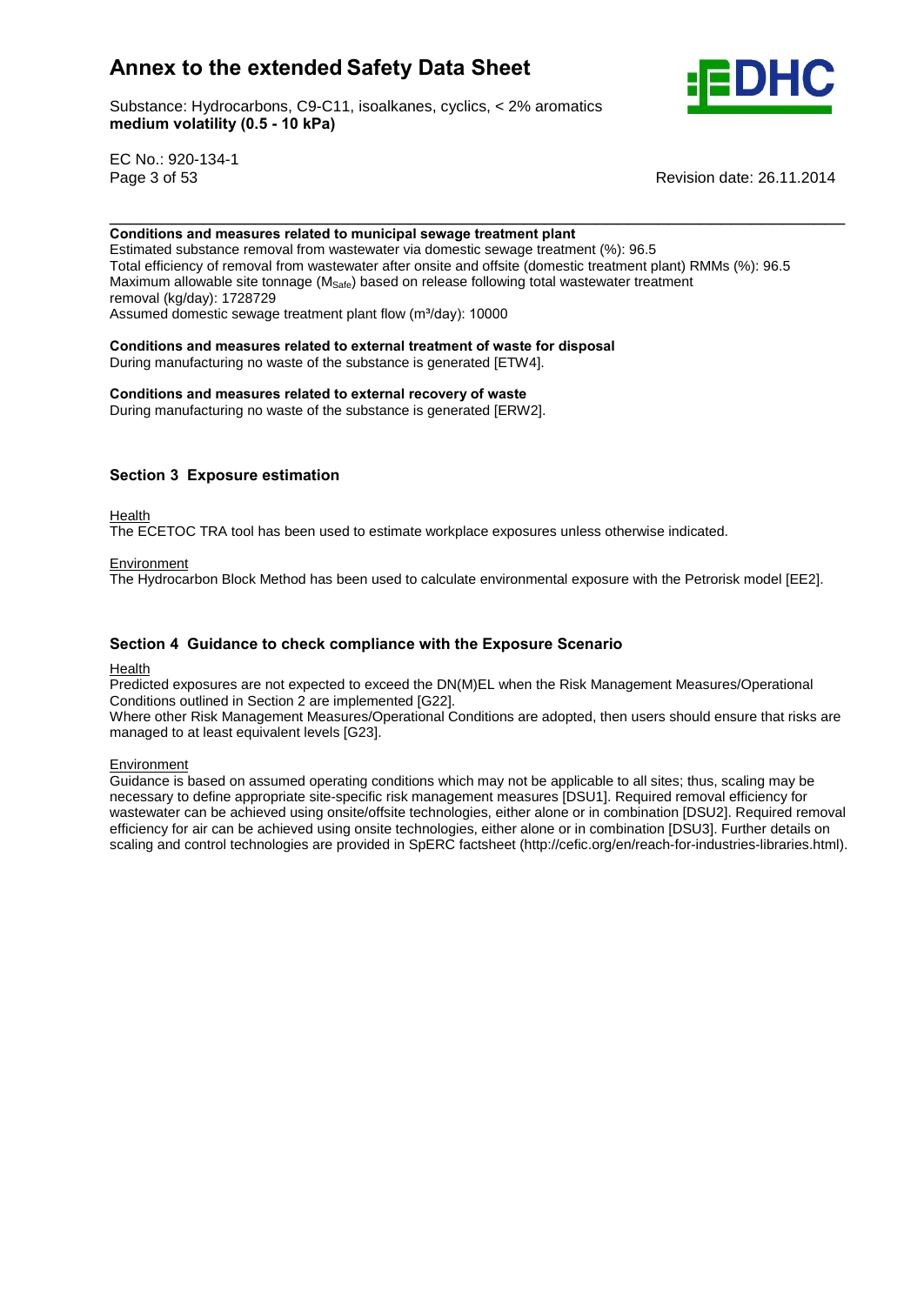Substance: Hydrocarbons, C9-C11, isoalkanes, cyclics, < 2% aromatics e: Hydrocarbons, C9-C11, ise<br>**volatility (0.5 - 10 kPa)** 



EC No.: 920-134-1

Page 4 of 53 Revision date: 26.11.2014

## \_\_\_\_\_\_\_\_\_\_\_\_\_\_\_\_\_\_\_\_\_\_\_\_\_\_\_\_\_\_\_\_\_\_\_\_\_\_\_\_\_\_\_\_\_\_\_\_\_\_\_\_\_\_\_\_\_\_\_\_\_\_\_\_\_\_\_\_\_\_\_ **<sup>1</sup> Exposure scenario title Title:**

#### Title<sup>.</sup>

Distribution of substance **Sector of use:**

SU3: Industrial uses: Uses of substances as such or in mixtures at industrial sites **Subsequent service life relevant for that use:**

Under nitrogen atmosphere no time limit

## **Subsequent service life relevant for that use:**<br>
Under nitrogen atmosphere no time limit<br>
Contributing Environmental Release Categories [ERC]:

ERC1: Manufacture of substances

- ERC2: Formulation of preparations
- ERC3: Formulation in materials
- ERC4: Industrial use of processing aids in processes and products, not becoming part of articles
- ERC5: Industrial use resulting in inclusion into or onto a matrix
- ERC6a: Industrial use resulting in manufacture of another substance (use of intermediates)
- ERC6b: Industrial use of reactive processing aids
- ERC6c: Industrial use of monomers for polymerization
- ERC6d: Industrial use of auxiliaries for polymerization processes in production of resins, rubbers, polymers
- ERC7: Industrial use of substances in closed systems
- Specific Environmental Release Category: ESVOC 1.1b.v1 **Contributing Process Categories [PROC]:**

- PROC1: Use in closed process, no likelihood of exposure
- PROC2: Use in closed, continuous process with occasional controlled exposure
- PROC3: Use in closed batch process (synthesis or formulation)
- PROC4: Use in batch and other process (synthesis) where opportunity for exposure arises
- PROC8a: Transfer of substance or preparation (charging/discharging) from/to vessels/large containers at non-dedicated facilities
- PROC8b: Transfer of substance or preparation (charging/discharging) from/to vessels/large containers at dedicated facilities
- PROC9: Transfer of substance or preparation into small containers (dedicated filling line, including weighing)
- PROC15: Use as laboratory reagent **Scope**

## **of processes and activities covered by the Exposure Scenario:**

Loading (including marine vessel/barge, road/rail car and IBC loading) and repacking (including drums and small packs) of substance, including its sampling, storage, unloading, maintenance and associated laboratory activities.

# **<sup>2</sup> Operational conditions and risk management measures Section 2.1 Control of worker exposure**

## **Section 2.1 Control of worker exposure**

## **conditions** of worker exposured<br> **Physical**<br> **Physical**<br> **Physical**<br> **Physical**<br> **Physical**

## **form of product and vapour pressure:**

Liquid, vapour pressure 0.5 - 10 kPa at STP [OC5] **Concentration of substance in product:**

Covers percentage substance in the product up to 100 % (unless stated differently) [G13] **Frequency and duration of use/exposure:**

Covers daily exposures up to 8 hours (unless stated differently) [G2] **Other operational conditions affecting exposure:**

Other operational conditions affecting exposure:<br>Assumes use at not more than 20 °C above ambient temperature, unless stated differently [G15]. Assumes a good basic standard of occupational hygiene has been implemented [G1]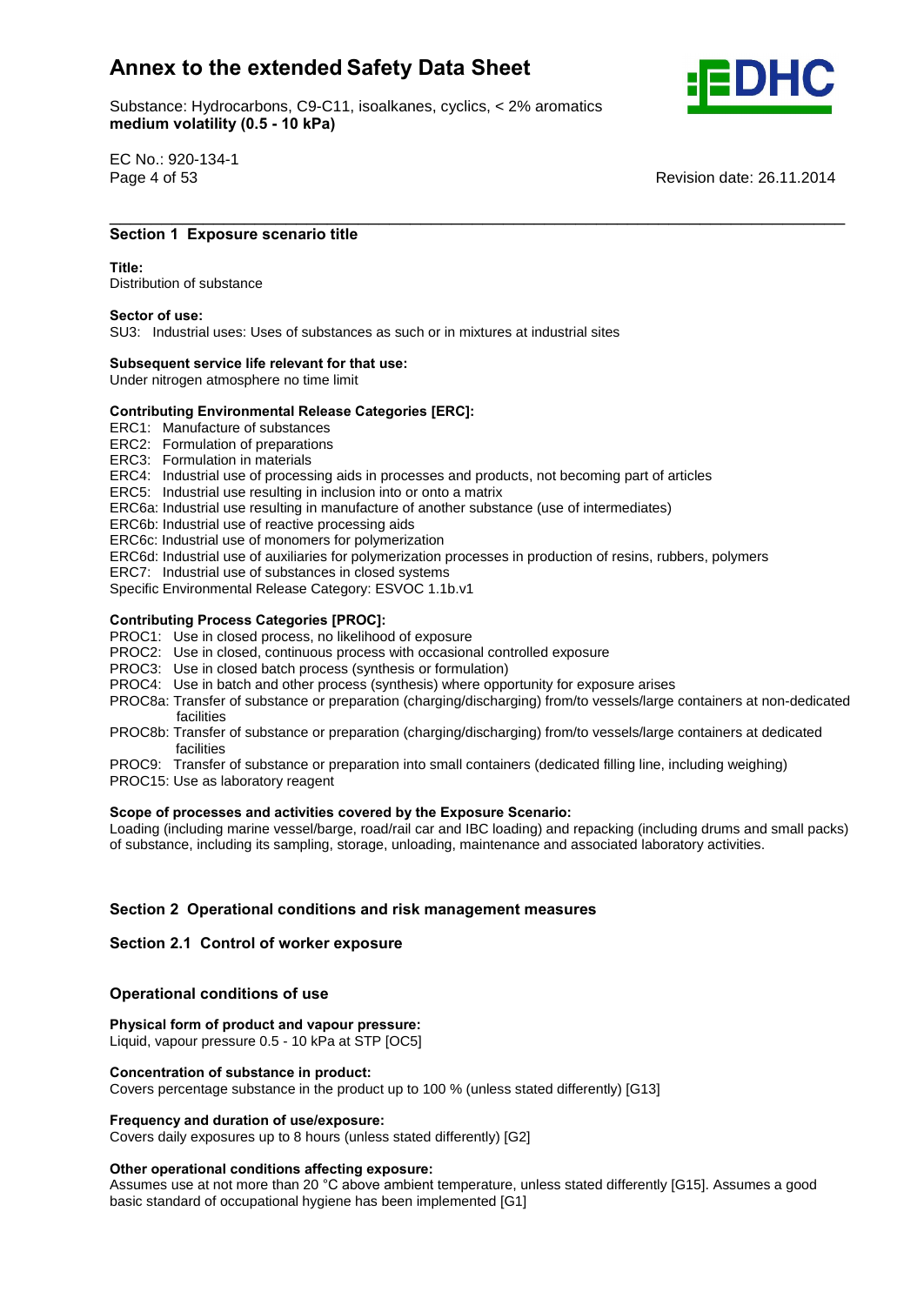Substance: Hydrocarbons, C9-C11, isoalkanes, cyclics, < 2% aromatics e: Hydrocarbons, C9-C11, ise<br>**volatility (0.5 - 10 kPa)** 



EC No.: 920-134-1

Page 5 of 53 **Page 12.11.2014** Revision date: 26.11.2014

# **scenarios and risk management measures of worker exposure General exposures (closed systems) [CS15] PROC1, PROC2, PROC3:**

\_\_\_\_\_\_\_\_\_\_\_\_\_\_\_\_\_\_\_\_\_\_\_\_\_\_\_\_\_\_\_\_\_\_\_\_\_\_\_\_\_\_\_\_\_\_\_\_\_\_\_\_\_\_\_\_\_\_\_\_\_\_\_\_\_\_\_\_\_\_\_ **Contributing**

Handle substance within a closed system [E47] **Material storage [CS67] PROC1, PROC2:**

Store substance within a closed system [E84] **Process sampling [CS2] PROC3:**

No other specific measures identified [EI20]

**Process sampling [CS2] PROC3:**<br>No other specific measures identified [EI20]<br>General exposures (open systems) [CS16] PROC4: **Exercise of operator (open systems) Footing** 1.<br>No other specific measures identified [EI20]

 **cleaning and maintenance [CS39] PROC8a:** No other specific measures identified [EI20] **Bulk**

 **transfers [CS14] (open systems) [CS108] PROC8b:** No other specific measures identified [EI20] **Bulk**

 **transfers [CS14] (closed systems) [CS107] PROC8b:** No other specific measures identified [EI20] **Drum**

 **andsmall package filling [CS6] PROC9:** No other specific measures identified [EI20] **Laboratory activities [CS36] PROC15:**

No other specific measures identified [EI20] **Section**

# **2.2 Control of environmental exposure Product characteristics:**

Substance is complex UVCB [PrC3]. Predominantly hydrophobic [PrC4a]. **Amounts used**

Maximum daily site tonnage (kg/day): 0.12 **Frequency and duration of use**

**Emission days (days/year): 20** 

Frequency and duration of use<br> **Emission days (days/year): 20<br>
<b>Environmental factors not influenced by risk management** Local freshwater dilution factor: 10

Local marine water dilution factor: 100

**given operational conditions affecting environmental exposure**

Release fraction to air from process (initial release prior to RMM): 0.0001 Release fraction to wastewater from process (initial release prior to RMM): 0.0000001 release masser to masteriate mean process (initial release prior to RMM): 0.00001

## **onsite conditions and measures to reduce or limit discharges, air emissions and releases to soil**

Risk from environmental exposure is driven by freshwater [TCR1a]. No wastewater treatment required [TCR6]. Treat air emission to provide a typical removal efficiency of (%): 90

Treat onsite wastewater (prior to receiving water discharge) to provide the required removal efficiency of  $>=$ (%): 0 If discharging to domestic sewage treatment plant, provide the required onsite wastewater removal efficiency n albertal ging to dent<br>of >=(%): 0

## **measures to prevent/limit release from site**

Do not apply industrial sludge to natural soils [OMS2]. Sludge should be incinerated, contained or reclaimed [OMS3].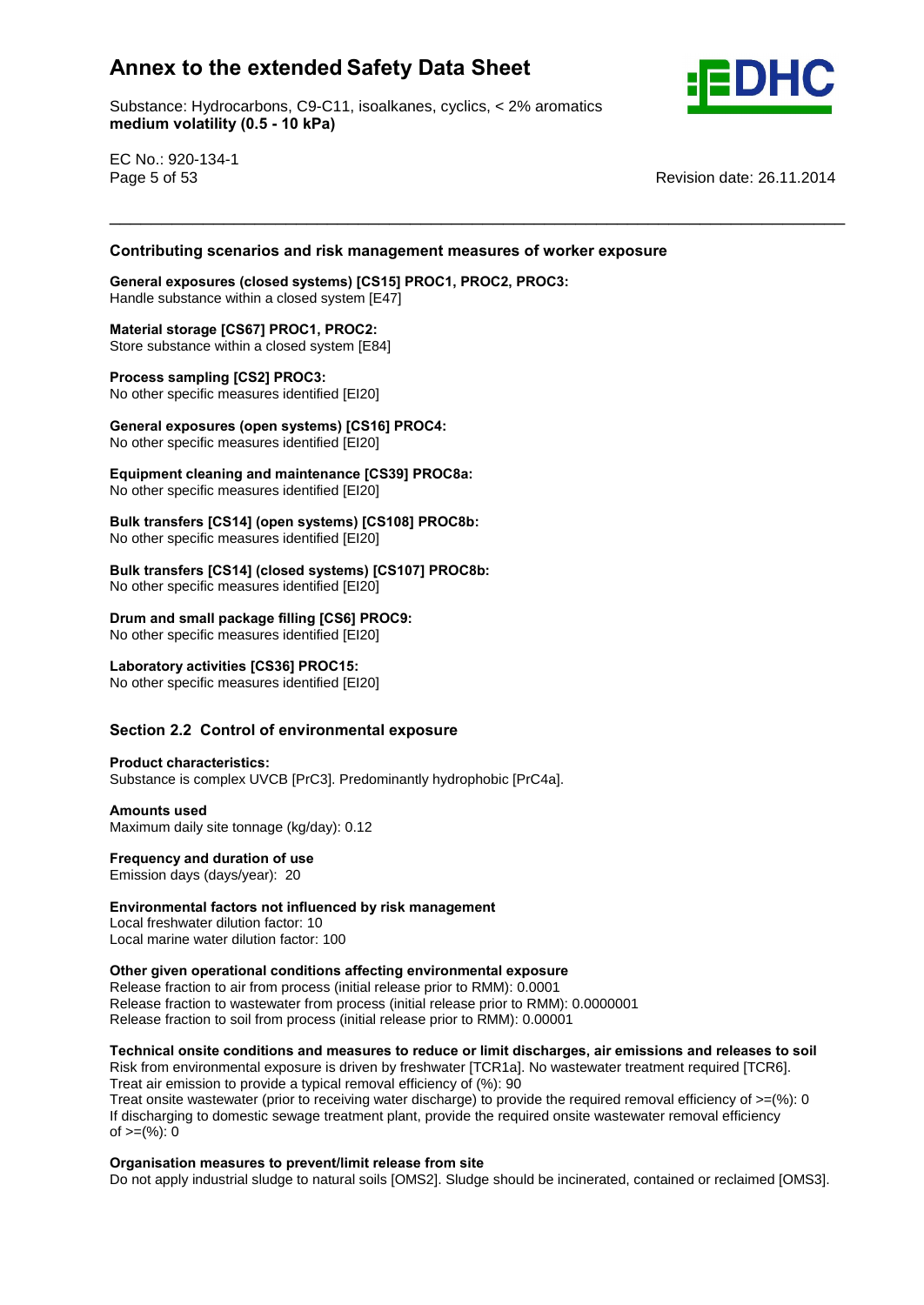Substance: Hydrocarbons, C9-C11, isoalkanes, cyclics, < 2% aromatics e: Hydrocarbons, C9-C11, ise<br>**volatility (0.5 - 10 kPa)** 



EC No.: 920-134-1

**Conditions**

Page 6 of 53 **Page 12.11.2014** Revision date: 26.11.2014

#### **and measures related to municipal sewage treatment plant**

Estimated substance removal from wastewater via domestic sewage treatment (%): 96.5 Total efficiency of removal from wastewater after onsite and offsite (domestic treatment plant) RMMs (%): 96.5 Maximum allowable site tonnage ( $M_{\text{Safe}}$ ) based on release following total wastewater treatment<br>removal (kg/day): 1656<br>Assumed domestic sewage treatment plant flow (m<sup>3</sup>/day): 2000 removal (kg/day): 1656 Assumed domestic sewage treatment plant flow (m<sup>3</sup>/day): 2000

\_\_\_\_\_\_\_\_\_\_\_\_\_\_\_\_\_\_\_\_\_\_\_\_\_\_\_\_\_\_\_\_\_\_\_\_\_\_\_\_\_\_\_\_\_\_\_\_\_\_\_\_\_\_\_\_\_\_\_\_\_\_\_\_\_\_\_\_\_\_\_

**and measures related to external treatment of waste for disposal**

External treatment and disposal of waste should comply with applicable local and/or national regulations [ETW3]<br>Conditions and measures related to external recovery of waste

External recovery and recycling of waste should comply with applicable local and/or national regulations [ERW1]

## **<sup>3</sup> Exposure estimation**

Health

The ECETOC TRA tool has been used to estimate workplace exposures unless otherwise indicated.

#### **Environment**

The Hydrocarbon Block Method has been used to calculate environmental exposure with the Petrorisk model [EE2].

## **<sup>4</sup> Guidance to check compliance with the Exposure Scenario**

Health

Predicted exposures are not expected to exceed the DN(M)EL when the Risk Management Measures/Operational Conditions outlined in Section 2 are implemented [G22].

Where other Risk Management Measures/Operational Conditions are adopted, then users should ensure that risks are managed to at least equivalent levels [G23].

#### Environment

Guidance is based on assumed operating conditions which may not be applicable to all sites; thus, scaling may be necessary to define appropriate site-specific risk management measures [DSU1]. Required removal efficiency for wastewater can be achieved using onsite/offsite technologies, either alone or in combination [DSU2]. Required removal efficiency for air can be achieved using onsite technologies, either alone or in combination [DSU3]. Further details on scaling and control technologies are provided in SpERC factsheet (http://cefic.org/en/reach-for-industries-libraries.html).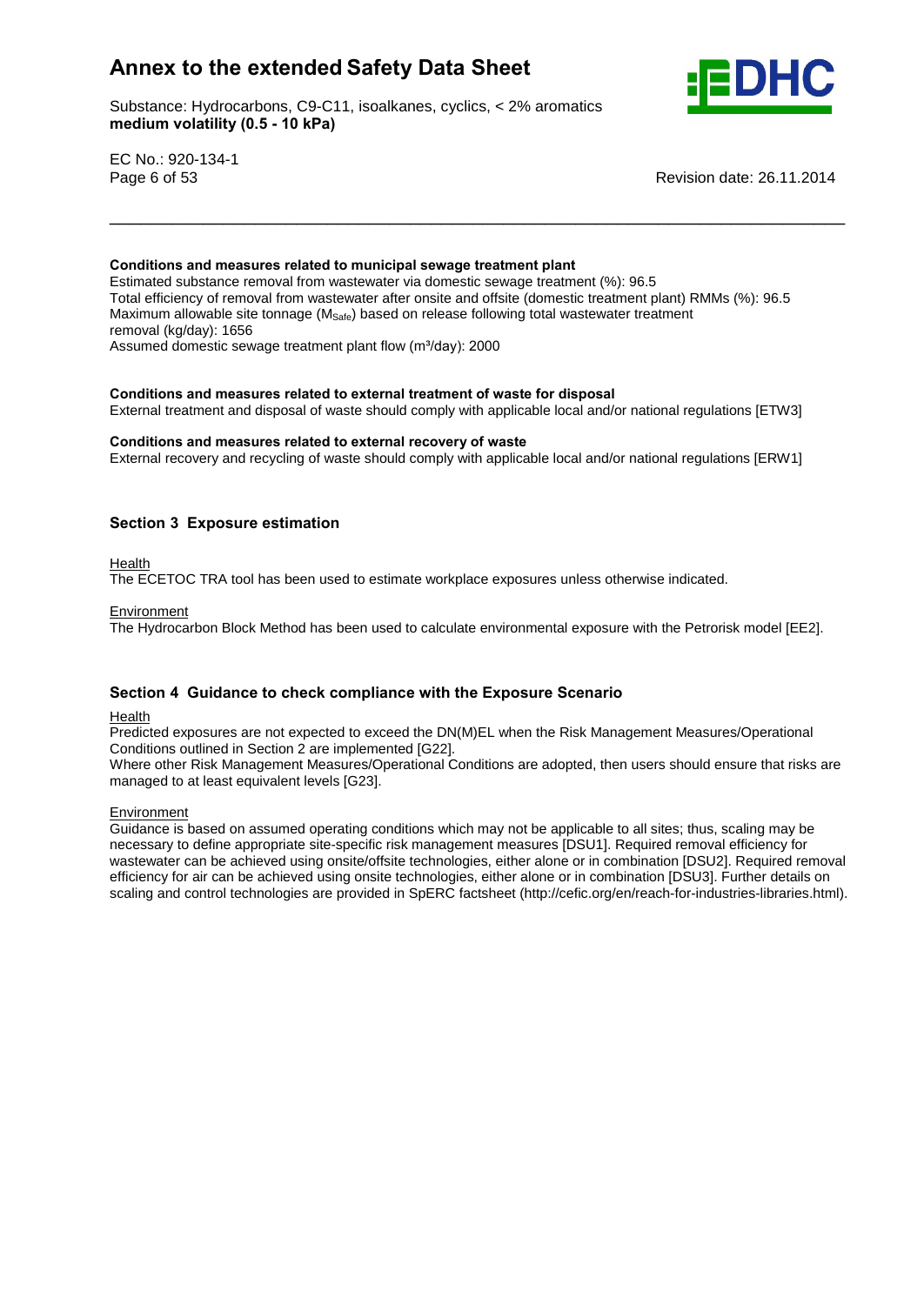Substance: Hydrocarbons, C9-C11, isoalkanes, cyclics, < 2% aromatics e: Hydrocarbons, C9-C11, ise<br>**volatility (0.5 - 10 kPa)** 



EC No.: 920-134-1

Page 7 of 53 **Page 7 of 53** Revision date: 26.11.2014

## **<sup>1</sup> Exposure scenario title Title:**

#### Title:

Formulation & (re)packing of substances and mixtures **Sector of use:**

SU3: Industrial uses: Uses of substances as such or in mixtures at industrial sites **Subsequent service life relevant for that use:**

Under nitrogen atmosphere no time limit

## **Subsequent service life relevant for that use:**<br>Under nitrogen atmosphere no time limit<br>Contributing Environmental Release Categories [ERC]:

ERC2: Formulation of preparations

Specific Environmental Release Category: ESVOC 2.2.v1 **Contributing Process Categories [PROC]:**

PROC1: Use in closed process, no likelihood of exposure

- PROC2: Use in closed, continuous process with occasional controlled exposure
- PROC3: Use in closed batch process (synthesis or formulation)
- PROC4: Use in batch and other process (synthesis) where opportunity for exposure arises
- PROC5: Mixing or blending in batch processes for formulation of preparations and articles (multistage and/or significant contact)
- PROC8a: Transfer of substance or preparation (charging/discharging) from/to vessels/large containers at non-dedicated facilities

\_\_\_\_\_\_\_\_\_\_\_\_\_\_\_\_\_\_\_\_\_\_\_\_\_\_\_\_\_\_\_\_\_\_\_\_\_\_\_\_\_\_\_\_\_\_\_\_\_\_\_\_\_\_\_\_\_\_\_\_\_\_\_\_\_\_\_\_\_\_\_

- PROC8b: Transfer of substance or preparation (charging/discharging) from/to vessels/large containers at dedicated facilities
- PROC9: Transfer of substance or preparation into small containers (dedicated filling line, including weighing)
- PROC14: Production of preparations or articles by tabletting, compression, extrusion, pelettisation
- PROC15: Use as laboratory reagent

#### **of processes and activities covered by the Exposure Scenario:**

Formulation, packing, and re-packing of the substance and its mixtures in batch or continuous operations, including storage, material transfers, mixing, tabletting, compression, pelletisation, extrusion, large and small scale packing, sampling, maintenance and associated laboratory activities.

# **<sup>2</sup> Operational conditions and risk management measures Section 2.1 Control of worker exposure**

#### **Section 2.1 Control of worker exposure**

## **conditions** of worker exposured<br> **Physical**<br> **Physical**<br> **Physical**<br> **Physical**<br> **Physical**

 **form of product and vapour pressure:** Liquid, vapour pressure 0.5 - 10 kPa at STP [OC5] **Concentration of substance in product:**

Covers percentage substance in the product up to 100 % (unless stated differently) [G13]

#### **and duration of use/exposure:**

Covers daily exposures up to 8 hours (unless stated differently) [G2] **Other operational conditions affecting exposure:**

Other operational conditions affecting exposure:<br>Assumes use at not more than 20 °C above ambient temperature, unless stated differently [G15]. Assumes a good basic standard of occupational hygiene has been implemented [G1]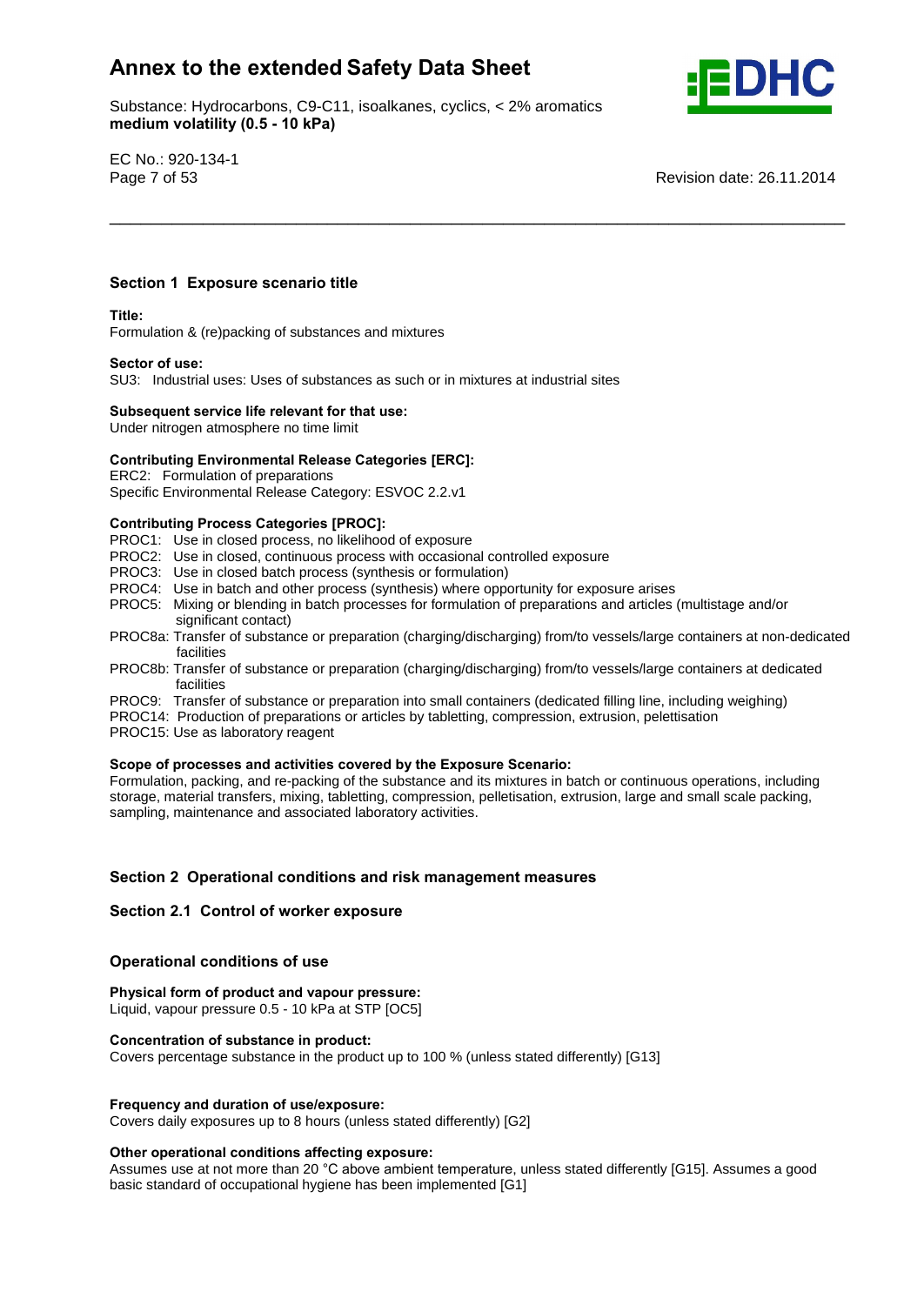Substance: Hydrocarbons, C9-C11, isoalkanes, cyclics, < 2% aromatics e: Hydrocarbons, C9-C11, ise<br>**volatility (0.5 - 10 kPa)** 



EC No.: 920-134-1

**°C**

Page 8 of 53 **Page 8 of 53** Revision date: 26.11.2014

# **scenarios and risk management measures of worker exposure General exposures (closed systems) [CS15] PROC1, PROC2, PROC3:**

Handle substance within a closed system [E47] **Material storage [CS67] PROC1, PROC2:**

No other specific measures identified [EI20] **Process sampling [CS2] PROC3:**

No other specific measures identified [EI20]

 **processes at elevated temperatures [CS136] Operation is carried out at elevated temperature (> than <sup>20</sup> above ambient temperature) [OC7] PROC3:** No other specific measures identified [EI20] **exposure ambient temperature) [OC7] PROC3:**<br>No other specific measures identified [EI20]<br>General exposures (open systems) [CS16] PROC4:

\_\_\_\_\_\_\_\_\_\_\_\_\_\_\_\_\_\_\_\_\_\_\_\_\_\_\_\_\_\_\_\_\_\_\_\_\_\_\_\_\_\_\_\_\_\_\_\_\_\_\_\_\_\_\_\_\_\_\_\_\_\_\_\_\_\_\_\_\_\_\_

No other specific measures identified [EI20] **Mixing**

## **operations (open systems) [CS30] PROC5:**

mandal productive (specific systems) **Production** 

 **[CS34] transfer from/pouring from containers [CS22] PROC8a:** Mo other specific measures identified [EI20]

**cleaning and maintenance [CS39] PROC8a:**

No other specific measures identified [EI20] **Bulk transfers [CS14] PROC8b:**

No other specific measures identified [EI20] **Drum/batch transfers [CS8] PROC8b:**

No other specific measures identified [EI20] **Drum**

## **Drum/batch transfers [CS8] PROC8b:**<br>No other specific measures identified [EI20]<br>**Drum and small package filling [CS6] PROC9:**

**Production Production Production Production Production Production Production Production Production Production Production Production Production Production Production Production Production**

 **or preparation of articles by tabletting, compression, extrusion or pelletisation [CS100] PROC14:** No other specific measures identified [EI20] **Laboratory activities [CS36] PROC15:**

No other specific measures identified [EI20] **Section**

# **2.2 Control of environmental exposure Product characteristics:**

Substance is complex UVCB [PrC3]. Predominantly hydrophobic [PrC4a]. **Amounts used**

Maximum daily site tonnage (kg/day): 1433 **Frequency and duration of use**

Emission days (days/year): 10

 **factors not influenced by risk management** Local freshwater dilution factor: 10

Local marine water dilution factor: 100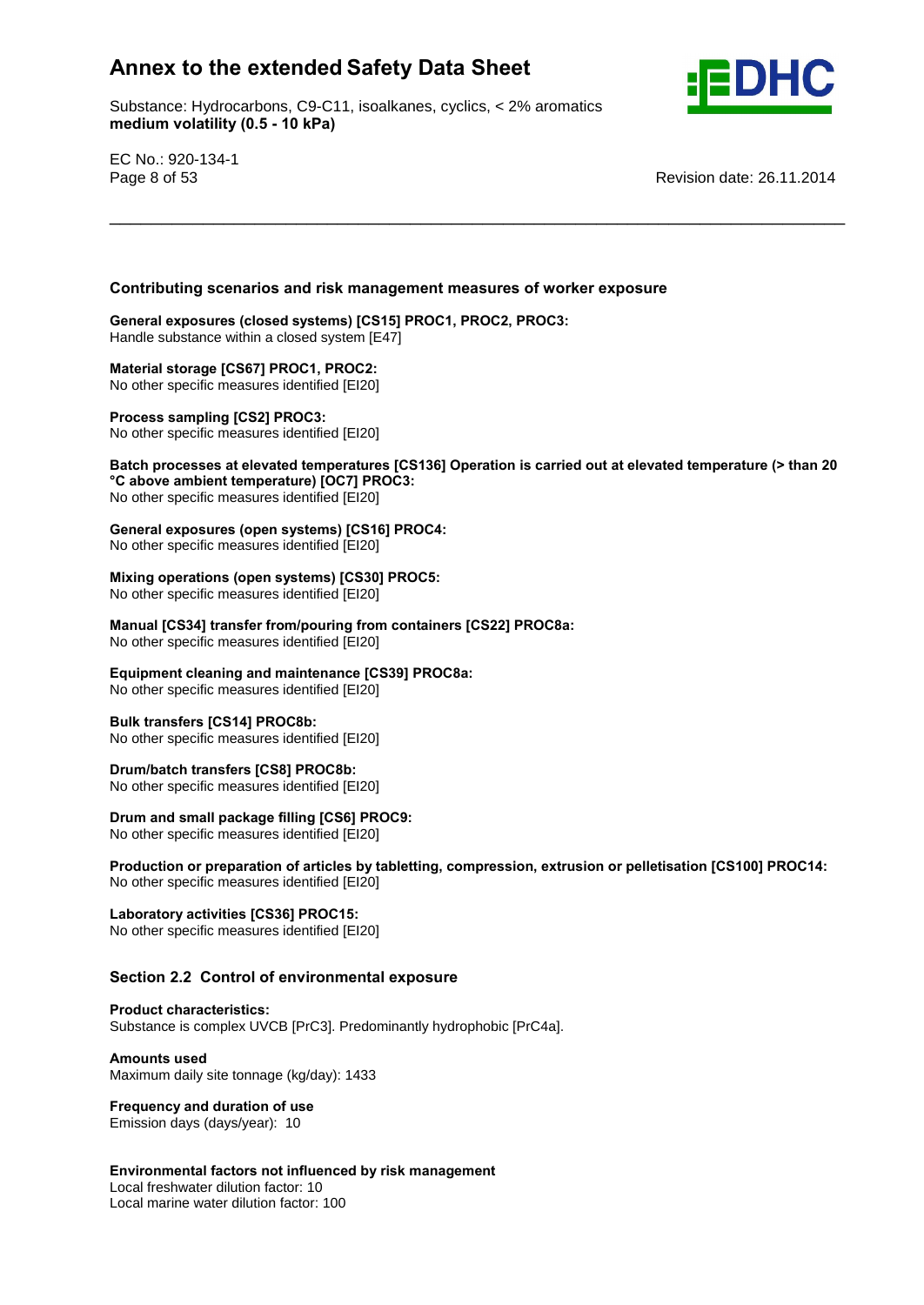Substance: Hydrocarbons, C9-C11, isoalkanes, cyclics, < 2% aromatics e: Hydrocarbons, C9-C11, ise<br>**volatility (0.5 - 10 kPa)** 



EC No.: 920-134-1

Page 9 of 53 **Page 12.11.2014** Revision date: 26.11.2014

#### **given operational conditions affecting environmental exposure**

Release fraction to air from process (after typical onsite RMMs, consistent with EU Solvent Emissions Directive requirements): 0.01

\_\_\_\_\_\_\_\_\_\_\_\_\_\_\_\_\_\_\_\_\_\_\_\_\_\_\_\_\_\_\_\_\_\_\_\_\_\_\_\_\_\_\_\_\_\_\_\_\_\_\_\_\_\_\_\_\_\_\_\_\_\_\_\_\_\_\_\_\_\_\_ **Other**

Release fraction to wastewater from process (initial release prior to RMM): 0.000005 Release fraction to soil from process (initial release prior to RMM): 0.0001

## **onsite conditions and measures to reduce or limit discharges, air emissions and releases to soil**

Risk from environmental exposure is driven by freshwater sediment [TCR1b]. Prevent discharge of undissolved substance to or recover from onsite wastewater [TCR14] No wastewater treatment required [TCR6].

Treat air emission to provide a typical removal efficiency of (%): 0 Treat onsite wastewater (prior to receiving water discharge) to provide the required removal efficiency of  $>=$ (%): 0

If discharging to domestic sewage treatment plant, provide the required onsite wastewater removal efficiency n albertal ging to dent<br>of >=(%): 0

#### **measures to prevent/limit release from site**

Do not apply industrial sludge to natural soils [OMS2]. Sludge should be incinerated, contained or reclaimed [OMS3].<br>Conditions and measures related to municipal sewage treatment plant

Estimated substance removal from wastewater via domestic sewage treatment (%): 96.5 Total efficiency of removal from wastewater after onsite and offsite (domestic treatment plant) RMMs (%): 96.5 Maximum allowable site tonnage ( $M_{\text{Safe}}$ ) based on release following total wastewater treatment<br>removal (kg/day): 691490<br>Assumed domestic sewage treatment plant flow (m<sup>3</sup>/day): 2000 removal (kg/day): 691490

Assumed domestic sewage treatment plant flow (m<sup>3</sup>/day): 2000

#### **and measures related to external treatment of waste for disposal**

External treatment and disposal of waste should comply with applicable local and/or national regulations [ETW3]<br>Conditions and measures related to external recovery of waste

External recovery and recycling of waste should comply with applicable local and/or national regulations [ERW1]

## **<sup>3</sup> Exposure estimation**

Health

The ECETOC TRA tool has been used to estimate workplace exposures unless otherwise indicated.

Environment

The Hydrocarbon Block Method has been used to calculate environmental exposure with the Petrorisk model [EE2].

## **<sup>4</sup> Guidance to check compliance with the Exposure Scenario**

Health

Predicted exposures are not expected to exceed the DN(M)EL when the Risk Management Measures/Operational Conditions outlined in Section 2 are implemented [G22].

Where other Risk Management Measures/Operational Conditions are adopted, then users should ensure that risks are managed to at least equivalent levels [G23].

#### **Environment**

Guidance is based on assumed operating conditions which may not be applicable to all sites; thus, scaling may be necessary to define appropriate site-specific risk management measures [DSU1]. Required removal efficiency for wastewater can be achieved using onsite/offsite technologies, either alone or in combination [DSU2]. Required removal efficiency for air can be achieved using onsite technologies, either alone or in combination [DSU3]. Further details on scaling and control technologies are provided in SpERC factsheet (http://cefic.org/en/reach-for-industries-libraries.html).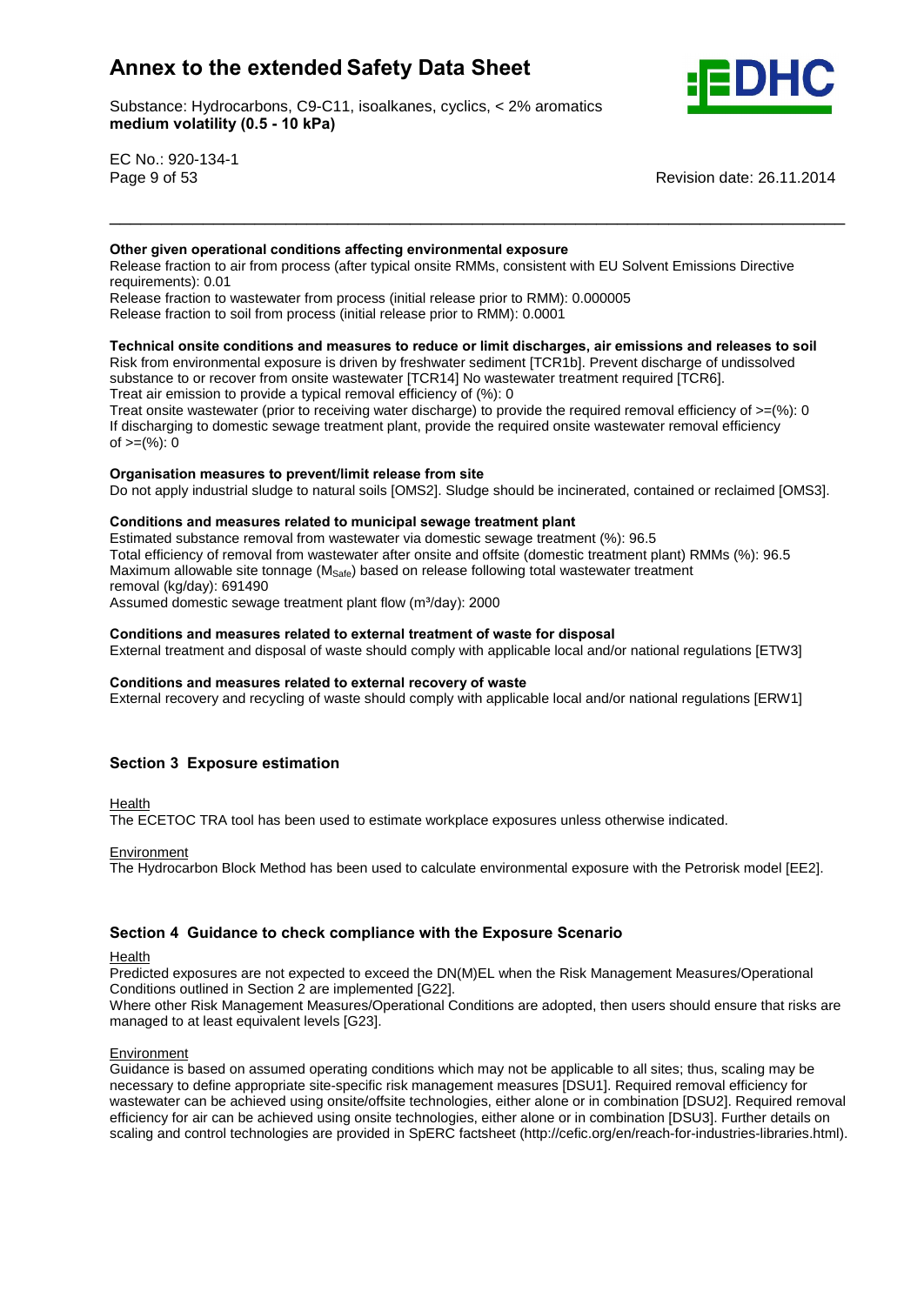Substance: Hydrocarbons, C9-C11, isoalkanes, cyclics, < 2% aromatics e: Hydrocarbons, C9-C11, ise<br>**volatility (0.5 - 10 kPa)** 



EC No.: 920-134-1

Page 10 of 53 Revision date: 26.11.2014

## \_\_\_\_\_\_\_\_\_\_\_\_\_\_\_\_\_\_\_\_\_\_\_\_\_\_\_\_\_\_\_\_\_\_\_\_\_\_\_\_\_\_\_\_\_\_\_\_\_\_\_\_\_\_\_\_\_\_\_\_\_\_\_\_\_\_\_\_\_\_\_ **<sup>1</sup> Exposure scenario title Title:**

#### Title:

Use in coatings (industrial application) **Sector of use:**

SU3: Industrial uses: Uses of substances as such or in mixtures at industrial sites **Subsequent service life relevant for that use:**

Under nitrogen atmosphere no time limit

## **Subsequent service life relevant for that use:**<br>
Under nitrogen atmosphere no time limit<br>
Contributing Environmental Release Categories [ERC]:

ERC4: Industrial use of processing aids in processes and products, not becoming part of articles Specific Environmental Release Category: ESVOC 4.3a.v1 **Contributing Process Categories [PROC]:**

PROC1: Use in closed process, no likelihood of exposure

- PROC2: Use in closed, continuous process with occasional controlled exposure
- PROC3: Use in closed batch process (synthesis or formulation)
- PROC4: Use in batch and other process (synthesis) where opportunity for exposure arises
- PROC5: Mixing or blending in batch processes for formulation of preparations and articles (multistage and/or significant contact)
- PROC7: Industrial spraying
- PROC8a: Transfer of substance or preparation (charging/discharging) from/to vessels/large containers at non-dedicated facilities
- PROC8b: Transfer of substance or preparation (charging/discharging) from/to vessels/large containers at dedicated facilities
- PROC10: Roller application or brushing of adhesive and other coating
- PROC13: Treatment of articles by dipping and pouring
- PROC14: Production of preparations or articles by tabletting, compression, extrusion, pelettisation.
- PROC15: Use as laboratory reagent

#### **of processes and activities covered by the Exposure Scenario:**

Covers the use in coatings (paints, inks, adhesives, etc.) including exposures during use (including materials receipt, storage, preparation and transfer from bulk and semi-bulk, application by spray, roller, spreader, dip, flow, fluidized bed on production lines and film formation) and equipment cleaning, maintenance and associated laboratory activities.

# **<sup>2</sup> Operational conditions and risk management measures Section 2.1 Control of worker exposure**

## **Section 2.1 Control of worker exposure**

## **conditions** of worker exposured<br> **Physical**<br> **Physical**<br> **Physical**<br> **Physical**<br> **Physical**

 **form of product and vapour pressure:** Liquid, vapour pressure 0.5 - 10 kPa at STP [OC5] **Concentration of substance in product:**

Covers percentage substance in the product up to 100 % (unless stated differently) [G13] **Frequency and duration of use/exposure:**

Covers daily exposures up to 8 hours (unless stated differently) [G2] **Other operational conditions affecting exposure:**

Other operational conditions affecting exposure:<br>Assumes use at not more than 20 °C above ambient temperature, unless stated differently [G15]. Assumes a good basic standard of occupational hygiene has been implemented [G1]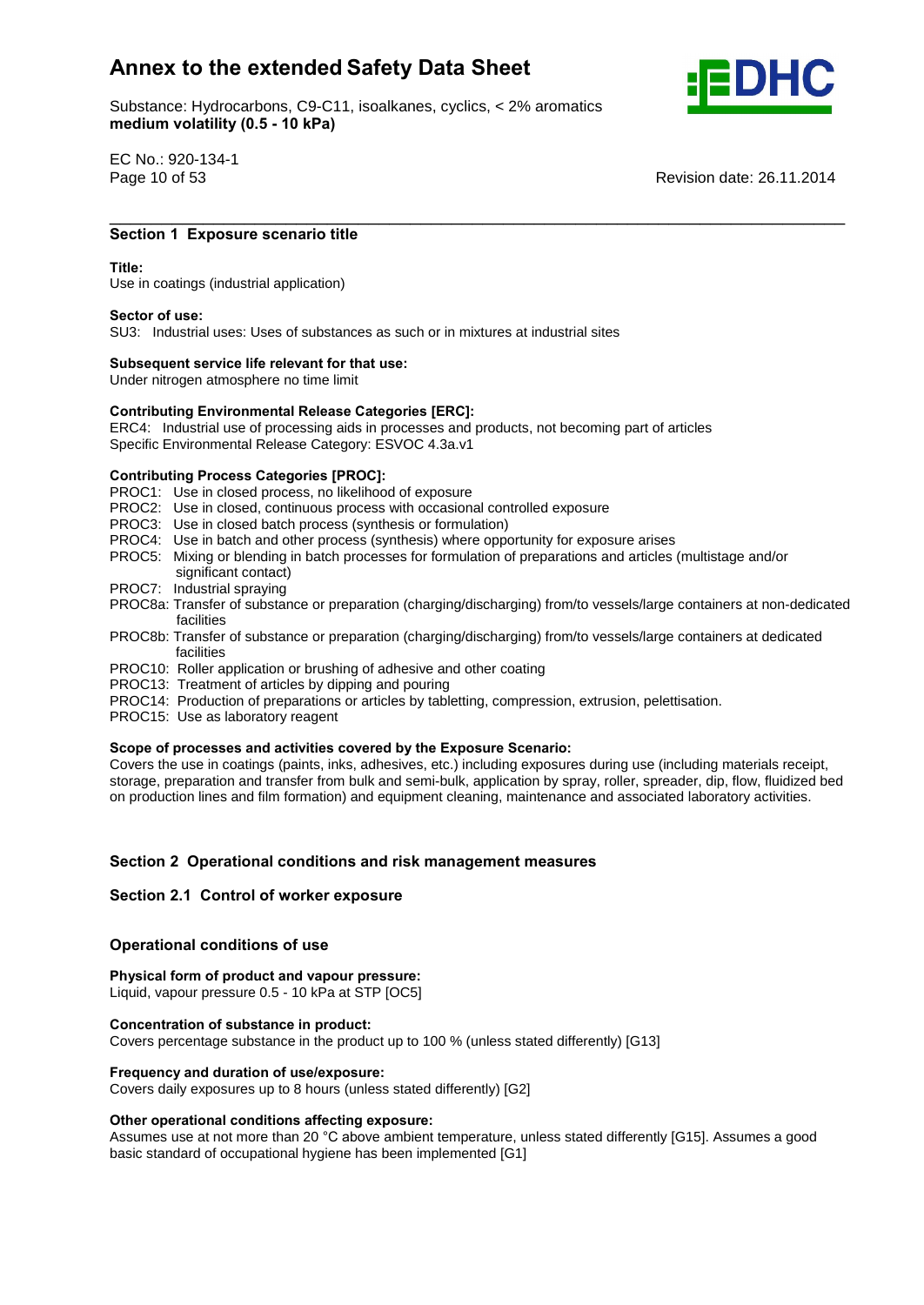Substance: Hydrocarbons, C9-C11, isoalkanes, cyclics, < 2% aromatics e: Hydrocarbons, C9-C11, ise<br>**volatility (0.5 - 10 kPa)** 



EC No.: 920-134-1

Page 11 of 53 Revision date: 26.11.2014

# **scenarios and risk management measures of worker exposure General exposures (closed systems) [CS15] PROC1:**

Handle substance within a closed system [E47] **General exposures (closed systems) [CS15] with sample collection [CS56] Use in contained systems [CS38] PROC2:**

PROC<sub>2</sub>.

\_\_\_\_\_\_\_\_\_\_\_\_\_\_\_\_\_\_\_\_\_\_\_\_\_\_\_\_\_\_\_\_\_\_\_\_\_\_\_\_\_\_\_\_\_\_\_\_\_\_\_\_\_\_\_\_\_\_\_\_\_\_\_\_\_\_\_\_\_\_\_ **Contributing**

Handle substance within a closed system [E47] **Filmcarried**

 **formation <sup>ñ</sup> force drying (50 <sup>ñ</sup> <sup>100</sup> °C). Stoving (> <sup>100</sup> °C).UV/EB radiation curing [CS94] Operation is out at elevated temperature (> <sup>20</sup> °C above ambient temperature [OC7] PROC2:** Handle substance within a closed system [E47] **Mixingoperations contributed temperature (> 20 °C above ambient temperature [OC7] PROC2:**<br> **Contributed** Substance within a closed system [E47]<br> **Mixing operations (closed systems) [CS29]** General exposures (closed systems)

Handle substance within a closed system [E47] **Film formation <sup>ñ</sup> air drying [CS95] PROC4:**

**Preparation contribution** in an angle of the present in No other specific measures identified [EI20]

 **of material for application [CS96] Mixing operations (open systems ) [CS30] PROC5:** No other specific measures identified [EI20]

 **(automatic/robotic) [CS97] PROC7:** Provide a good standard of controlled ventilation [10 to 15 air changes per hour) [E40] **Manual [CS34] spraying [CS10] PROC7:**

Provide a good standard of controlled ventilation [10 to 15 air changes per hour) [E40] **Material transfers [CS3] PROC8a, PROC8b:**

**No other specific measures identified [EI20]** 

 **transfers [CS3] Drum/batch transfers [CS8] Transfer from/pouring from containers [CS22] PROC9: No other specific measures identified [EI20]** 

**spreader, flow application [CS98] PROC10:**

No other specific measures identified [EI20] **Dipping,**

 **immersion and pouring [CS4] PROC13:** No other specific measures identified [EI20] **Production**

 **or preparation of articles by tabletting, compression extrusion or pelletisation [CS100] PROC14:** No other specific measures identified [EI20] **Laboratory activities [CS36] PROC15:**

No other specific measures identified [EI20]

# **2.2 Control of environmental exposure Product characteristics:**

Substance is complex UVCB [PrC3]. Predominantly hydrophobic [PrC4a]. **Amounts used**

Maximum daily site tonnage (kg/day): 90 **Frequency and duration of use**

Emission days (days/year): 20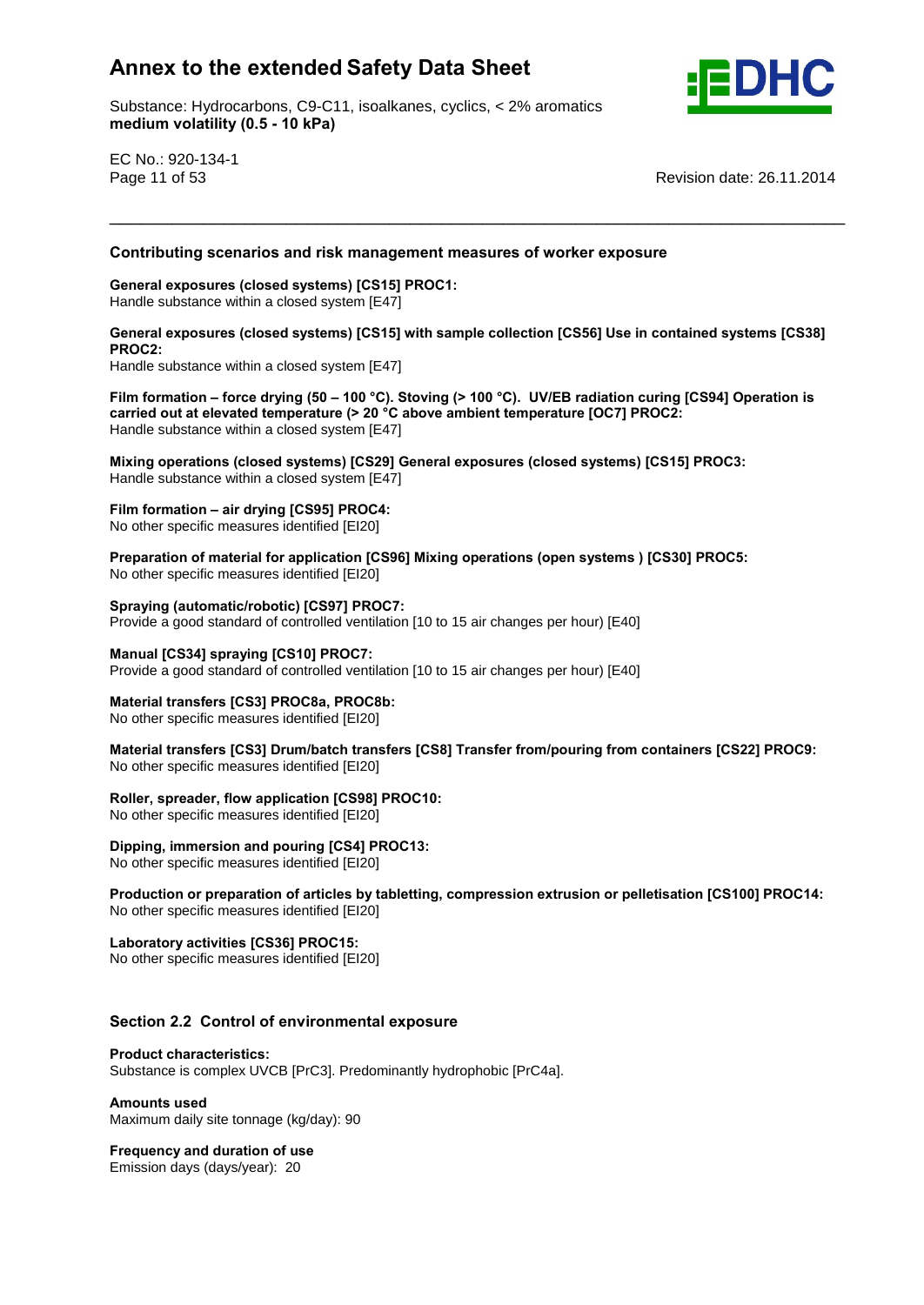Substance: Hydrocarbons, C9-C11, isoalkanes, cyclics, < 2% aromatics e: Hydrocarbons, C9-C11, ise<br>**volatility (0.5 - 10 kPa)** 



EC No.: 920-134-1

n albertal ging to dent<br>of >=(%): 0

Page 12 of 53 Revision date: 26.11.2014

### \_\_\_\_\_\_\_\_\_\_\_\_\_\_\_\_\_\_\_\_\_\_\_\_\_\_\_\_\_\_\_\_\_\_\_\_\_\_\_\_\_\_\_\_\_\_\_\_\_\_\_\_\_\_\_\_\_\_\_\_\_\_\_\_\_\_\_\_\_\_\_ **factors not influenced by risk management**

Local freshwater dilution factor: 10 Local marine water dilution factor: 100 **Other**

## **given operational conditions affecting environmental exposure**

Release fraction to air from process (initial release prior to RMM): 0.098 Release fraction to wastewater from process (initial release prior to RMM): 0.00002 release fraction to soil from process (initial release prior to RMM): 0

## **onsite conditions and measures to reduce or limit discharges, air emissions and releases to soil**

Risk from environmental exposure is driven by freshwater sediment [TCR1b]. Prevent discharge of undissolved substance to or recover from onsite wastewater [TCR14] No wastewater treatment required [TCR6]. Treat air emission to provide a typical removal efficiency of (%): 90 Treat onsite wastewater (prior to receiving water discharge) to provide the required removal efficiency of  $>=$ (%): 0 If discharging to domestic sewage treatment plant, provide the required onsite wastewater removal efficiency

## **measures to prevent/limit release from site**

Do not apply industrial sludge to natural soils [OMS2]. Sludge should be incinerated, contained or reclaimed [OMS3].<br>Conditions and measures related to municipal sewage treatment plant

Estimated substance removal from wastewater via domestic sewage treatment (%): 96.5 Total efficiency of removal from wastewater after onsite and offsite (domestic treatment plant) RMMs (%): 96.5 Maximum allowable site tonnage ( $M_{\text{Safe}}$ ) based on release following total wastewater treatment<br>removal (kg/day): 172872<br>Assumed domestic sewage treatment plant flow (m<sup>3</sup>/day): 2000 removal (kg/day): 172872

Assumed domestic sewage treatment plant flow (m<sup>3</sup>/day): 2000

#### **and measures related to external treatment of waste for disposal**

External treatment and disposal of waste should comply with applicable local and/or national regulations [ETW3]<br>Conditions and measures related to external recovery of waste

External recovery and recycling of waste should comply with applicable local and/or national regulations [ERW1]

## **<sup>3</sup> Exposure estimation**

Health

Estimated workplace exposures are not expected to exceed DNELs when the identified risk management measures are adopted [G8]

#### Environment

The Hydrocarbon Block Method has been used to calculate environmental exposure with the Petrorisk model [EE2].

#### **<sup>4</sup> Guidance to check compliance with the Exposure Scenario**

Health

Predicted exposures are not expected to exceed the DN(M)EL when the Risk Management Measures/Operational Conditions outlined in Section 2 are implemented [G22].

Where other Risk Management Measures/Operational Conditions are adopted, then users should ensure that risks are managed to at least equivalent levels [G23].

#### Environment

Guidance is based on assumed operating conditions which may not be applicable to all sites; thus, scaling may be necessary to define appropriate site-specific risk management measures [DSU1]. Required removal efficiency for wastewater can be achieved using onsite/offsite technologies, either alone or in combination [DSU2]. Required removal efficiency for air can be achieved using onsite technologies, either alone or in combination [DSU3]. Further details on scaling and control technologies are provided in SpERC factsheet (http://cefic.org/en/reach-for-industries-libraries.html).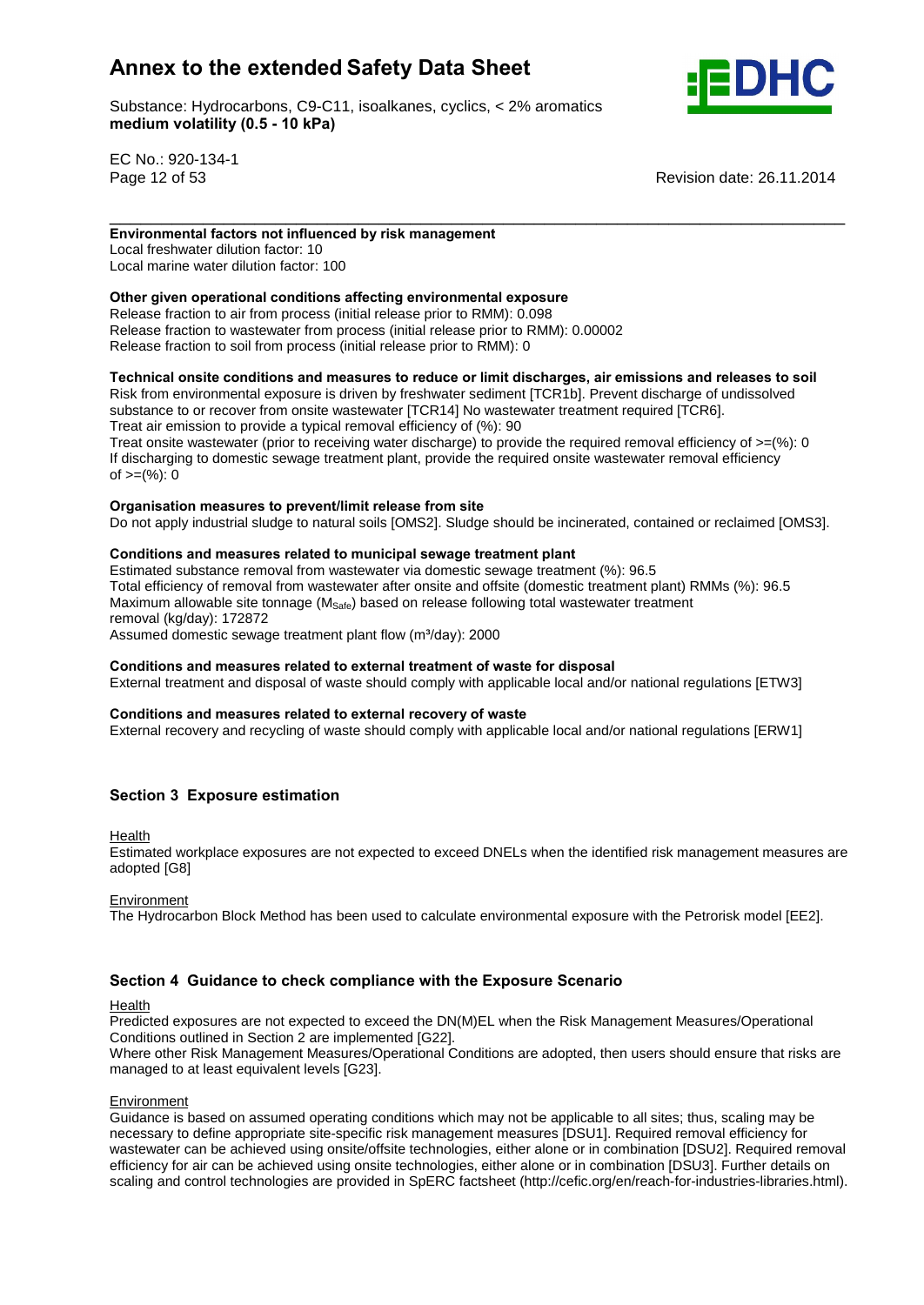Substance: Hydrocarbons, C9-C11, isoalkanes, cyclics, < 2% aromatics e: Hydrocarbons, C9-C11, ise<br>**volatility (0.5 - 10 kPa)** 



EC No.: 920-134-1

Page 13 of 53 Revision date: 26.11.2014

## \_\_\_\_\_\_\_\_\_\_\_\_\_\_\_\_\_\_\_\_\_\_\_\_\_\_\_\_\_\_\_\_\_\_\_\_\_\_\_\_\_\_\_\_\_\_\_\_\_\_\_\_\_\_\_\_\_\_\_\_\_\_\_\_\_\_\_\_\_\_\_ **<sup>1</sup> Exposure scenario title Title:**

#### Title<sup>.</sup>

Use in Cleaning Agents (industrial use as a component of cleaning products) **Sector of use:**

SU3: Industrial uses: Uses of substances as such or in mixtures at industrial sites **Subsequent service life relevant for that use:**

Under nitrogen atmosphere no time limit

## **Subsequent service life relevant for that use:**<br>
Under nitrogen atmosphere no time limit<br>
Contributing Environmental Release Categories [ERC]:

ERC4: Industrial use of processing aids in processes and products, not becoming part of articles Specific Environmental Release Category: ESVOC 4.4a.v1 **Contributing Process Categories [PROC]:**

PROC2: Use in closed, continuous process with occasional controlled exposure

PROC3: Use in closed batch process (synthesis or formulation)

- PROC4: Use in batch and other process (synthesis) where opportunity for exposure arises
- PROC7: Industrial spraying
- PROC8a: Transfer of substance or preparation (charging/discharging) from/to vessels/large containers at non-dedicated facilities
- PROC8b: Transfer of substance or preparation (charging/discharging) from/to vessels/large containers at dedicated facilities
- PROC10: Roller application or brushing of adhesive and other coating
- PROC13: Treatment of articles by dipping and pouring **Scope**

#### **of processes and activities covered by the Exposure Scenario:**

Covers the use as a component of cleaning products including transfers from storage, pouring/unloading from drums or containers. Exposures during mixing/diluting in the preparatory phase and cleaning activities (including spraying, brushing, dipping, wiping, automated and by hand), related equipment cleaning and maintenance.

# **<sup>2</sup> Operational conditions and risk management measures Section 2.1 Control of worker exposure**

## **Section 2.1 Control of worker exposure**

## **conditions** of worker exposured<br>Operational conditions of use

## **form of product and vapour pressure:** Liquid, vapour pressure 0.5 - 10 kPa at STP [OC5] **Concentration of substance in product:**

Covers percentage substance in the product up to 100 % (unless stated differently) [G13] **Frequency and duration of use/exposure:**

Covers daily exposures up to 8 hours (unless stated differently) [G2] **Other operational conditions affecting exposure:**

Other operational conditions affecting exposure:<br>Assumes use at not more than 20 °C above ambient temperature, unless stated differently [G15]. Assumes a good basic standard of occupational hygiene has been implemented [G1]

# **scenarios and risk management measures of worker exposure Automated process with (semi) closed systems [CS93]. Use in contained systems [CS38] PROC2:**

No other specific measures identified [EI20]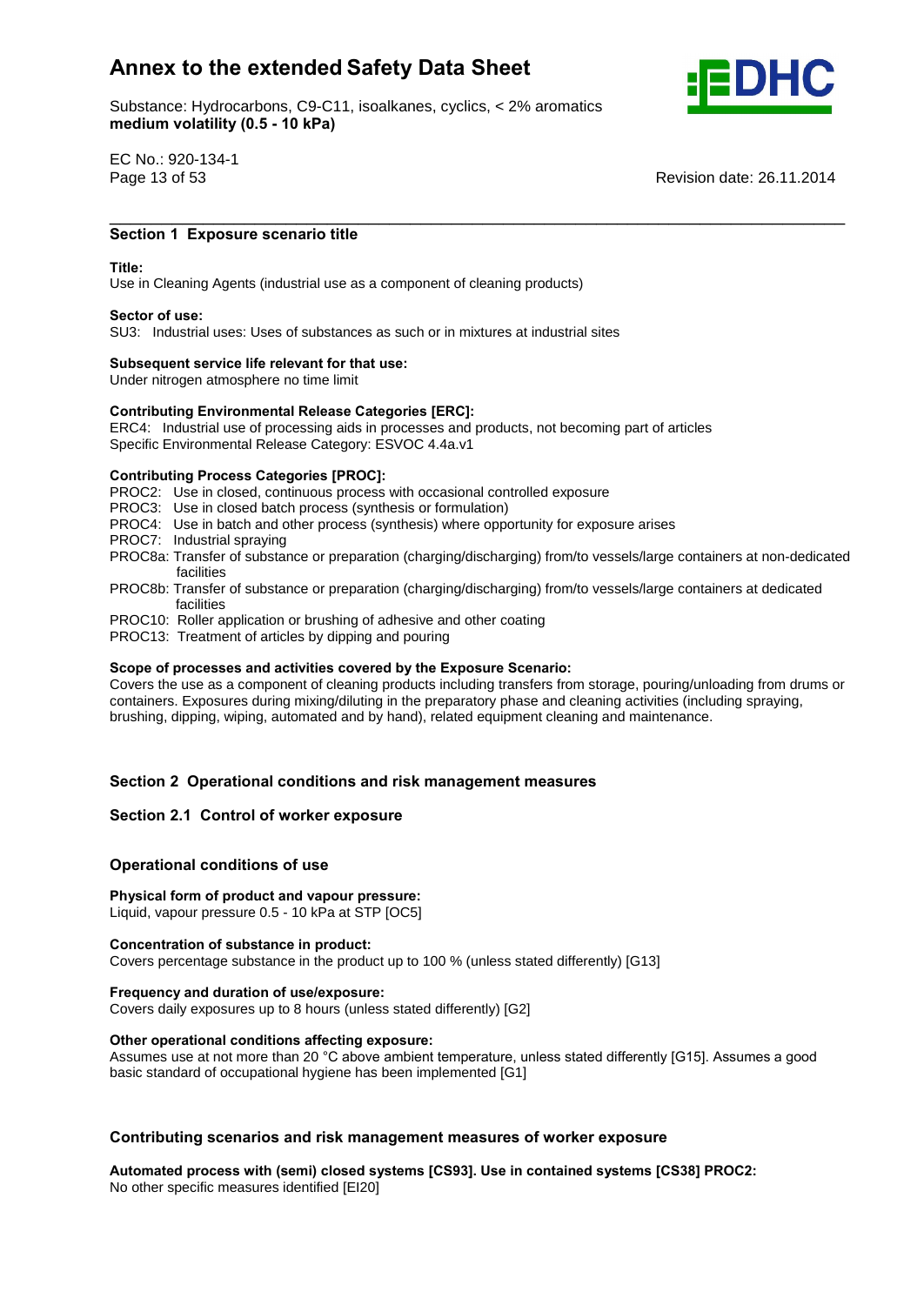

Substance: Hydrocarbons, C9-C11, isoalkanes, cyclics, < 2% aromatics e: Hydrocarbons, C9-C11, ise<br>**volatility (0.5 - 10 kPa)** 

EC No.: 920-134-1

Page 14 of 53 Revision date: 26.11.2014

#### \_\_\_\_\_\_\_\_\_\_\_\_\_\_\_\_\_\_\_\_\_\_\_\_\_\_\_\_\_\_\_\_\_\_\_\_\_\_\_\_\_\_\_\_\_\_\_\_\_\_\_\_\_\_\_\_\_\_\_\_\_\_\_\_\_\_\_\_\_\_\_ **of cleaning products in closed systems [CS101] PROC2:** No other specific measures identified [EI20]

 **process with (semi) closed systems [CS93]. Drum/batch transfers [CS8] PROC3:** No other specific measures identified [EI20] **Use**

## **in contained batch processes [CS37] PROC4:**

No other specific measures identified [EI20] **Cleaning**

## **with high pressure washers [CS44] PROC7:**

Avoid carrying out activities involving exposure for more than 1 hour [OC27] OR Provide a good standard of controlled ventilation [10 to 15 air changes per hour) [E40] **Bulk transfers [CS14] PROC8a:**

**Fig. 1. Intercreted from the control of the specific measures identified [EI20]** 

**Bulk transfers [CS14] PROC8a:**<br>No other specific measures identified [EI20]<br>Filling/preparation of equipment from drums or containers [CS45] PROC8b: No other specific measures identified [EI20]

## **with low-pressure washers [CS42] PROC10:**

**No other specific measures identified [EI20]** 

## **[CS34] surfaces [CS48] cleaning [CS47] PROC10:**

No other specific measures identified [EI20] **Degreasing**

## **small objects in cleaning station [CS41] PROC13:**

No other specific measures identified [EI20]

# **2.2 Control of environmental exposure Product characteristics:**

## Substance is complex UVCB [PrC3]. Predominantly hydrophobic [PrC4a]. **Amounts used**

Maximum daily site tonnage (kg/day): 100 **Frequency and duration of use**

Emission days (days/year): 20

## **factors not influenced by risk management**

Local freshwater dilution factor: 10 Local marine water dilution factor: 100 **Other**

## **given operational conditions affecting environmental exposure**

Release fraction to air from process (initial release prior to RMM): 0.3 Release fraction to wastewater from process (initial release prior to RMM): 0.0000001 release fraction to soil from process (initial release prior to RMM): 0

## **onsite conditions and measures to reduce or limit discharges, air emissions and releases to soil**

Risk from environmental exposure is driven by freshwater [TCR1a]. Prevent discharge of undissolved substance to or recover from onsite wastewater [TCR14] No wastewater treatment required [TCR6].

Treat air emission to provide a typical removal efficiency of (%): 70

Treat onsite wastewater (prior to receiving water discharge) to provide the required removal efficiency of  $>=$ (%): 0 If discharging to domestic sewage treatment plant, provide the required onsite wastewater removal efficiency n albertal ging to dent<br>of >=(%): 0

## **measures to prevent/limit release from site**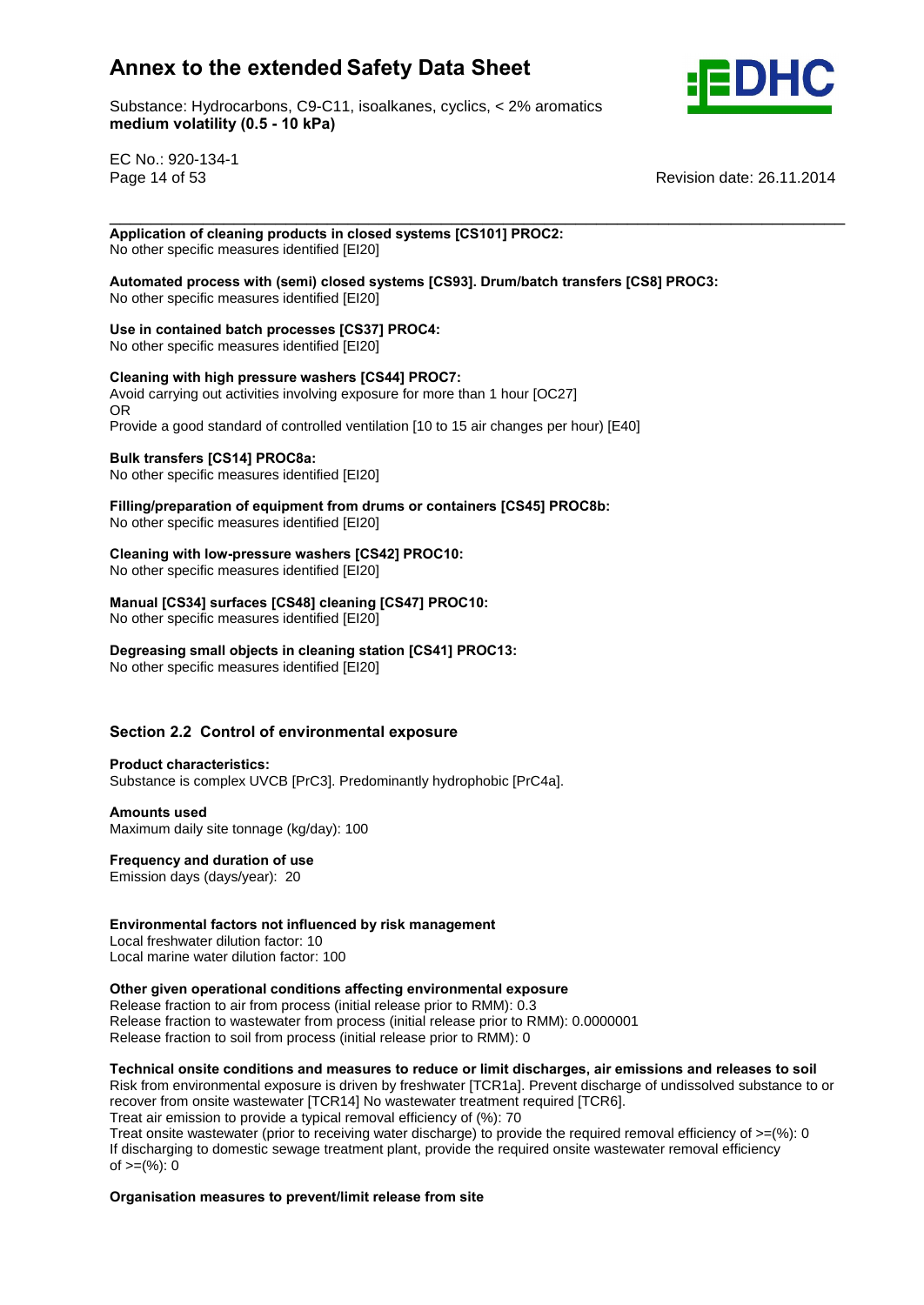Substance: Hydrocarbons, C9-C11, isoalkanes, cyclics, < 2% aromatics e: Hydrocarbons, C9-C11, ise<br>**volatility (0.5 - 10 kPa)** 



EC No.: 920-134-1

Page 15 of 53 Revision date: 26.11.2014

Do not apply industrial sludge to natural soils [OMS2]. Sludge should be incinerated, contained or reclaimed [OMS3].

\_\_\_\_\_\_\_\_\_\_\_\_\_\_\_\_\_\_\_\_\_\_\_\_\_\_\_\_\_\_\_\_\_\_\_\_\_\_\_\_\_\_\_\_\_\_\_\_\_\_\_\_\_\_\_\_\_\_\_\_\_\_\_\_\_\_\_\_\_\_\_

#### **and measures related to municipal sewage treatment plant**

Estimated substance removal from wastewater via domestic sewage treatment (%): 96.5 Total efficiency of removal from wastewater after onsite and offsite (domestic treatment plant) RMMs (%): 96.5 Maximum allowable site tonnage ( $M_{\text{Safe}}$ ) based on release following total wastewater treatment<br>removal (kg/day): 1500000<br>Assumed domestic sewage treatment plant flow (m<sup>3</sup>/day): 2000 removal (kg/day): 1500000 Assumed domestic sewage treatment plant flow (m<sup>3</sup>/day): 2000

#### **and measures related to external treatment of waste for disposal**

External treatment and disposal of waste should comply with applicable local and/or national regulations [ETW3]<br>Conditions and measures related to external recovery of waste

External recovery and recycling of waste should comply with applicable local and/or national regulations [ERW1]

## **<sup>3</sup> Exposure estimation**

Health

Estimated workplace exposures are not expected to exceed DNELs when the identified risk management measures are adopted [G8]

#### **Environment**

The Hydrocarbon Block Method has been used to calculate environmental exposure with the Petrorisk model [EE2].

## **<sup>4</sup> Guidance to check compliance with the Exposure Scenario**

Health

Predicted exposures are not expected to exceed the DN(M)EL when the Risk Management Measures/Operational Conditions outlined in Section 2 are implemented [G22].

Where other Risk Management Measures/Operational Conditions are adopted, then users should ensure that risks are managed to at least equivalent levels [G23].

**Environment** 

Guidance is based on assumed operating conditions which may not be applicable to all sites; thus, scaling may be necessary to define appropriate site-specific risk management measures [DSU1]. Required removal efficiency for wastewater can be achieved using onsite/offsite technologies, either alone or in combination [DSU2]. Required removal efficiency for air can be achieved using onsite technologies, either alone or in combination [DSU3]. Further details on scaling and control technologies are provided in SpERC factsheet (http://cefic.org/en/reach-for-industries-libraries.html).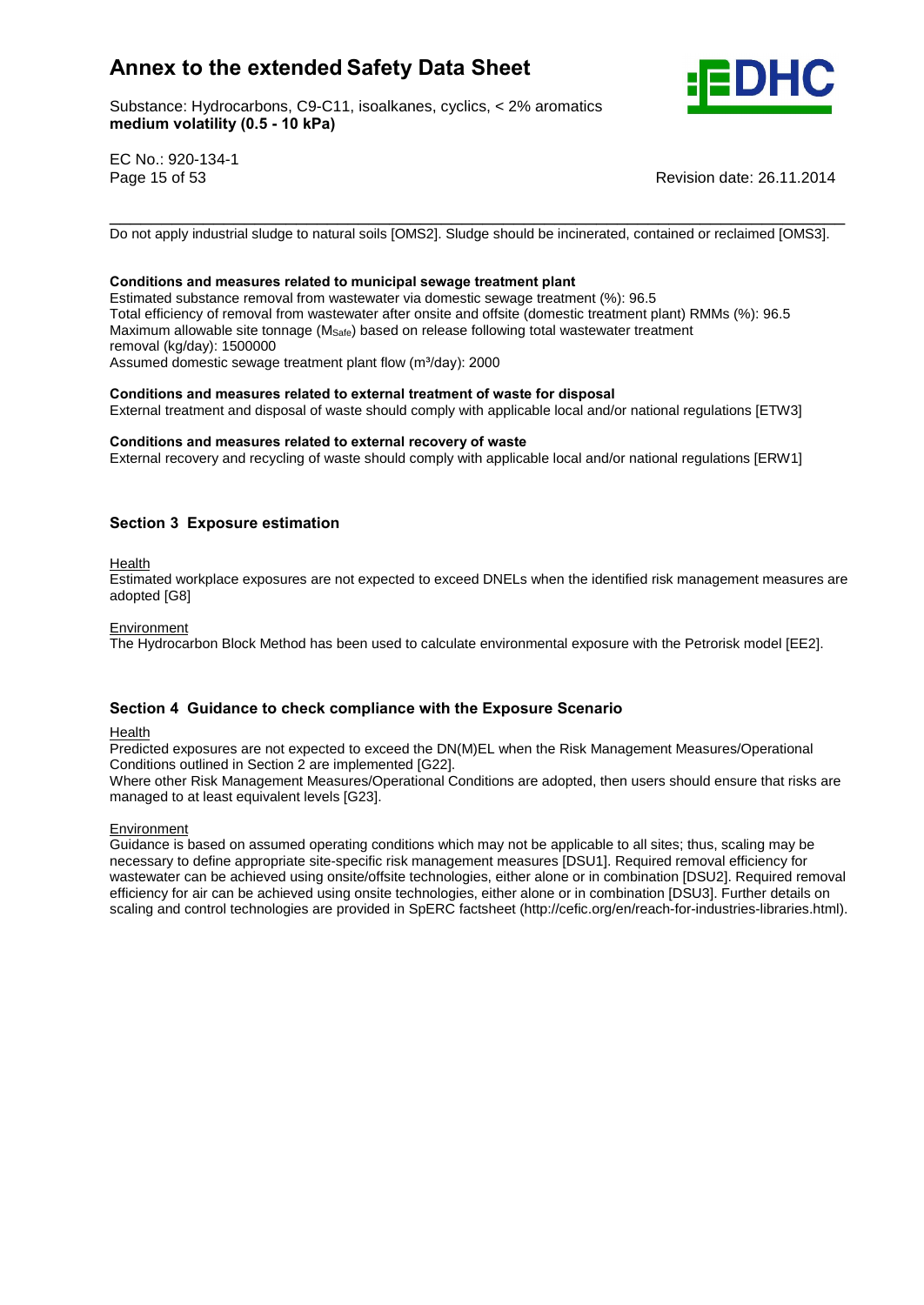Substance: Hydrocarbons, C9-C11, isoalkanes, cyclics, < 2% aromatics e: Hydrocarbons, C9-C11, ise<br>**volatility (0.5 - 10 kPa)** 



EC No.: 920-134-1

Page 16 of 53 Revision date: 26.11.2014

## \_\_\_\_\_\_\_\_\_\_\_\_\_\_\_\_\_\_\_\_\_\_\_\_\_\_\_\_\_\_\_\_\_\_\_\_\_\_\_\_\_\_\_\_\_\_\_\_\_\_\_\_\_\_\_\_\_\_\_\_\_\_\_\_\_\_\_\_\_\_\_ **<sup>1</sup> Exposure scenario title Title:**

#### Title<sup>.</sup>

Use in Oiland Gas Field Drilling and Production Operations (industrial use) **Sector of use:**

SU3: Industrial uses: Uses of substances as such or in mixtures at industrial sites **Subsequent service life relevant for that use:**

Under nitrogen atmosphere no time limit

## **Subsequent service life relevant for that use:**<br>
Under nitrogen atmosphere no time limit<br>
Contributing Environmental Release Categories [ERC]:

ERC4: Industrial use of processing aids in processes and products, not becoming part of articles Specific Environmental Release Category: not applicable **Contributing Process Categories [PROC]:**

PROC1: Use in closed process, no likelihood of exposure

- PROC2: Use in closed, continuous process with occasional controlled exposure
- PROC3: Use in closed batch process (synthesis or formulation)
- PROC4: Use in batch and other process (synthesis) where opportunity for exposure arises
- PROC8a: Transfer of substance or preparation (charging/discharging) from/to vessels/large containers at non-dedicated facilities
- PROC8b: Transfer of substance or preparation (charging/discharging) from/to vessels/large containers at dedicated **Scope**facilities

#### **of processes and activities covered by the Exposure Scenario:**

Oil field well drilling and production operations (including drilling muds and well cleaning) including material transfers, on-site formulation, well head operations, shaker room activities and related maintenance.

# **<sup>2</sup> Operational conditions and risk management measures Section 2.1 Control of worker exposure**

## **Section 2.1 Control of worker exposure**

## **conditions** of worker exposured<br> **Physical**<br> **Physical**<br> **Physical**<br> **Physical**<br> **Physical**

 **form of product and vapour pressure:** Liquid, vapour pressure 0.5 - 10 kPa at STP [OC5] **Concentration of substance in product:**

Covers percentage substance in the product up to 100 % (unless stated differently) [G13] **Frequency and duration of use/exposure:**

Covers daily exposures up to 8 hours (unless stated differently) [G2] **Other operational conditions affecting exposure:**

Other operational conditions affecting exposure:<br>Assumes use at not more than 20 °C above ambient temperature, unless stated differently [G15]. Assumes a good basic standard of occupational hygiene has been implemented [G1]

# **scenarios and risk management measures of worker exposure General exposures (closed systems) [CS15] PROC1:**

No other specific measures identified [EI20] **Batch process [CS55] PROC1, PROC2:** No other specific measures identified [EI20]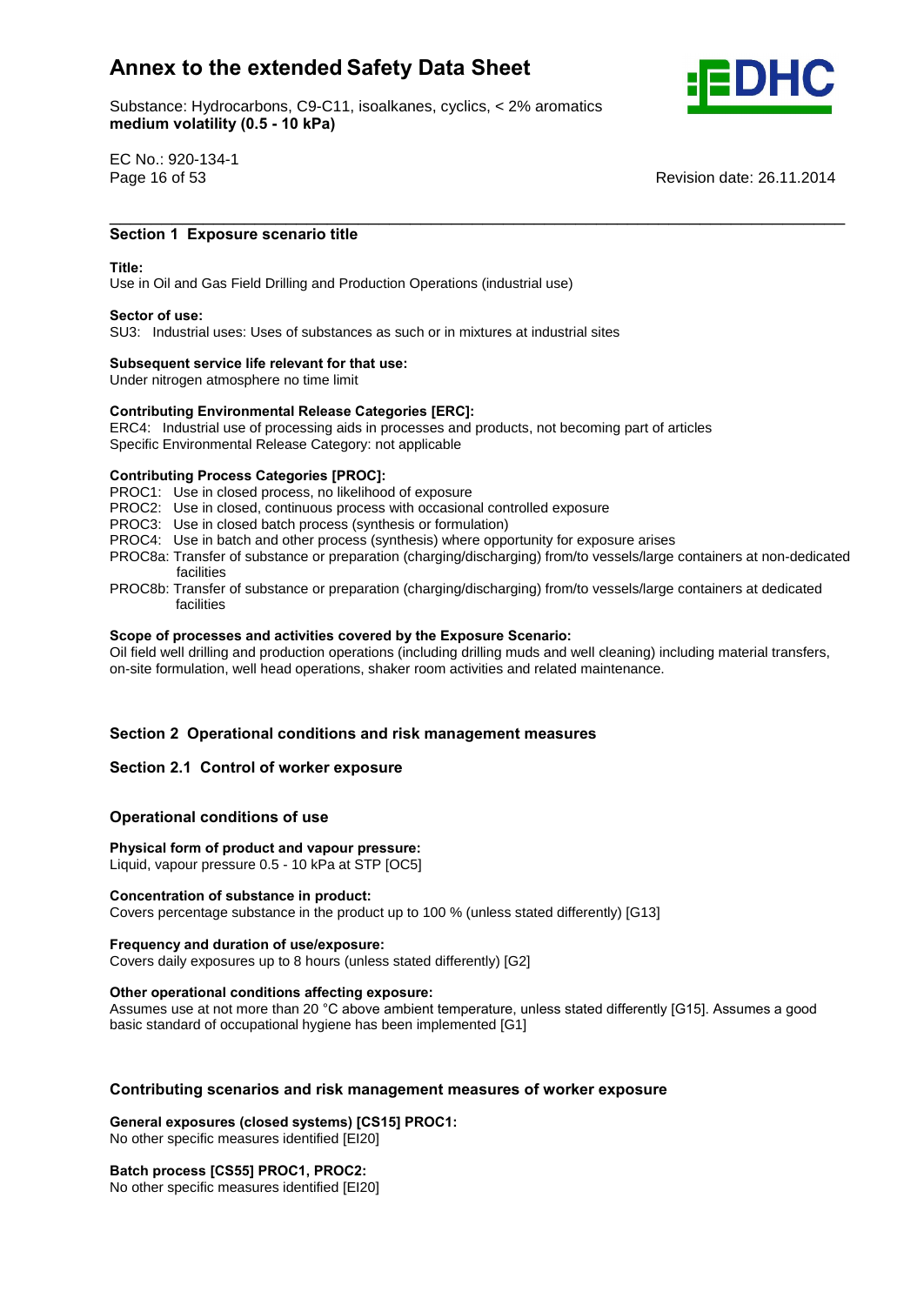Substance: Hydrocarbons, C9-C11, isoalkanes, cyclics, < 2% aromatics e: Hydrocarbons, C9-C11, ise<br>**volatility (0.5 - 10 kPa)** 



EC No.: 920-134-1

Page 17 of 53 Revision date: 26.11.2014

\_\_\_\_\_\_\_\_\_\_\_\_\_\_\_\_\_\_\_\_\_\_\_\_\_\_\_\_\_\_\_\_\_\_\_\_\_\_\_\_\_\_\_\_\_\_\_\_\_\_\_\_\_\_\_\_\_\_\_\_\_\_\_\_\_\_\_\_\_\_\_ **and disposal of filtered solids [CS121] PROC3:** No other specific measures identified [EI20]

## **mud (re-)formulation) [CS115] PROC3:**

No other specific measures identified [EI20] **Process sampling [CS2] PROC3:**

No other specific measures identified [EI20] **Process sampling [CS2] PROC3:**<br>No other specific measures identified [EI20]<br>General exposures (open systems) [CS16] PROC4:

No other specific measures identified [EI20] **Drill floor operations [CS116] PROC4:**

No other specific measures identified [EI20] **Operation**

**offull floor operations [CS116] PROC4:**<br>No other specific measures identified [EI20]<br>Operation of solids filtering equipment – vapour exposures [CS118] PROC4: No other specific measures identified [EI20] **Pouring**

## **from small containers [CS9] PROC8a:**

No other specific measures identified [EI20]

## **cleaning and maintenance [CS39] PROC8a:**

No other specific measures identified [EI20] **Cleaning**

#### **of solids filtering equipment [CS120] PROC8a: No other specific measures identified [EI20]**

## **of equipment from drums orcontainers [CS45] PROC8b:**

No other specific measures identified [EI20] **Bulk transfers [CS14] PROC8b:**

No other specific measures identified [EI20]

# **2.2 Control of environmental exposure Product characteristics:**

Substance is complex UVCB [PrC3]. Predominantly hydrophobic [PrC4a]. **Amounts used**

Maximum daily site tonnage (kg/day): not applicable (N/A) **Frequency and duration of use**

Emission days (days/year): N/A **Environmental**

## **factors not influenced by risk management**

Local marine water dilution factor: N/A

## **given operational conditions affecting environmental exposure**

Release fraction to air from process (initial release prior to RMM): N/A Release fraction to wastewater from process (initial release prior to RMM): N/A

## **onsite conditions and measures to reduce or limit discharges, air emissions and releases to soil**

Treat air emission to provide a typical removal efficiency of (%): N/A

Treat onsite wastewater (prior to receiving water discharge) to provide the required removal efficiency of >=(%): N/A If discharging to domestic sewage treatment plant, provide the required onsite wastewater removal efficiency of  $>= (%): N/A$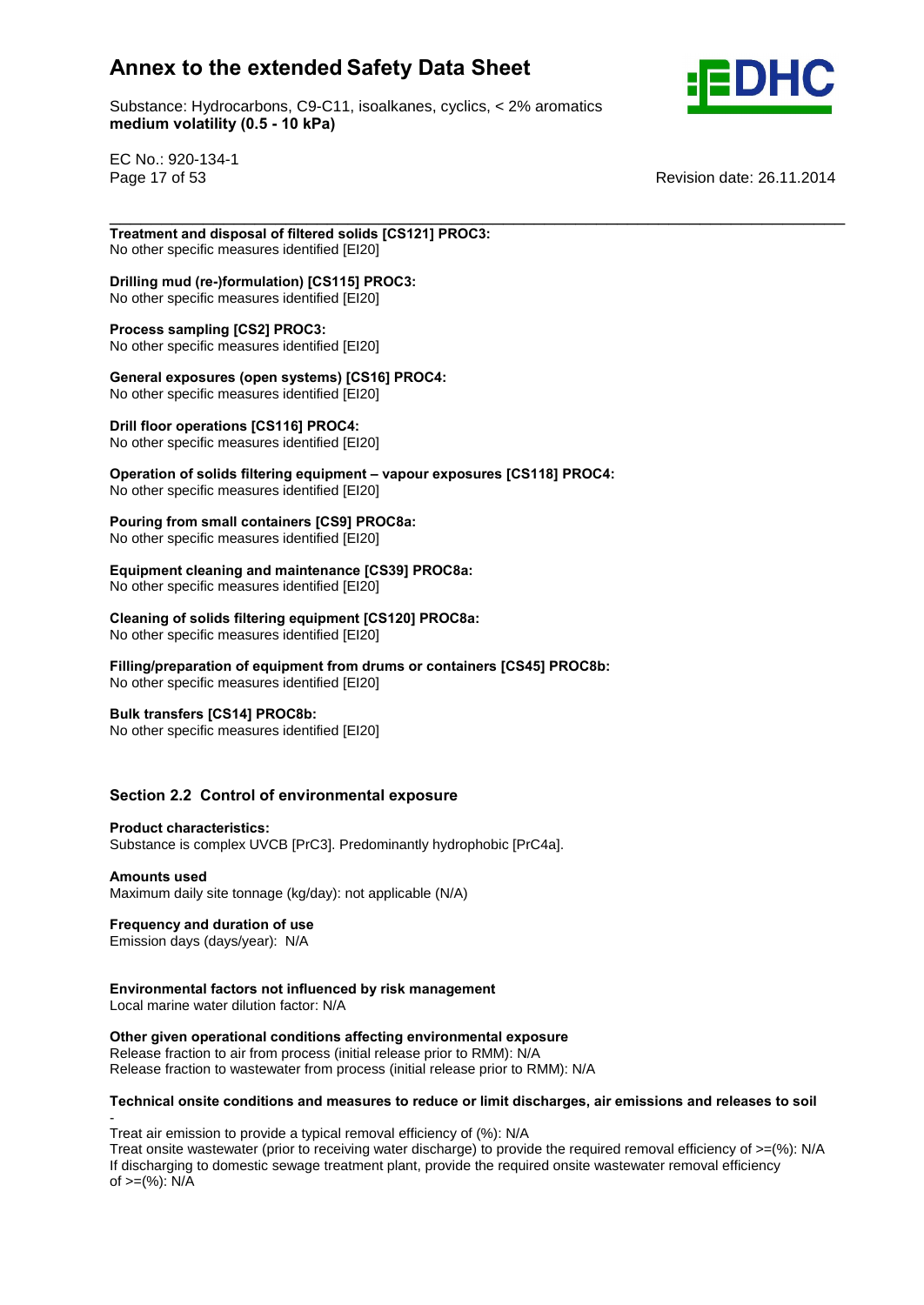Substance: Hydrocarbons, C9-C11, isoalkanes, cyclics, < 2% aromatics e: Hydrocarbons, C9-C11, ise<br>**volatility (0.5 - 10 kPa)** 



EC No.: 920-134-1

Page 18 of 53 Revision date: 26.11.2014

 **measures to prevent/limit release from site** Prevent environmental discharge consistent with regulatory requirements [OMS4]. **Conditions and measures related to municipal sewage treatment plant**

Total efficiency of removal from wastewater after onsite and offsite (domestic treatment plant) RMMs (%): N/A Maximum allowable site tonnage ( $M_{\text{Safe}}$ ) based on release following total wastewater treatment<br>removal (kg/day): N/A<br>Assumed domestic sewage treatment plant flow (m<sup>3</sup>/day): N/A removal (kg/day): N/A Assumed domestic sewage treatment plant flow (m<sup>3</sup>/day): N/A

\_\_\_\_\_\_\_\_\_\_\_\_\_\_\_\_\_\_\_\_\_\_\_\_\_\_\_\_\_\_\_\_\_\_\_\_\_\_\_\_\_\_\_\_\_\_\_\_\_\_\_\_\_\_\_\_\_\_\_\_\_\_\_\_\_\_\_\_\_\_\_ **Organisation**

**and measures related to external treatment of waste for disposal**

External treatment and disposal of waste should comply with applicable local and/or national regulations [ETW3]<br>Conditions and measures related to external recovery of waste

External recovery and recycling of waste should comply with applicable local and/or national regulations [ERW1]

## **<sup>3</sup> Exposure estimation**

Health

Estimated workplace exposures are not expected to exceed DNELs when the identified risk management measures are adopted [G8]

**Environment** 

Quantitative exposure and risk assessment not possible due to lack of emissions to aquatic environment [EE7]. Qualitative approach used to conclude safe use [EE8]

## **<sup>4</sup> Guidance to check compliance with the Exposure Scenario**

Health

Predicted exposures are not expected to exceed the DN(M)EL when the Risk Management Measures/Operational Conditions outlined in Section 2 are implemented [G22].

Where other Risk Management Measures/Operational Conditions are adopted, then users should ensure that risks are managed to at least equivalent levels [G23].

**Environment** 

Discharge to aquatic environment is restricted by law and industry prohibits release\*

\*OSPAR Commission 2009. Discharges, Spills and Emissions from Offshore Oil and Gas Installations in 2007, including the assessment of data reported in 2006 and 2007.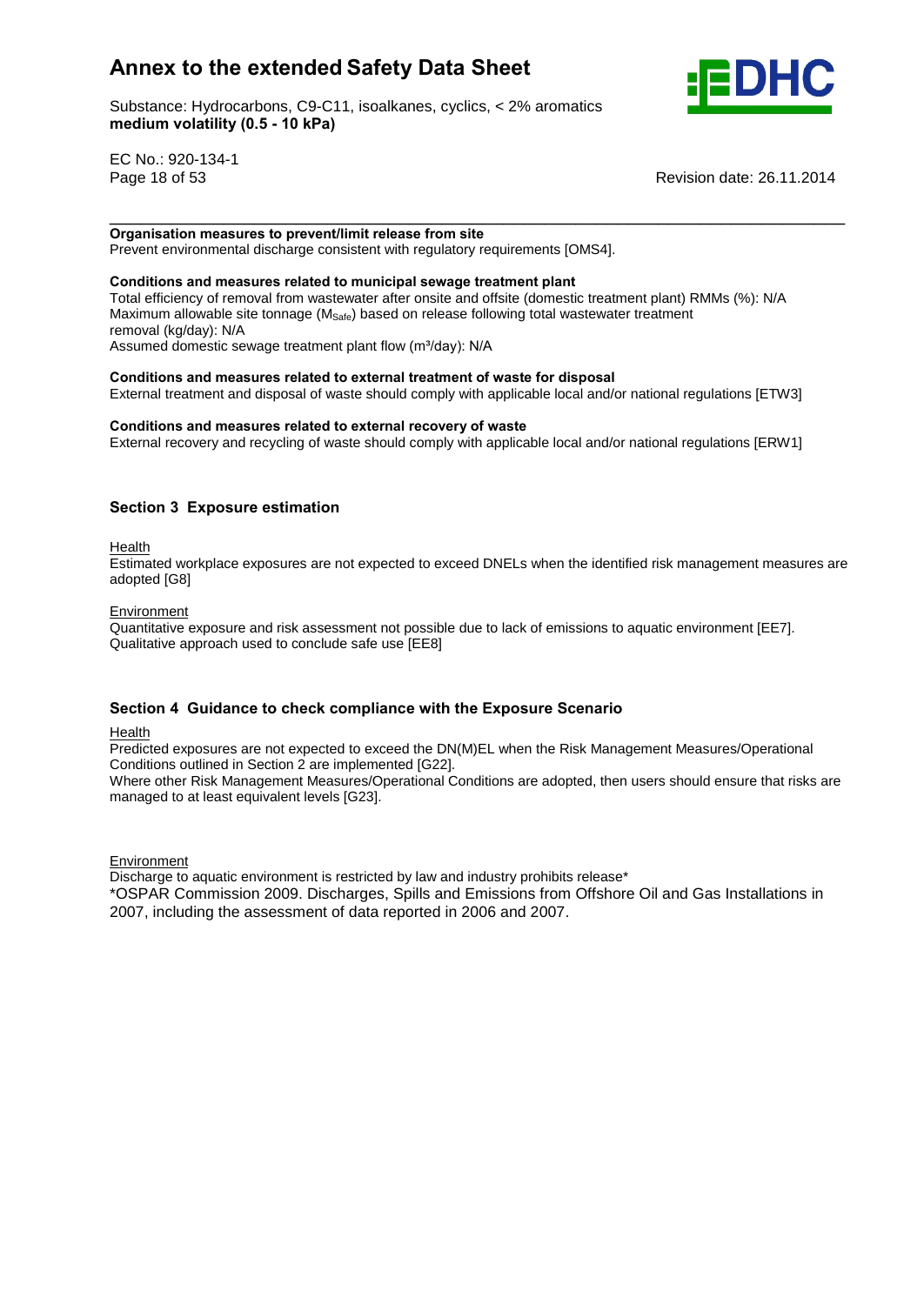Substance: Hydrocarbons, C9-C11, isoalkanes, cyclics, < 2% aromatics e: Hydrocarbons, C9-C11, ise<br>**volatility (0.5 - 10 kPa)** 



EC No.: 920-134-1

Page 19 of 53 Revision date: 26.11.2014

## \_\_\_\_\_\_\_\_\_\_\_\_\_\_\_\_\_\_\_\_\_\_\_\_\_\_\_\_\_\_\_\_\_\_\_\_\_\_\_\_\_\_\_\_\_\_\_\_\_\_\_\_\_\_\_\_\_\_\_\_\_\_\_\_\_\_\_\_\_\_\_ **<sup>1</sup> Exposure scenario title Title:**

#### Title<sup>.</sup>

Use as binders and release agents (industrial use) **Sector of use:**

SU3: Industrial uses: Uses of substances as such or in mixtures at industrial sites **Subsequent service life relevant for that use:**

Under nitrogen atmosphere no time limit

## **Subsequent service life relevant for that use:**<br>
Under nitrogen atmosphere no time limit<br>
Contributing Environmental Release Categories [ERC]:

ERC4: Industrial use of processing aids in processes and products, not becoming part of articles Specific Environmental Release Category: ESVOC 4.10a.v1 **Contributing Process Categories [PROC]:**

PROC1: Use in closed process, no likelihood of exposure

- PROC2: Use in closed, continuous process with occasional controlled exposure
- PROC3: Use in closed batch process (synthesis or formulation)
- PROC4: Use in batch and other process (synthesis) where opportunity for exposure arises
- PROC6: Calendering operations
- PROC7: Industrial spraying
- PROC8b: Transfer of substance or preparation (charging/discharging) from/to vessels/large containers at dedicated facilities
- PROC10: Roller application or brushing of adhesive and other coating
- PROC14: Production of preparations or articles by tabletting, compression, extrusion, pelletisation<br>Scope of processes and activities covered by the Exposure Scenario:

Covers the use as binders and release agents including material transfers, mixing, application (including spraying and brushing), mould forming and casting, and handling of waste.

# **<sup>2</sup> Operational conditions and risk management measures Section 2.1 Control of worker exposure**

## **Section 2.1 Control of worker exposure**

## **conditions** of worker exposured<br> **Physical**<br> **Physical**<br> **Physical**<br> **Physical**<br> **Physical**

## **form of product and vapour pressure:**

Liquid, vapour pressure 0.5 - 10 kPa at STP [OC5] **Concentration of substance in product:**

Covers percentage substance in the product up to 100 % (unless stated differently) [G13] **Frequency and duration of use/exposure:**

Covers daily exposures up to 8 hours (unless stated differently) [G2] **Other operational conditions affecting exposure:**

Other operational conditions affecting exposure:<br>Assumes use at not more than 20 °C above ambient temperature, unless stated differently [G15]. Assumes a good basic standard of occupational hygiene has been implemented [G1]

# **scenarios and risk management measures of worker exposure Material transfers [CS3] PROC1, PROC2, PROC3:**

No other specific measures identified [EI20] **Material storage [CS67] PROC1, PROC2:**

Store substance within a closed system [E84]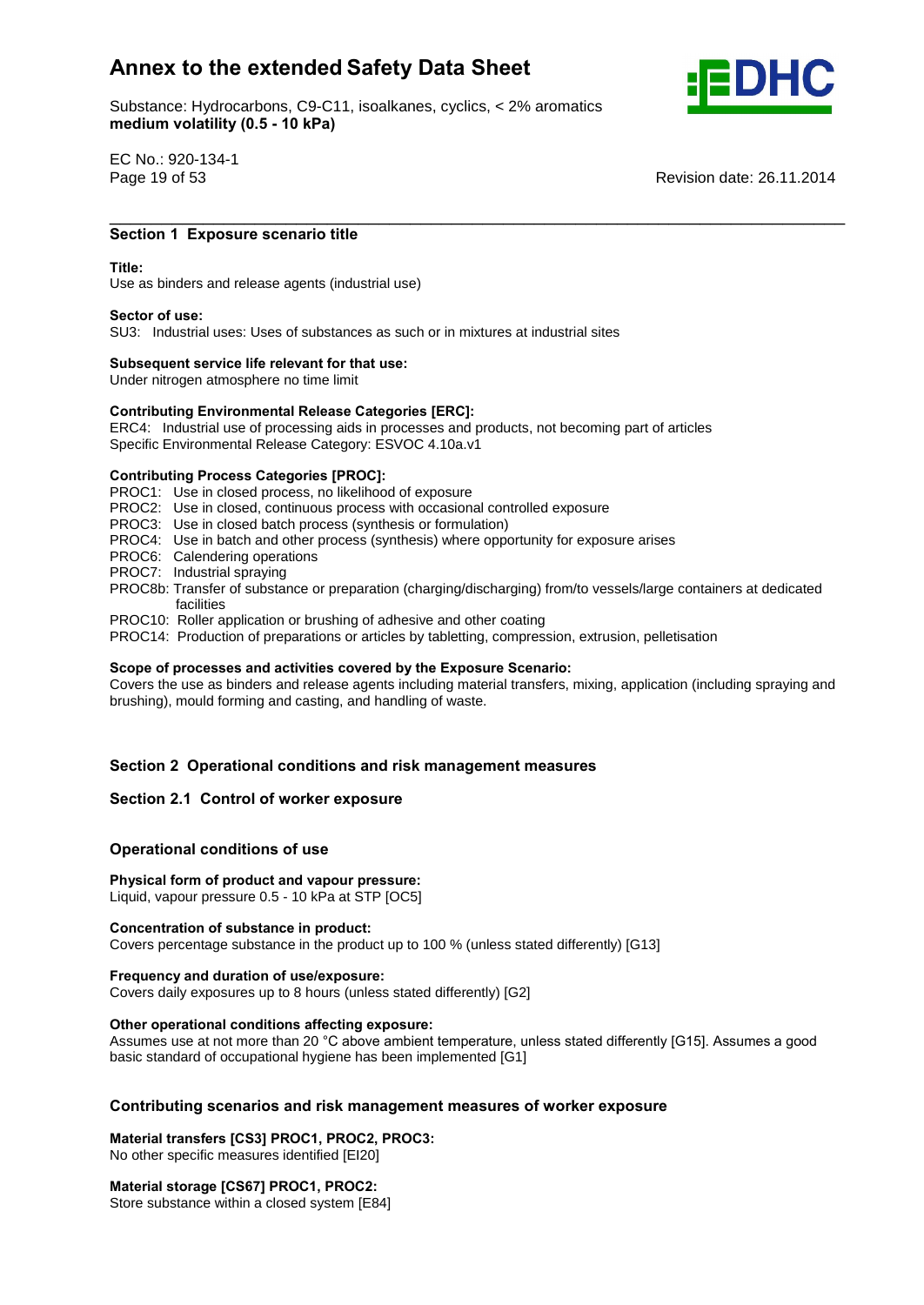Substance: Hydrocarbons, C9-C11, isoalkanes, cyclics, < 2% aromatics e: Hydrocarbons, C9-C11, ise<br>**volatility (0.5 - 10 kPa)** 



EC No.: 920-134-1

Page 20 of 53 Revision date: 26.11.2014

## **operations (closed systems) [CS29] PROC3:**

No other specific measures identified [EI20] **Mixing**

## **operations (open systems) [CS30] PROC4:**

mand specific measures identified [EI20]

 **operations [CS32] (open systems) [CS108] Operation is carried out at elevated temperature (> than <sup>20</sup> above ambient temperature) [OC7] Aerosol generation due to elevated process temperature [OC25] PROC6:** Provide a good standard of general ventilation [not less than 3 to 5 air changes per hour) [E11] Avoid carrying out

\_\_\_\_\_\_\_\_\_\_\_\_\_\_\_\_\_\_\_\_\_\_\_\_\_\_\_\_\_\_\_\_\_\_\_\_\_\_\_\_\_\_\_\_\_\_\_\_\_\_\_\_\_\_\_\_\_\_\_\_\_\_\_\_\_\_\_\_\_\_\_ **Mixing**

## activities involving exposure for more than 4 hours [OC28] **Spraying [CS10] Machine [CS33] PROC7:**

Provide a good standard of general ventilation [not less than 3 to 5 air changes per hour) [E11] Avoid carrying out activities involving exposure for more than 4 hours [OC28] **Spraying [CS10] Manual [CS34] PROC7:**

Provide a good standard of general ventilation [not less than 3 to 5 air changes per hour) [E11] Avoid carrying out activities involving exposure for more than 4 hours [OC28] **Drum/batch transfers [CS8] PROC8b:**

**No other specific measures identified [EI20]** 

# **Drum/batch transfers [CS8] PROC8b:**<br>No other specific measures identified [EI20]<br>Manual applications e.g. brushing, rolling [CS13] PROC10:

No other specific measures identified [EI20] **Mould forming [CS31] PROC14:**

No other specific measures identified [EI20]

# **2.2 Control of environmental exposure Product characteristics:**

Substance is complex UVCB [PrC3]. Predominantly hydrophobic [PrC4a]. **Amounts used**

Maximum daily site tonnage (kg/day): 100 **Frequency and duration of use**

Emission days (days/year): 20

## **factors not influenced by risk management**

Local freshwater dilution factor: 10 Local marine water dilution factor: 100

## **given operational conditions affecting environmental exposure**

Release fraction to air from process (initial release prior to RMM): 0.2 Release fraction to wastewater from process (initial release prior to RMM): 0.0000001 Release fraction to soil from process (initial release prior to RMM): 0

## **onsite conditions and measures to reduce or limit discharges, air emissions and releases to soil**

Risk from environmental exposure is driven by freshwater [TCR1a]. Prevent discharge of undissolved substance to, or recover from, onsite wastewater [TCR14]. No wastewater treatment required [TCR6]. Treat air emission to provide a typical removal efficiency of (%): 80

Treat onsite wastewater (prior to receiving water discharge) to provide the required removal efficiency of  $>=$ (%): 0 If discharging to domestic sewage treatment plant, provide the required onsite wastewater removal efficiency of  $>=$ (%): 0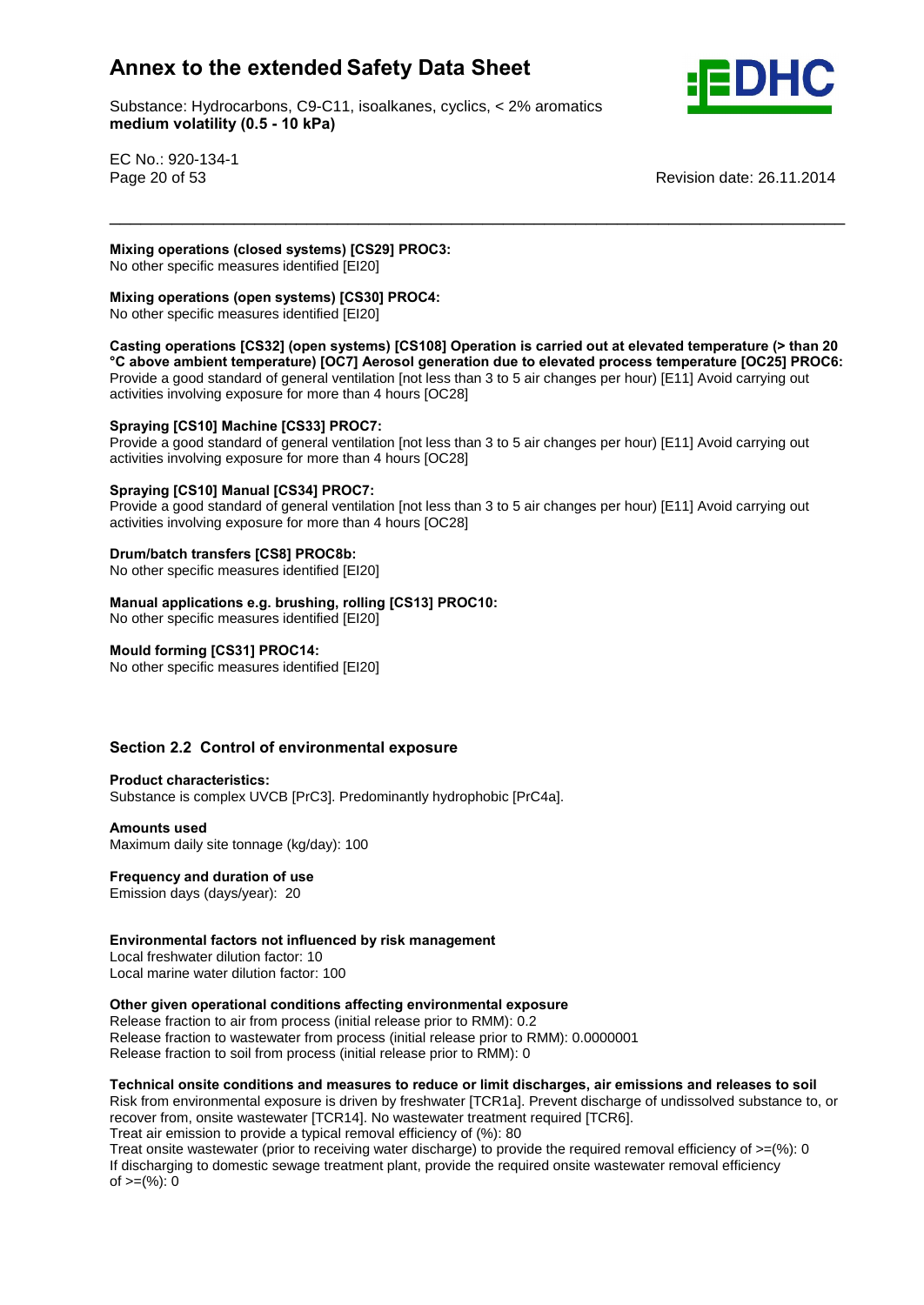Substance: Hydrocarbons, C9-C11, isoalkanes, cyclics, < 2% aromatics e: Hydrocarbons, C9-C11, ise<br>**volatility (0.5 - 10 kPa)** 



EC No.: 920-134-1

Page 21 of 53 Revision date: 26.11.2014

\_\_\_\_\_\_\_\_\_\_\_\_\_\_\_\_\_\_\_\_\_\_\_\_\_\_\_\_\_\_\_\_\_\_\_\_\_\_\_\_\_\_\_\_\_\_\_\_\_\_\_\_\_\_\_\_\_\_\_\_\_\_\_\_\_\_\_\_\_\_\_ **Organisationmeasures to prevent/limit release from site**

Do not apply industrial sludge to natural soils [OMS2]. Sludge should be incinerated, contained or reclaimed [OMS3].<br>Conditions and measures related to municipal sewage treatment plant

Estimated substance removal from wastewater via domestic sewage treatment (%): 96.5 Total efficiency of removal from wastewater after onsite and offsite (domestic treatment plant) RMMs (%): 96.5 Maximum allowable site tonnage ( $M_{\text{Safe}}$ ) based on release following total wastewater treatment<br>removal (kg/day): 1500000<br>Assumed domestic sewage treatment plant flow (m<sup>3</sup>/day): 2000 removal (kg/day): 1500000 Assumed domestic sewage treatment plant flow (m<sup>3</sup>/day): 2000

#### **and measures related to external treatment of waste for disposal**

External treatment and disposal of waste should comply with applicable local and/or national regulations [ETW3]<br>Conditions and measures related to external recovery of waste

External recovery and recycling of waste should comply with applicable local and/or national regulations [ERW1]

## **<sup>3</sup> Exposure estimation**

Health

Estimated workplace exposures are not expected to exceed DNELs when the identified risk management measures are adopted [G8]

#### **Environment**

The Hydrocarbon Block Method has been used to calculate environmental exposure with the Petrorisk model [EE2].

#### **<sup>4</sup> Guidance to check compliance with the Exposure Scenario**

Health

Predicted exposures are not expected to exceed the DN(M)EL when the Risk Management Measures/Operational Conditions outlined in Section 2 are implemented [G22].

Where other Risk Management Measures/Operational Conditions are adopted, then users should ensure that risks are managed to at least equivalent levels [G23].

Environment

Guidance is based on assumed operating conditions which may not be applicable to all sites; thus, scaling may be necessary to define appropriate site-specific risk management measures [DSU1]. Required removal efficiency for wastewater can be achieved using onsite/offsite technologies, either alone or in combination [DSU2]. Required removal efficiency for air can be achieved using onsite technologies, either alone or in combination [DSU3]. Further details on scaling and control technologies are provided in SpERC factsheet (http://cefic.org/en/reach-for-industries-libraries.html).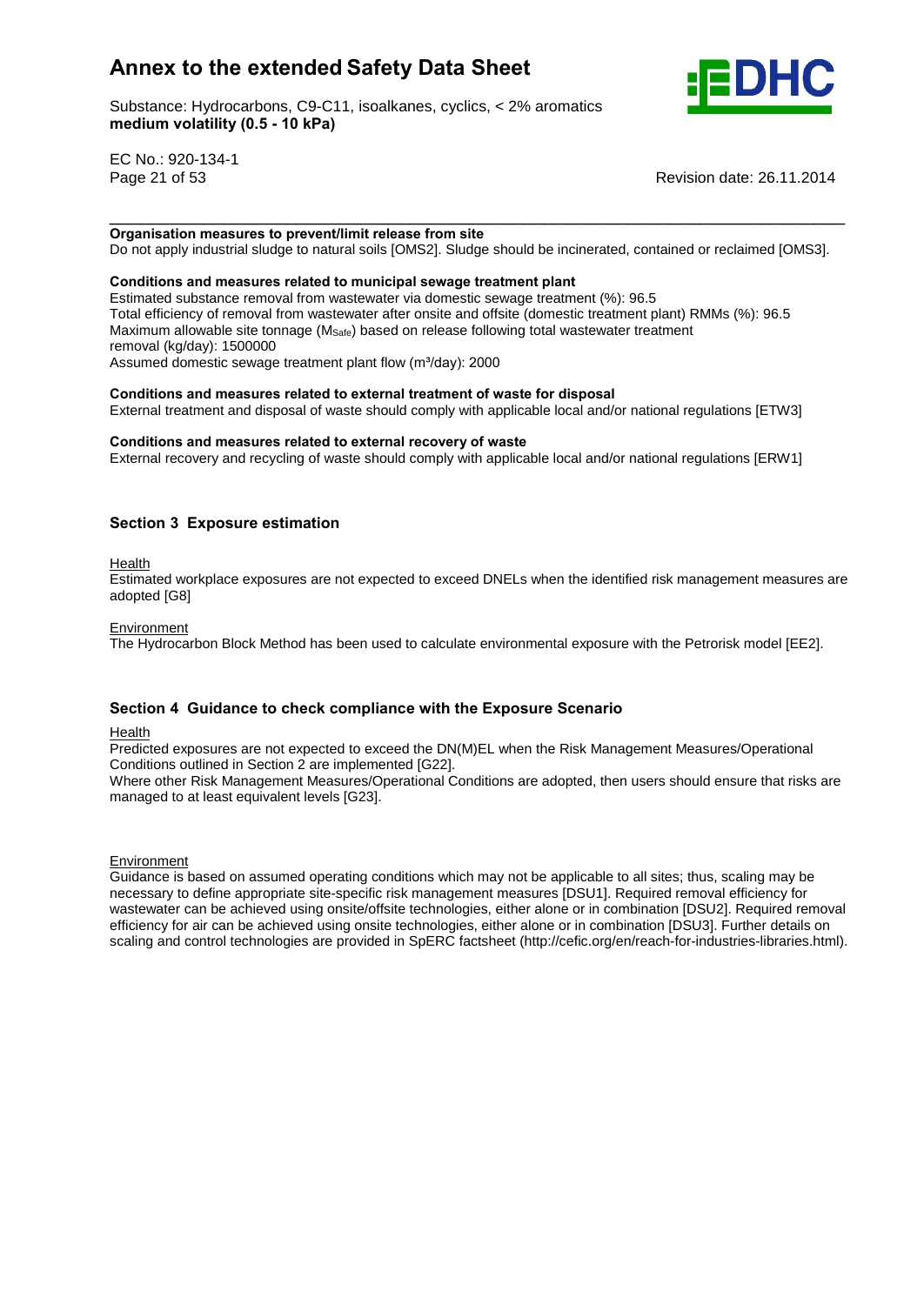Substance: Hydrocarbons, C9-C11, isoalkanes, cyclics, < 2% aromatics e: Hydrocarbons, C9-C11, ise<br>**volatility (0.5 - 10 kPa)** 



EC No.: 920-134-1

Page 22 of 53 Revision date: 26.11.2014

## \_\_\_\_\_\_\_\_\_\_\_\_\_\_\_\_\_\_\_\_\_\_\_\_\_\_\_\_\_\_\_\_\_\_\_\_\_\_\_\_\_\_\_\_\_\_\_\_\_\_\_\_\_\_\_\_\_\_\_\_\_\_\_\_\_\_\_\_\_\_\_ **1 Exposure scenario title**

#### Title:

Use in laboratories (industrial use) **Sector of use:**

SU3: Industrial uses: Uses of substances as such or in mixtures at industrial sites **Subsequent service life relevant for that use:**

Under nitrogen atmosphere no time limit

## **Subsequent service life relevant for that use:**<br>
Under nitrogen atmosphere no time limit<br>
Contributing Environmental Release Categories [ERC]:

ERC2: Formulation of preparation ERC4: Industrial use of processing aids in processes and products, not becoming part of articles Specific Environmental Release Category: not applicable **Contributing Process Categories [PROC]:**

PROC10: Roller application or brushing of adhesive and other coating PROC15: Use as laboratory reagent

 **of processes and activities covered by the Exposure Scenario:** Use of the substance within laboratory settings, including material transfers and equipment cleaning

# **<sup>2</sup> Operational conditions and risk management measures Section 2.1 Control of worker exposure**

## **Section 2.1 Control of worker exposure**

## **conditions** of worker exposured<br>Operational conditions of use

 **form of product and vapour pressure:** Liquid, vapour pressure 0.5 - 10 kPa at STP [OC5] **Concentration of substance in product:**

Covers percentage substance in the product up to 100 % (unless stated differently) [G13] **Frequency and duration of use/exposure:**

Covers daily exposures up to 8 hours (unless stated differently) [G2] **Other operational conditions affecting exposure:**

Other operational conditions affecting exposure:<br>Assumes use at not more than 20 °C above ambient temperature, unless stated differently [G15]. Assumes a good basic standard of occupational hygiene has been implemented [G1]

# **scenarios and risk management measures of worker exposure Cleaning [CS47] PROC10:**

No other specific measures identified [EI20] **Laboratory activities [CS36] PROC15:**

No other specific measures identified [EI20]

# **2.2 Control of environmental exposure Product characteristics:**

Substance is complex UVCB [PrC3]. Predominantly hydrophobic [PrC4a].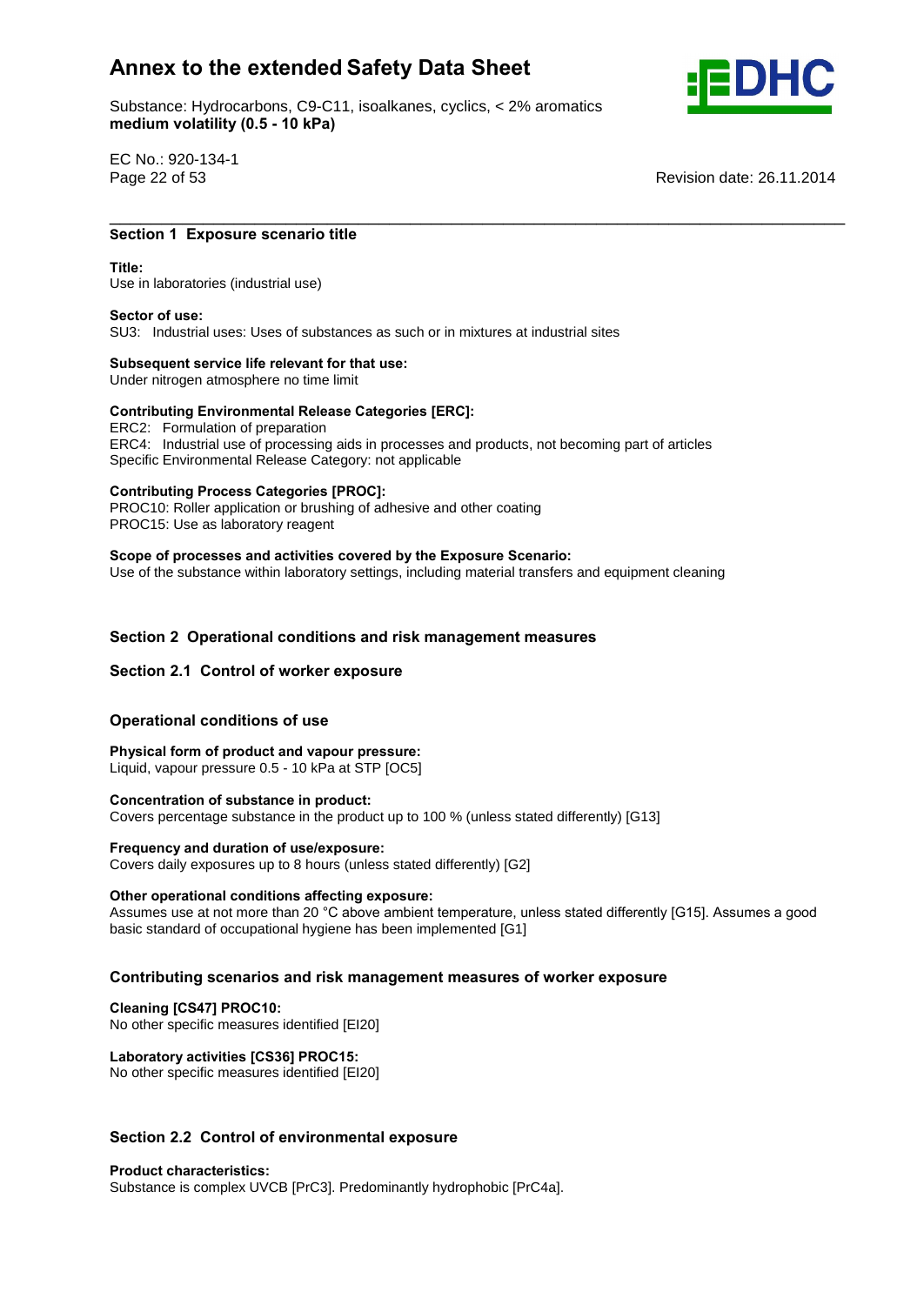Substance: Hydrocarbons, C9-C11, isoalkanes, cyclics, < 2% aromatics e: Hydrocarbons, C9-C11, ise<br>**volatility (0.5 - 10 kPa)** 



EC No.: 920-134-1

Page 23 of 53 Revision date: 26.11.2014

 **used** Maximum daily site tonnage (kg/day): 0.5 **Frequency and duration of use**

Emission days (days/year): 20

#### **factors not influenced by risk management**

Local freshwater dilution factor: 10 Local marine water dilution factor: 100 **Other**

## **given operational conditions affecting environmental exposure**

Release fraction to air from process (initial release prior to RMM): 0.025 Release fraction to wastewater from process (initial release prior to RMM): 0.02 Release fraction to soil from process (initial release prior to RMM): 0.0001

#### **onsite conditions and measures to reduce or limit discharges, air emissions and releases to soil** Risk from environmental exposure is driven by freshwater sediment [TCR1b]. No wastewater treatment required [TCR6].

\_\_\_\_\_\_\_\_\_\_\_\_\_\_\_\_\_\_\_\_\_\_\_\_\_\_\_\_\_\_\_\_\_\_\_\_\_\_\_\_\_\_\_\_\_\_\_\_\_\_\_\_\_\_\_\_\_\_\_\_\_\_\_\_\_\_\_\_\_\_\_

Treat air emission to provide a typical removal efficiency of (%): 0

Treat onsite wastewater (prior to receiving water discharge) to provide the required removal efficiency of  $>=$ (%): 0 If discharging to domestic sewage treatment plant, provide the required onsite wastewater removal efficiency of  $>=(\%)$ : 0

#### **measures to prevent/limit release from site**

Do not apply industrial sludge to natural soils [OMS2]. Sludge should be incinerated, contained or reclaimed [OMS3].<br>Conditions and measures related to municipal sewage treatment plant

Estimated substance removal from wastewater via domestic sewage treatment (%): 96.5 Total efficiency of removal from wastewater after onsite and offsite (domestic treatment plant) RMMs (%): 96.5 Maximum allowable site tonnage ( $M_{\text{Safe}}$ ) based on release following total wastewater treatment<br>removal (kg/day): 170<br>Assumed domestic sewage treatment plant flow (m<sup>3</sup>/day): 2000 removal (kg/day): 170

Assumed domestic sewage treatment plant flow (m<sup>3</sup>/day): 2000

#### **and measures related to external treatment of waste for disposal**

External treatment and disposal of waste should comply with applicable local and/or national regulations [ETW3]<br>Conditions and measures related to external recovery of waste

External recovery and recycling of waste should comply with applicable local and/or national regulations [ERW1]

## **<sup>3</sup> Exposure estimation**

Health

Estimated workplace exposures are not expected to exceed DNELs when the identified risk management measures are adopted [G8]

#### Environment

The Hydrocarbon Block Method has been used to calculate environmental exposure with the Petrorisk model [EE2].

## **<sup>4</sup> Guidance to check compliance with the Exposure Scenario**

Health

Predicted exposures are not expected to exceed the DN(M)EL when the Risk Management Measures/Operational Conditions outlined in Section 2 are implemented [G22].

Where other Risk Management Measures/Operational Conditions are adopted, then users should ensure that risks are managed to at least equivalent levels [G23].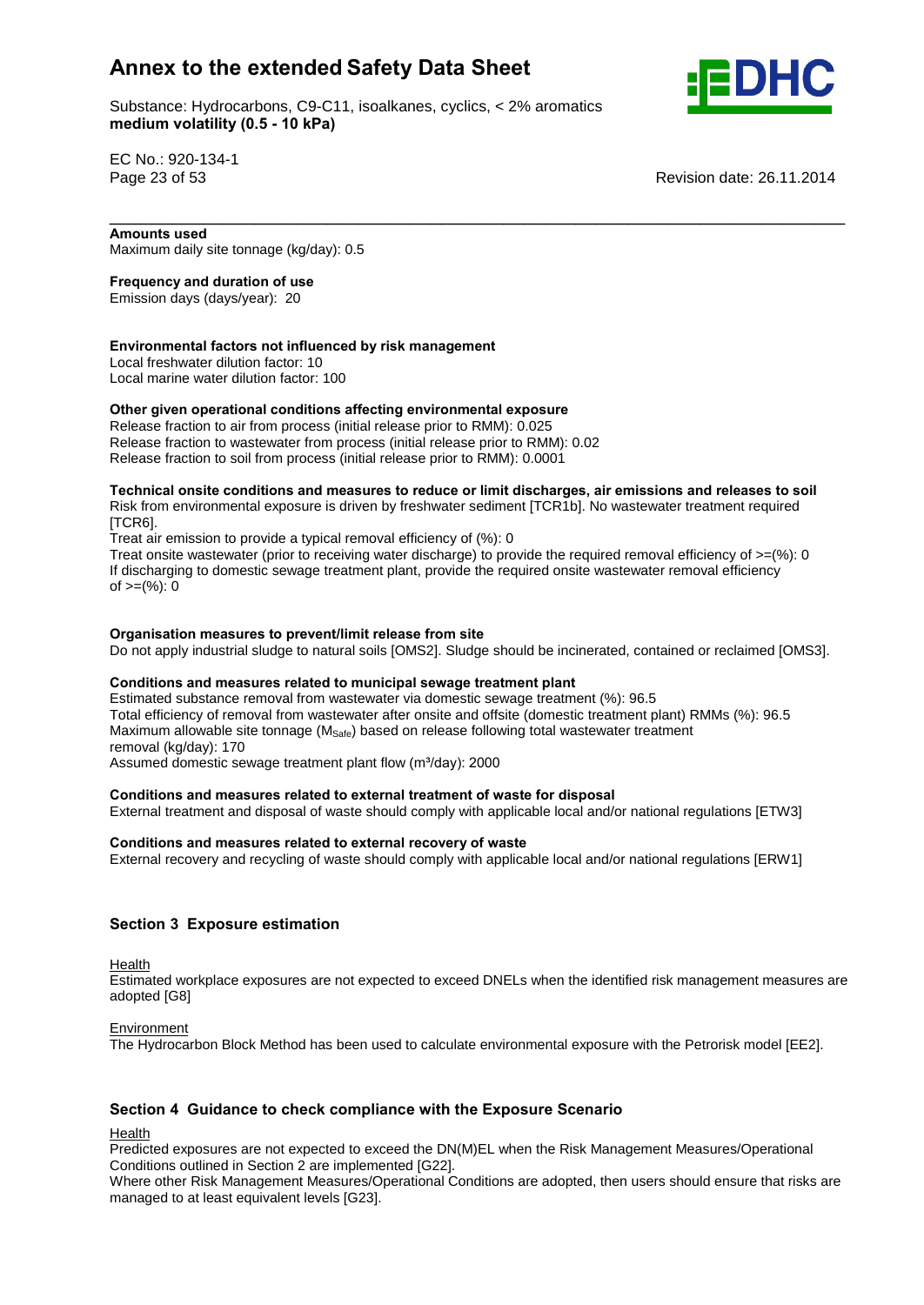Substance: Hydrocarbons, C9-C11, isoalkanes, cyclics, < 2% aromatics e: Hydrocarbons, C9-C11, ise<br>**volatility (0.5 - 10 kPa)** 



EC No.: 920-134-1

Page 24 of 53 Revision date: 26.11.2014

#### **Environment**

Guidance is based on assumed operating conditions which may not be applicable to all sites; thus, scaling may be necessary to define appropriate site-specific risk management measures [DSU1]. Required removal efficiency for wastewater can be achieved using onsite/offsite technologies, either alone or in combination [DSU2]. Required removal efficiency for air can be achieved using onsite technologies, either alone or in combination [DSU3].

\_\_\_\_\_\_\_\_\_\_\_\_\_\_\_\_\_\_\_\_\_\_\_\_\_\_\_\_\_\_\_\_\_\_\_\_\_\_\_\_\_\_\_\_\_\_\_\_\_\_\_\_\_\_\_\_\_\_\_\_\_\_\_\_\_\_\_\_\_\_\_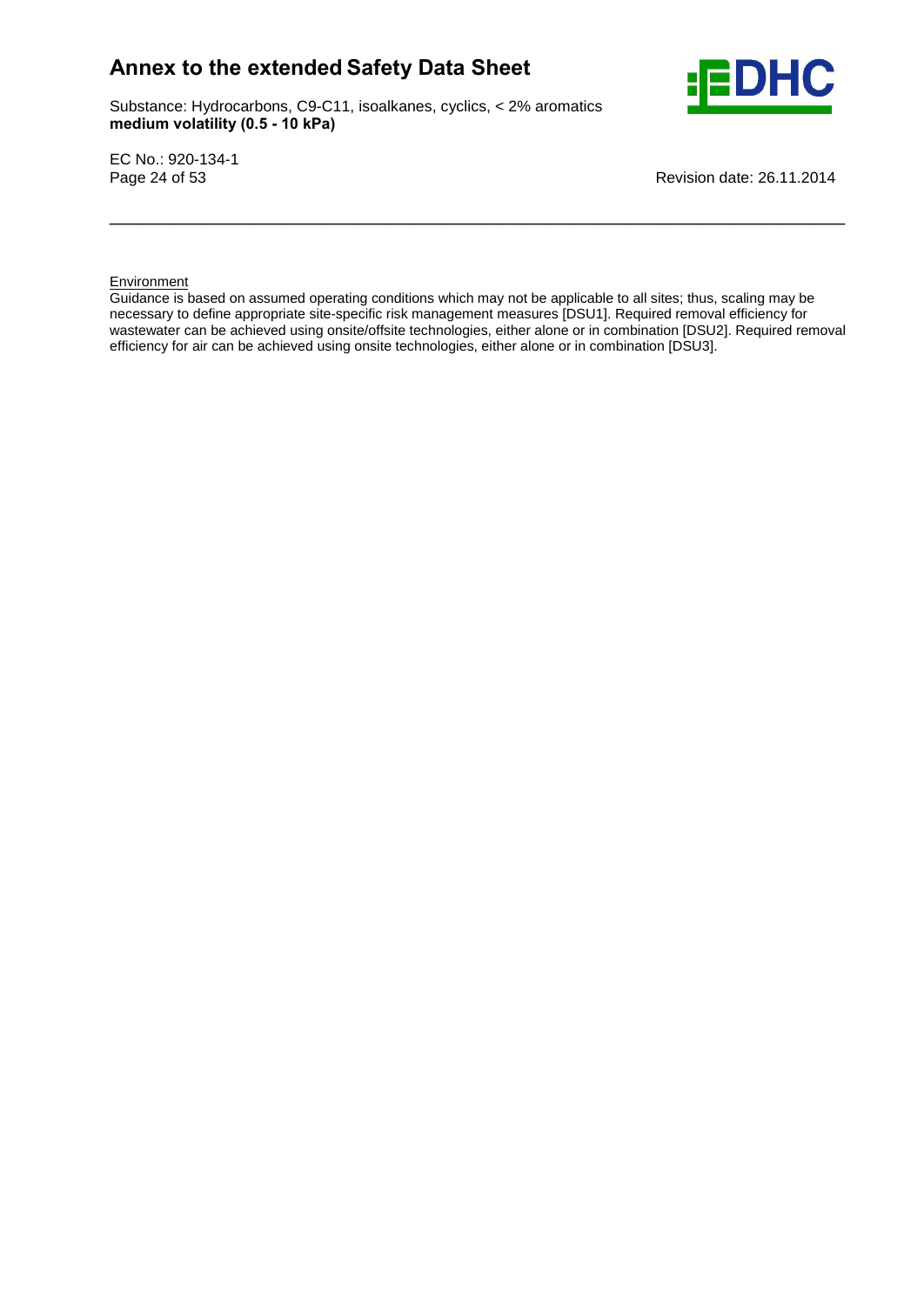Substance: Hydrocarbons, C9-C11, isoalkanes, cyclics, < 2% aromatics e: Hydrocarbons, C9-C11, ise<br>**volatility (0.5 - 10 kPa)** 



EC No.: 920-134-1

Page 25 of 53 Revision date: 26.11.2014

## \_\_\_\_\_\_\_\_\_\_\_\_\_\_\_\_\_\_\_\_\_\_\_\_\_\_\_\_\_\_\_\_\_\_\_\_\_\_\_\_\_\_\_\_\_\_\_\_\_\_\_\_\_\_\_\_\_\_\_\_\_\_\_\_\_\_\_\_\_\_\_ **<sup>1</sup> Exposure scenario title Title:**

#### Title:

Use in coatings (professional application) **Sector of use:**

SU22: Professional uses: Public domain (administration, education, entertainment, services, craftsmen) **Subsequent service life relevant for that use:**

Under nitrogen atmosphere no time limit

## **Subsequent service life relevant for that use:**<br>
Under nitrogen atmosphere no time limit<br>
Contributing Environmental Release Categories [ERC]:

ERC8a: Wide dispersive indoor use of processing aids in open systems

ERC8d: Wide dispersive outdoor use of processing aids in open systems

Specific Environmental Release Category: ESVOC 8.3b.v1 **Contributing Process Categories [PROC]:**

- PROC1: Use in closed process, no likelihood of exposure
- PROC2: Use in closed, continuous process with occasional controlled exposure
- PROC3: Use in closed batch process (synthesis or formulation)
- PROC4: Use in batch and other process (synthesis) where opportunity for exposure arises
- PROC5: Mixing or blending in batch processes for formulation of preparations and articles (multistage and/or significant contact)
- PROC8a: Transfer of substance or preparation (charging/discharging) from/to vessels/large containers at non-dedicated facilities
- PROC8b: Transfer of substance or preparation (charging/discharging) from/to vessels/large containers at dedicated facilities
- PROC10: Roller application or brushing of adhesive and other coating
- PROC11: Non industrial spraying
- PROC13: Treatment of articles by dipping and pouring
- PROC15: Use as laboratory reagent
- PROC19: Hand-mixing with intimate contact and only PPE available **Scope of processes and activities covered by the Exposure Scenario:**

Covers the use in coatings (paints, inks, adhesives, etc.) including exposures during use (including materials receipt, storage, preparation and transfer from bulk and semi-bulk, application by spray, roller, brush, spreader by hand or similar methods and film formation) and equipment cleaning, maintenance and associated laboratory activities.

# **<sup>2</sup> Operational conditions and risk management measures Section 2.1 Control of worker exposure**

## **Section 2.1 Control of worker exposure**

## **conditions** of worker exposured<br> **Physical**<br> **Physical**<br> **Physical**<br> **Physical**<br> **Physical**

## **form of product and vapour pressure:**

Liquid, vapour pressure 0.5 - 10 kPa at STP [OC5] **Concentration of substance in product:**

Covers percentage substance in the product up to 100 % (unless stated differently) [G13] **Frequency and duration of use/exposure:**

Covers daily exposures up to 8 hours (unless stated differently) [G2] **Other operational conditions affecting exposure:**

Other operational conditions affecting exposure:<br>Assumes use at not more than 20 °C above ambient temperature, unless stated differently [G15]. Assumes a good basic standard of occupational hygiene has been implemented [G1]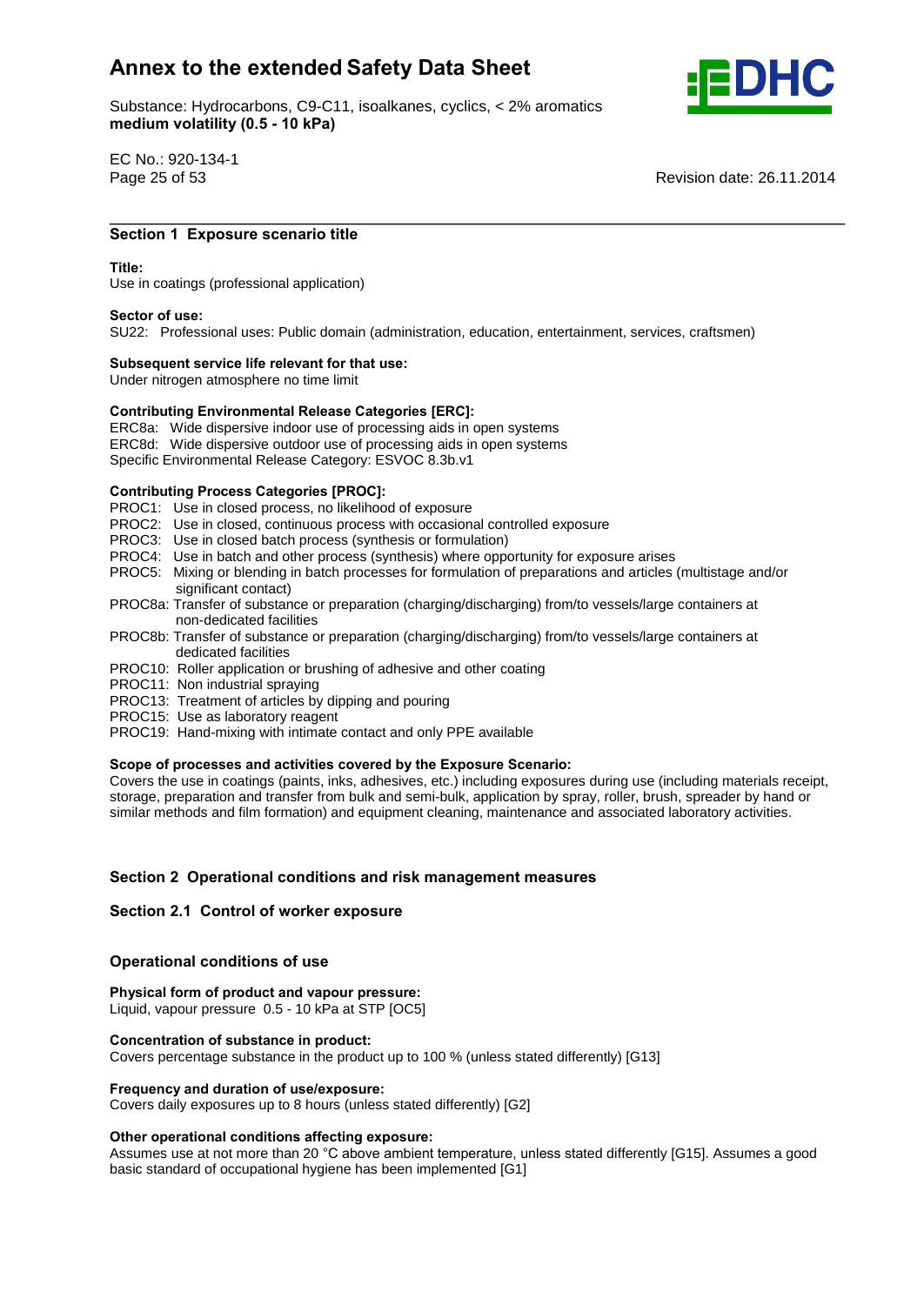Substance: Hydrocarbons, C9-C11, isoalkanes, cyclics, < 2% aromatics e: Hydrocarbons, C9-C11, ise<br>**volatility (0.5 - 10 kPa)** 



EC No.: 920-134-1

Page 26 of 53 Revision date: 26.11.2014

# **scenarios and risk management measures of worker exposure General exposures (closed systems) [CS15] PROC1:**

\_\_\_\_\_\_\_\_\_\_\_\_\_\_\_\_\_\_\_\_\_\_\_\_\_\_\_\_\_\_\_\_\_\_\_\_\_\_\_\_\_\_\_\_\_\_\_\_\_\_\_\_\_\_\_\_\_\_\_\_\_\_\_\_\_\_\_\_\_\_\_ **Contributing**

Handle Substance within a closed system. [E47] **General**General exposures (closed systems) [CS15] PROC1:<br>Handle Substance within a closed system. [E47]<br>General exposures (closed systems) [CS15] Use in contained systems [CS38] PROC2:

**Handle Substance within a closed system.** [E47]

 **of equipment from drums orcontainers [CS45] PROC2:** Handle Substance within a closed system. [E47] **Preparation**

 **of material for application [CS96] PROC3:** No other specific measures identified [EI20]

 **formation <sup>ñ</sup> air drying [CS95] Outdoor [OC9] PROC4:** No other specific measures identified [EI20]

**formation <sup>ñ</sup> air drying [CS95] Indoor [OC8] PROC4:**

No other specific measures identified [EI20] **Preparation**

 **of material for application [CS96] Indoor [OC8] PROC5:** No other specific measures identified [EI20] **Preparation**

 **of material for application [CS96] Outdoor [OC9] PROC5:** No other specific measures identified [EI20]

**transfers [CS3] Drum/batch transfers [CS8] PROC8a:**

No other specific measures identified [EI20] **Material**

 **transfers [CS3] Drum/batch transfers [CS8] PROC8b: No other specific measures identified [EI20]** 

 **spreader, flow application [CS98] Indoor [OC8] PROC10:** No other specific measures identified [EI20]

**spreader, flow application [CS98] Outdoor [OC9] PROC10:**

No other specific measures identified [EI20]

## **[CS34] spraying [CS10] Indoor [OC8] PROC11:**

Provide a good standard of controlled ventilation [10 to 15 air changes per hour) [E40] Limit the substance content in the mixture to 50% [OC22] OR

Wear a respirator conforming to EN 140 with Type A filter or better [PPE22] **Manual [CS34] spraying [CS10] Outdoor [OC9] PROC11:**

Avoid carrying out activities involving exposure for more than 4 hours [OC28] Limit the substance content in the mixture to 50% [OC22] OR

Wear a respirator conforming to EN 140 with Type A filter or better [PPE22] **Dipping,**

**immersion and pouring [CS4] Indoor [OC8] PROC13:**

No other specific measures identified [EI20] **Dipping,**

 **immersion and pouring [CS4] Outdoor [OC9] PROC13:** No other specific measures identified [EI20] **Laboratory activities [CS36] PROC15:**

No other specific measures identified [EI20]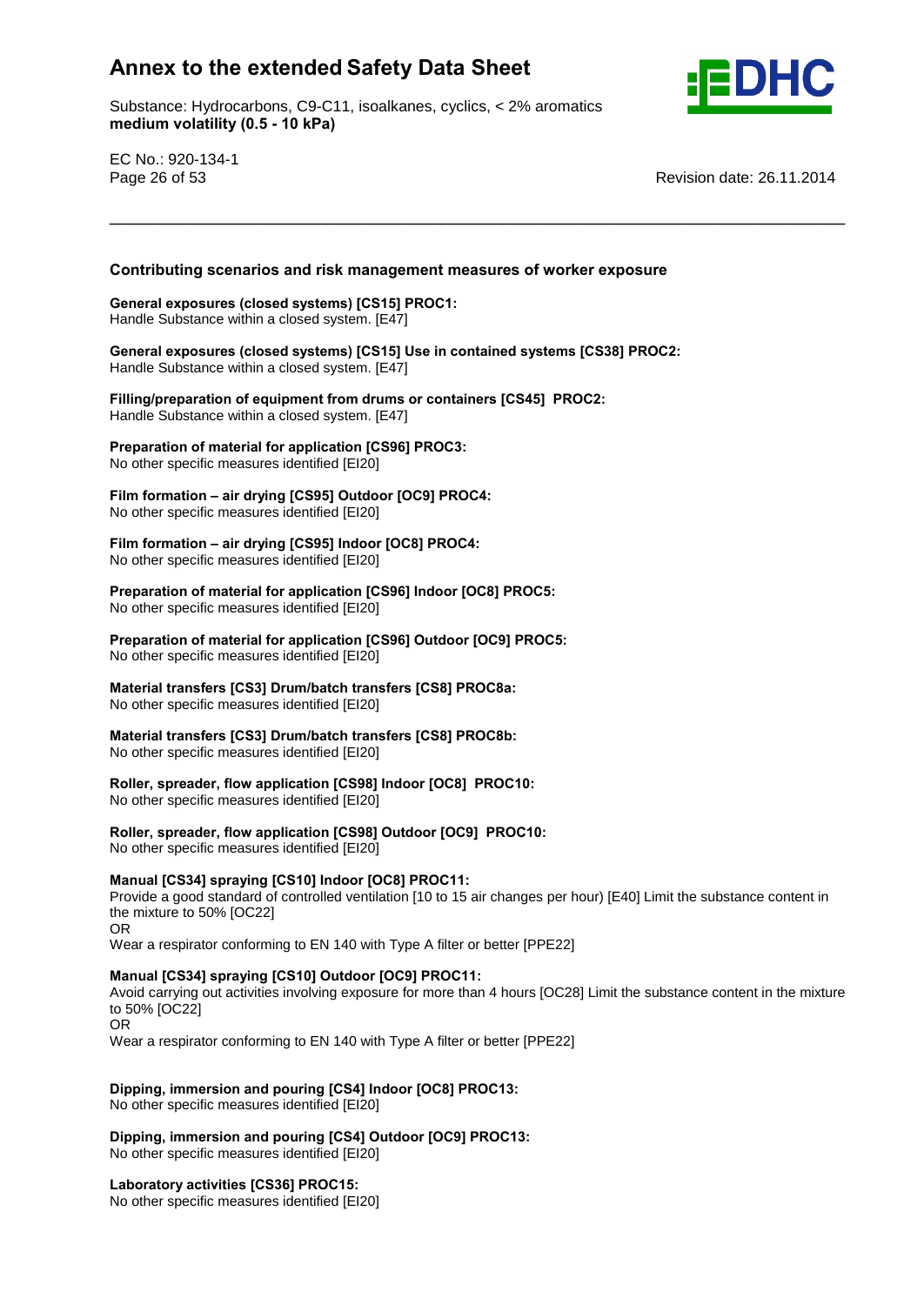Substance: Hydrocarbons, C9-C11, isoalkanes, cyclics, < 2% aromatics e: Hydrocarbons, C9-C11, ise<br>**volatility (0.5 - 10 kPa)** 



EC No.: 920-134-1

Page 27 of 53 Revision date: 26.11.2014

 **application <sup>ñ</sup> fingerpaints, pastels, adhesives [CS72] Indoor [OC8] PROC19:** No other specific measures identified [EI20] **Hand**

\_\_\_\_\_\_\_\_\_\_\_\_\_\_\_\_\_\_\_\_\_\_\_\_\_\_\_\_\_\_\_\_\_\_\_\_\_\_\_\_\_\_\_\_\_\_\_\_\_\_\_\_\_\_\_\_\_\_\_\_\_\_\_\_\_\_\_\_\_\_\_

 **application <sup>ñ</sup> fingerpaints, pastels, adhesives [CS72] Outdoor [OC9] PROC19:** No other specific measures identified [EI20]

# **2.2 Control of environmental exposure Product characteristics:**

Substance is complex UVCB [PrC3]. Predominantly hydrophobic [PrC4a]. **Amounts used**

Maximum daily site tonnage (kg/day): 0.0067 **Frequency and duration of use**

Emission days (days/year): 365

#### **factors not influenced by risk management**

Local freshwater dilution factor: 10

Local marine water dilution factor: 100 **Other**

#### **given operational conditions affecting environmental exposure**

Release fraction to air from process (initial release prior to RMM): 0.98 Release fraction to wastewater from process (initial release prior to RMM): 0.01 Release fraction to soil from process (initial release prior to RMM): 0.01

#### **onsite conditions and measures to reduce or limit discharges, air emissions and releases to soil**

Risk from environmental exposure is driven by freshwater [TCR1a]. Prevent discharge of undissolved substance to or recover from onsite wastewater [TCR14] No wastewater treatment required [TCR6].

Treat air emission to provide a typical removal efficiency of (%): 0

Treat onsite wastewater (prior to receiving water discharge) to provide the required removal efficiency of  $>=$ (%): 0 If discharging to domestic sewage treatment plant, provide the required onsite wastewater removal efficiency n albertal ging to dent<br>of >=(%): 0

## **measures to prevent/limit release from site**

Do not apply industrial sludge to natural soils [OMS2]. Sludge should be incinerated, contained or reclaimed [OMS3].<br>Conditions and measures related to municipal sewage treatment plant

Estimated substance removal from wastewater via domestic sewage treatment (%): 96.5 Total efficiency of removal from wastewater after onsite and offsite (domestic treatment plant) RMMs (%): 96.5 Maximum allowable site tonnage (M<sub>Safe</sub>) based on release following total wastewater treatment<br>
removal (kg/day): 82<br>
Assumed domestic sewage treatment plant flow (m<sup>3</sup>/day): 2000 removal (kg/day): 82

Assumed domestic sewage treatment plant flow (m<sup>3</sup>/day): 2000

#### **and measures related to external treatment of waste for disposal**

External treatment and disposal of waste should comply with applicable local and/or national regulations [ETW3]<br>Conditions and measures related to external recovery of waste

External recovery and recycling of waste should comply with applicable local and/or national regulations [ERW1]

## **<sup>3</sup> Exposure estimation**

Health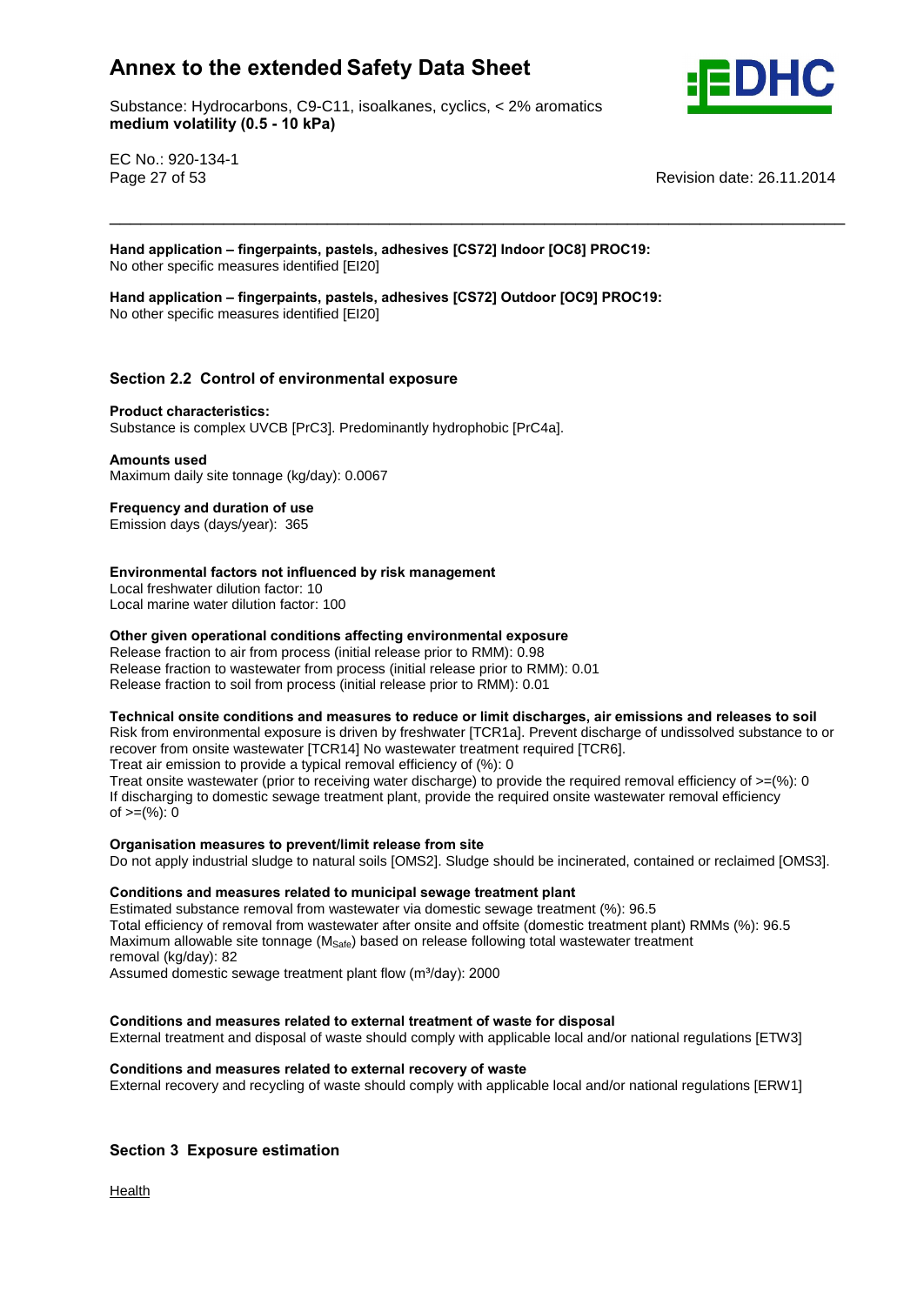Substance: Hydrocarbons, C9-C11, isoalkanes, cyclics, < 2% aromatics e: Hydrocarbons, C9-C11, ise<br>**volatility (0.5 - 10 kPa)** 



EC No.: 920-134-1

Page 28 of 53 Revision date: 26.11.2014

\_\_\_\_\_\_\_\_\_\_\_\_\_\_\_\_\_\_\_\_\_\_\_\_\_\_\_\_\_\_\_\_\_\_\_\_\_\_\_\_\_\_\_\_\_\_\_\_\_\_\_\_\_\_\_\_\_\_\_\_\_\_\_\_\_\_\_\_\_\_\_ Estimated workplace exposures are not expected to exceed DNELs when the identified risk management measures are adopted [G8]

#### Environment

The Hydrocarbon Block Method has been used to calculate environmental exposure with the Petrorisk model [EE2].

## **<sup>4</sup> Guidance to check compliance with the Exposure Scenario**

#### Health

Predicted exposures are not expected to exceed the DN(M)EL when the Risk Management Measures/Operational Conditions outlined in Section 2 are implemented [G22].

Where other Risk Management Measures/Operational Conditions are adopted, then users should ensure that risks are managed to at least equivalent levels [G23].

Environment

Guidance is based on assumed operating conditions which may not be applicable to all sites; thus, scaling may be necessary to define appropriate site-specific risk management measures [DSU1]. Required removal efficiency for wastewater can be achieved using onsite/offsite technologies, either alone or in combination [DSU2]. Required removal efficiency for air can be achieved using onsite technologies, either alone or in combination [DSU3]. Further details on scaling and control technologies are provided in SpERC factsheet (http://cefic.org/en/reach-for-industries-libraries.html).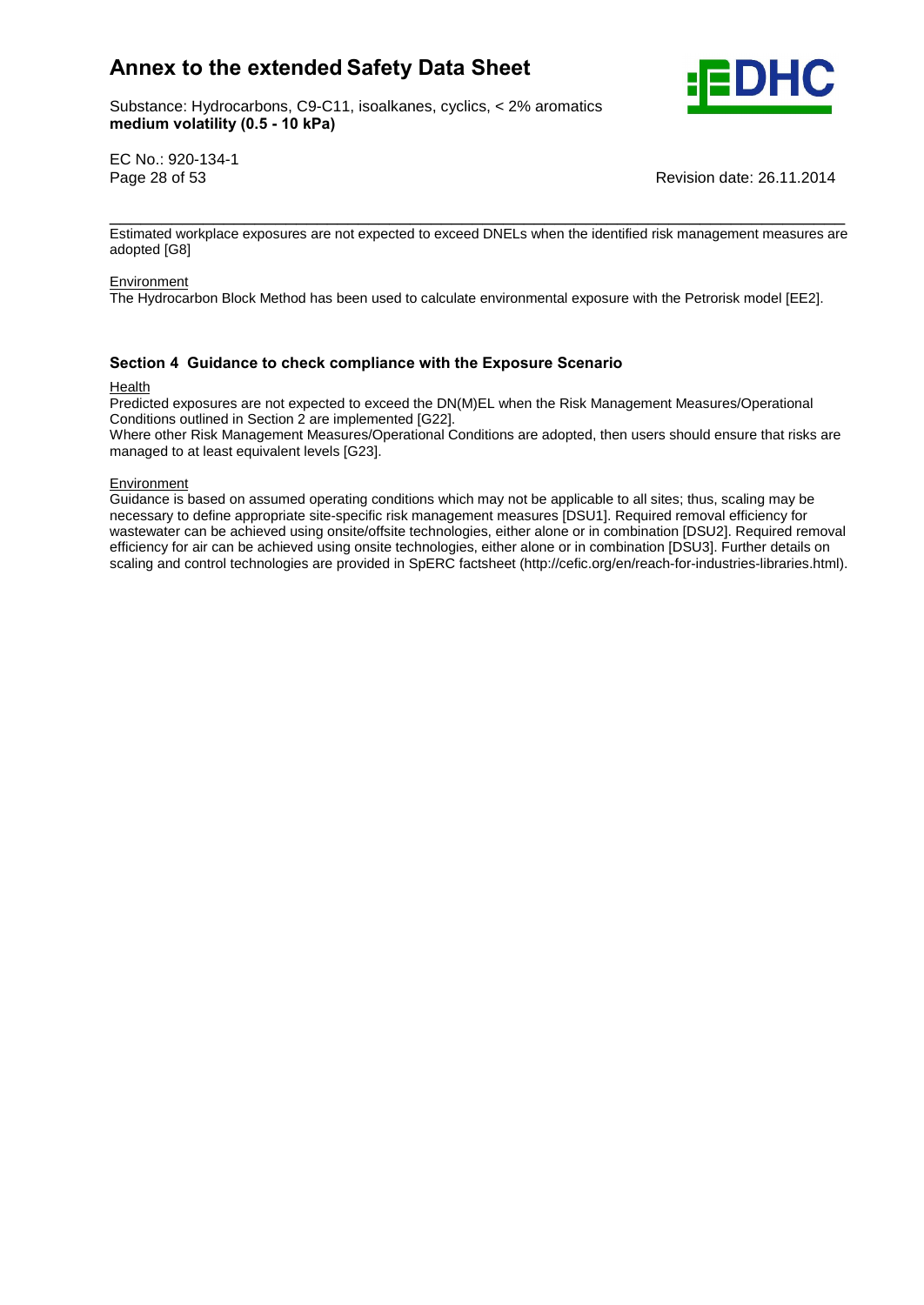Substance: Hydrocarbons, C9-C11, isoalkanes, cyclics, < 2% aromatics e: Hydrocarbons, C9-C11, ise<br>**volatility (0.5 - 10 kPa)** 



EC No.: 920-134-1

Page 29 of 53 Revision date: 26.11.2014

## \_\_\_\_\_\_\_\_\_\_\_\_\_\_\_\_\_\_\_\_\_\_\_\_\_\_\_\_\_\_\_\_\_\_\_\_\_\_\_\_\_\_\_\_\_\_\_\_\_\_\_\_\_\_\_\_\_\_\_\_\_\_\_\_\_\_\_\_\_\_\_ **<sup>1</sup> Exposure scenario title Title:**

#### Title:

Use in cleaning agents (professional application) **Sector of use:**

SU22: Professional uses: Public domain (administration, education, entertainment, services, craftsmen) **Subsequent service life relevant for that use:**

Under nitrogen atmosphere no time limit

## **Subsequent service life relevant for that use:**<br>
Under nitrogen atmosphere no time limit<br>
Contributing Environmental Release Categories [ERC]:

ERC8a: Wide dispersive indoor use of processing aids in open systems

ERC8d: Wide dispersive outdoor use of processing aids in open systems

Specific Environmental Release Category: 8.4b.v1 **Contributing Process Categories [PROC]:**

- PROC1: Use in closed process, no likelihood of exposure
- PROC2: Use in closed, continuous process with occasional controlled exposure
- PROC3: Use in closed batch process (synthesis or formulation)
- PROC4: Use in batch and other process (synthesis) where opportunity for exposure arises
- PROC8a: Transfer of substance or preparation (charging/discharging) from/to vessels/large containers at non dedicated facilities
- PROC8b: Transfer of substance or preparation (charging/discharging) from/to vessels/large containers at dedicated facilities
- PROC10: Roller application or brushing of adhesive and other coating
- PROC11: Non industrial spraying
- PROC13: Treatment of articles by dipping and pouring **Scope**

#### **of processes and activities covered by the Exposure Scenario:**

Covers the use as a component of cleaning products including pouring/unloading from drums or containers; and exposures during mixing/diluting in the preparatory phase and cleaning activities (including spraying, brushing, dipping, wiping automated and by hand)

# **<sup>2</sup> Operational conditions and risk management measures Section 2.1 Control of worker exposure**

## **Section 2.1 Control of worker exposure**

## **conditions** of worker exposured<br> **Physical**<br> **Physical**<br> **Physical**<br> **Physical**<br> **Physical**

## **form of product and vapour pressure: Children Conduction Concernation of the Children Pressure:**<br>
Liquid, vapour pressure 0.5 – 10 kPa at STP [OC5]<br> **Concentration of substance in product:**

Covers percentage substance in the product up to 100 % (unless stated differently) [G13] **Frequency and duration of use/exposure:**

Covers daily exposures up to 8 hours (unless stated differently) [G2] **Other operational conditions affecting exposure:**

Other operational conditions affecting exposure:<br>Assumes use at not more than 20 °C above ambient temperature, unless stated differently [G15]. Assumes a good basic standard of occupational hygiene has been implemented [G1]

**scenarios and risk management measures of worker exposure**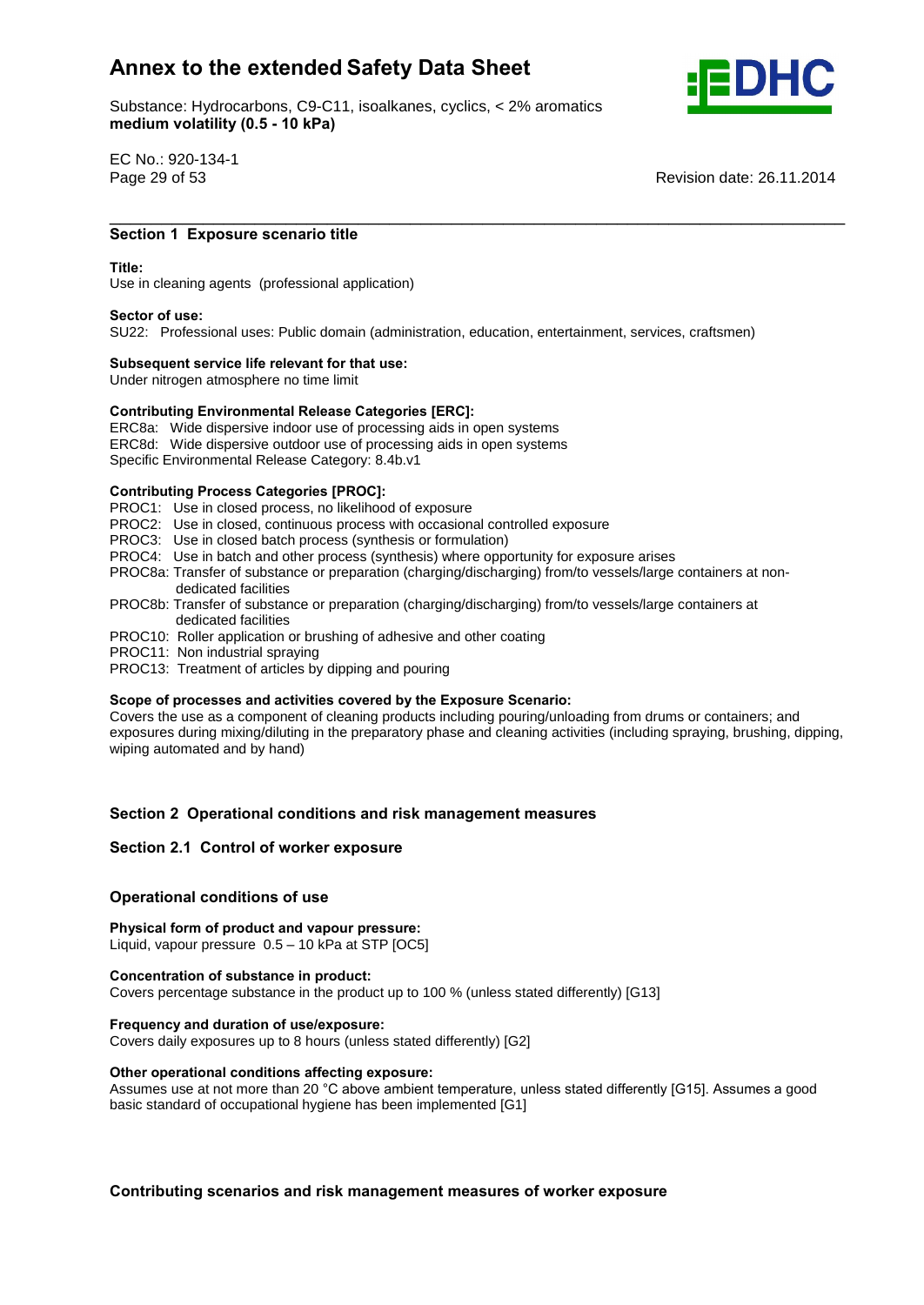

Substance: Hydrocarbons, C9-C11, isoalkanes, cyclics, < 2% aromatics e: Hydrocarbons, C9-C11, ise<br>**volatility (0.5 - 10 kPa)** 

EC No.: 920-134-1

Page 30 of 53 Revision date: 26.11.2014

 **storage [CS67] PROC1: No other specific measures identified [EI20]** 

 **process with (semi) closed system [CS93] Use in contained system [CS38] PROC2:** No other specific measures identified [EI20]

## **process with (semi) closed system [CS93] Drum/batch transfers [CS8] Used in contained systems PROC3: Automated process (e.g.: Semi automatic application of floor care and maintenance products) [CS76]**

\_\_\_\_\_\_\_\_\_\_\_\_\_\_\_\_\_\_\_\_\_\_\_\_\_\_\_\_\_\_\_\_\_\_\_\_\_\_\_\_\_\_\_\_\_\_\_\_\_\_\_\_\_\_\_\_\_\_\_\_\_\_\_\_\_\_\_\_\_\_\_ **Material**

**No other specific measures identified [EI20]** 

No other specific measures identified [EI20] **Application**

 **of cleaning products in closed systems [CS101] Outdoor [OC9] PROC4:** No other specific measures identified [EI20] **Cleaning**

 **of medical devices [CS74] PROC4: No other specific measures identified [EI20]** 

 **/ preparation of equipment from drums or containers. [CS45] PROC8a:** If the specific measures identified [EI20]

 **/ preparation of equipment from drums or containers. [CS45] PROC8b:** No other specific measures identified [EI20]

 **with low-pressure washers [CS42] Rolling, Brushing [CS51] no spraying [CS60] PROC10: No other specific measures identified [EI20]** 

 **[CS34] Surfaces [CS48] Cleaning [CS47] Spraying [CS10] PROC10:** No other specific measures identified [EI20] **Ad**

 **hoc manual application via trigger sprays, dipping, etc. [CS27] Rolling, Brushing [CS51] PROC10:** No other specific measures identified [EI20] **Cleaning**

 **with high-pressure washers [CS44] Spraying [CS10] Indoor [OC8] PROC11:** Provide a good standard of controlled ventilation [10 to 15 air changes per hour) [E40] Limit the substance content in the mixture to 50% [OC22] OR Wear a respirator conforming to EN 140 with Type A filter or better [PPE22] **Cleaning**

 **with high-pressure washers [CS44] Spraying [CS10] Outdoor [OC9] PROC11:** Ensure operation is undertaken outdoors [E69] Limit the substance content in the mixture to 1% [OC26] OR

o…<br>Wear a respirator conforming to EN 140 with Type A filter or better [PPE22]

**[CS34] Surfaces [CS48] Cleaning [CS47] Dipping, immersion and pouring [CS4] PROC13:**

No other specific measures identified [EI20]

# **2.2 Control of environmental exposure Product characteristics:**

Substance is complex UVCB [PrC3]. Predominantly hydrophobic [PrC4a]. **Amounts used**

Maximum daily site tonnage (kg/day): 0.0027 **Frequency and duration of use**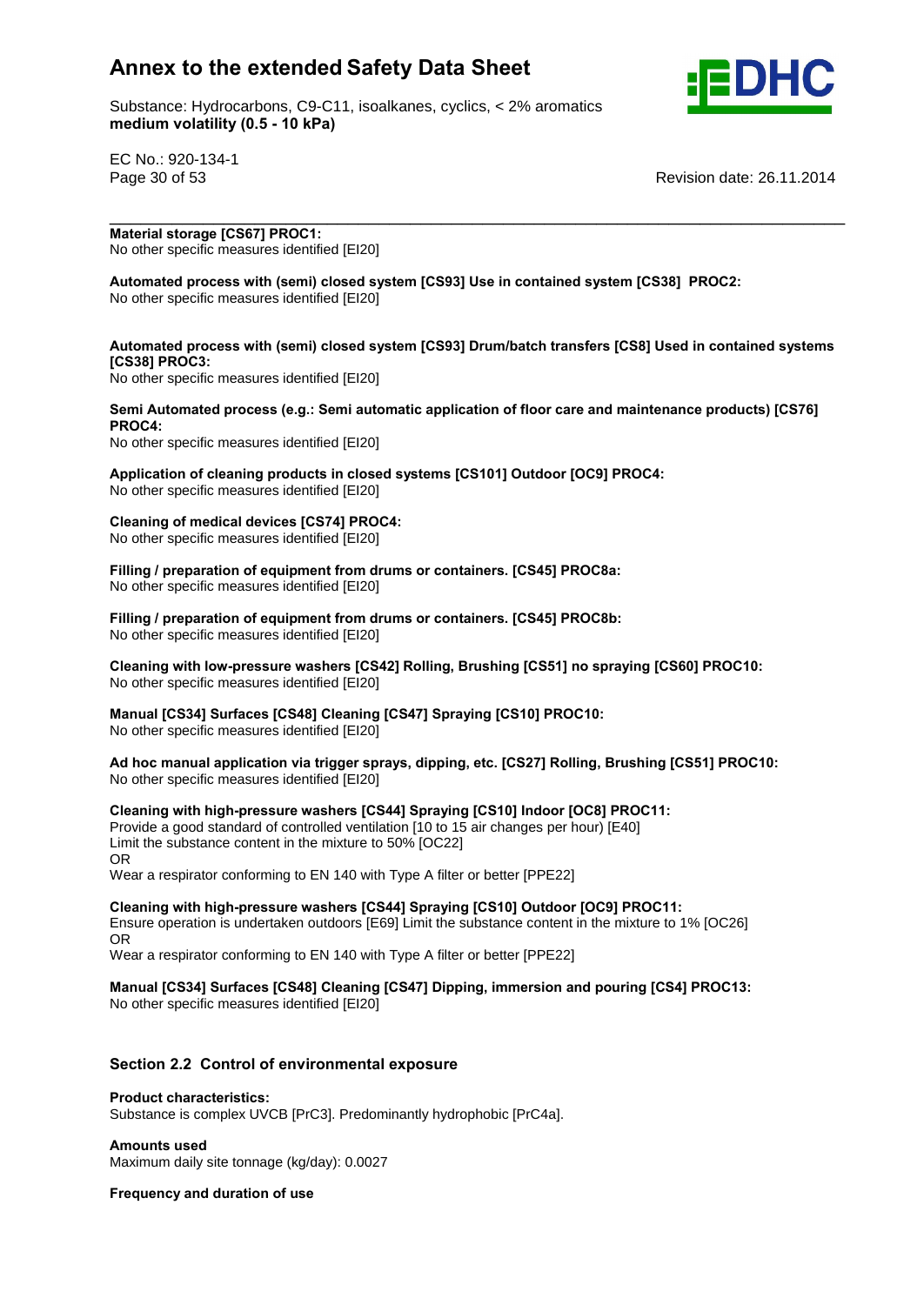Substance: Hydrocarbons, C9-C11, isoalkanes, cyclics, < 2% aromatics e: Hydrocarbons, C9-C11, ise<br>**volatility (0.5 - 10 kPa)** 



EC No.: 920-134-1

Page 31 of 53 Revision date: 26.11.2014

Emission days (days/year): 365

## **factors not influenced by risk management**

Local freshwater dilution factor: 10 Local marine water dilution factor: 100 **Other**

#### **given operational conditions affecting environmental exposure**

Release fraction to air from process (initial release prior to RMM): 0.02 Release fraction to wastewater from process (initial release prior to RMM): 0.000001 release fraction to soil from process (initial release prior to RMM): 0

#### **onsite conditions and measures to reduce or limit discharges, air emissions and releases to soil**

Risk from environmental exposure is driven by freshwater [TCR1a]. Prevent discharge of undissolved substance to or recover from onsite wastewater [TCR14] No wastewater treatment required [TCR6]. Treat air emission to provide a typical removal efficiency of (%): 0

\_\_\_\_\_\_\_\_\_\_\_\_\_\_\_\_\_\_\_\_\_\_\_\_\_\_\_\_\_\_\_\_\_\_\_\_\_\_\_\_\_\_\_\_\_\_\_\_\_\_\_\_\_\_\_\_\_\_\_\_\_\_\_\_\_\_\_\_\_\_\_

Treat onsite wastewater (prior to receiving water discharge) to provide the required removal efficiency of  $>=$ (%): 0 If discharging to domestic sewage treatment plant, provide the required onsite wastewater removal efficiency n albertal ging to dent<br>of  $>=(\%)$ : 0

#### **measures to prevent/limit release from site**

Do not apply industrial sludge to natural soils [OMS2]. Sludge should be incinerated, contained or reclaimed [OMS3].<br>Conditions and measures related to municipal sewage treatment plant

Estimated substance removal from wastewater via domestic sewage treatment (%): 96.5 Total efficiency of removal from wastewater after onsite and offsite (domestic treatment plant) RMMs (%): 96.5 Maximum allowable site tonnage ( $M_{\text{Safe}}$ ) based on release following total wastewater treatment<br>removal (kg/day): 42<br>Assumed domestic sewage treatment plant flow (m<sup>3</sup>/day): 2000 removal (kg/day): 42

Assumed domestic sewage treatment plant flow (m<sup>3</sup>/day): 2000

#### **and measures related to external treatment of waste for disposal**

External treatment and disposal of waste should comply with applicable local and/or national regulations [ETW3]<br>Conditions and measures related to external recovery of waste

External recovery and recycling of waste should comply with applicable local and/or national regulations [ERW1]

## **<sup>3</sup> Exposure estimation**

Health

Estimated workplace exposures are not expected to exceed DNELs when the identified risk management measures are adopted [G8]

#### Environment

The Hydrocarbon Block Method has been used to calculate environmental exposure with the Petrorisk model [EE2].

## **<sup>4</sup> Guidance to check compliance with the Exposure Scenario**

#### Health

Predicted exposures are not expected to exceed the DN(M)EL when the Risk Management Measures/Operational Conditions outlined in Section 2 are implemented [G22].

Where other Risk Management Measures/Operational Conditions are adopted, then users should ensure that risks are managed to at least equivalent levels [G23].

Environment

Guidance is based on assumed operating conditions which may not be applicable to all sites; thus, scaling may be necessary to define appropriate site-specific risk management measures [DSU1]. Required removal efficiency for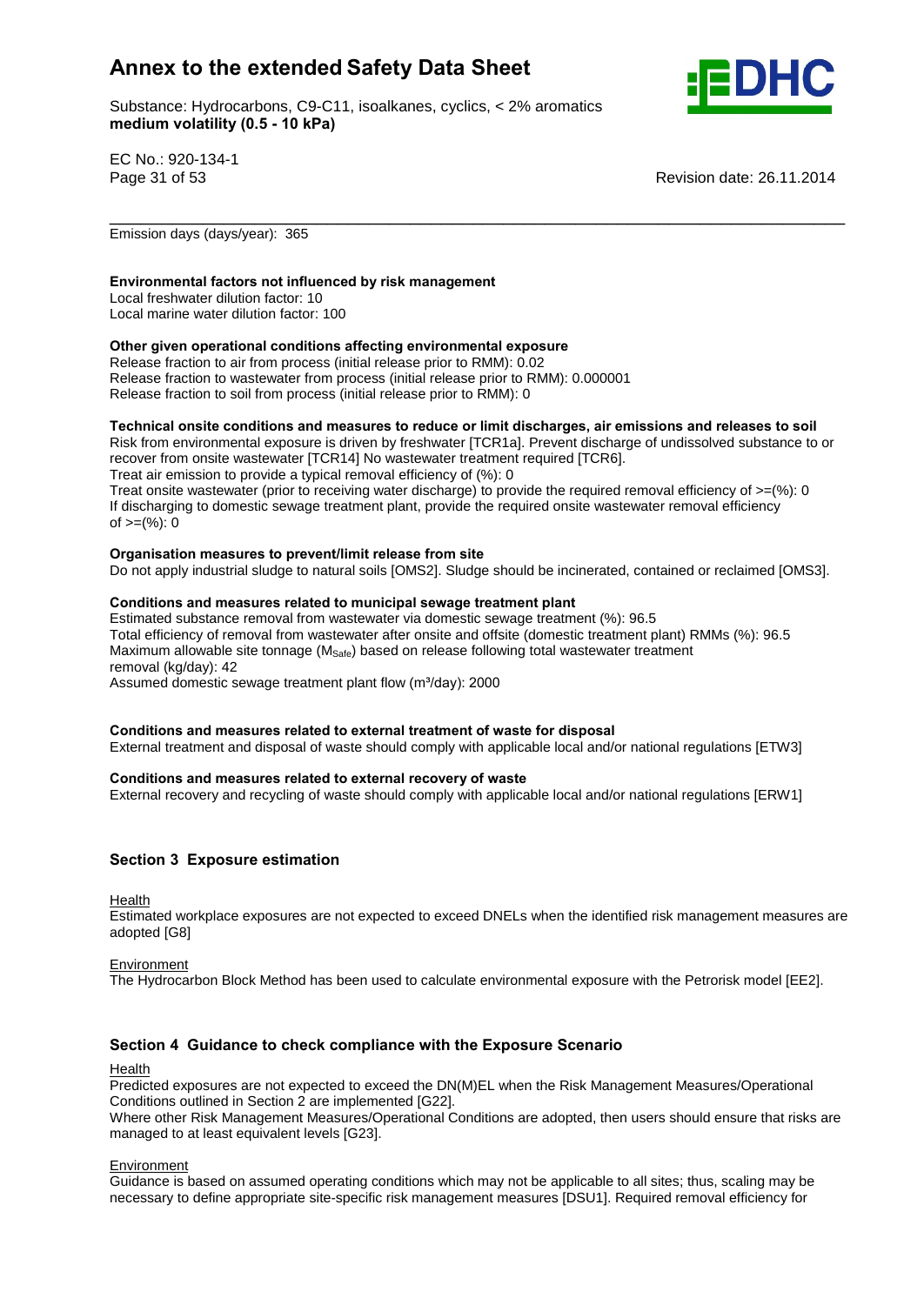Substance: Hydrocarbons, C9-C11, isoalkanes, cyclics, < 2% aromatics e: Hydrocarbons, C9-C11, ise<br>**volatility (0.5 - 10 kPa)** 



EC No.: 920-134-1

Page 32 of 53 Revision date: 26.11.2014

\_\_\_\_\_\_\_\_\_\_\_\_\_\_\_\_\_\_\_\_\_\_\_\_\_\_\_\_\_\_\_\_\_\_\_\_\_\_\_\_\_\_\_\_\_\_\_\_\_\_\_\_\_\_\_\_\_\_\_\_\_\_\_\_\_\_\_\_\_\_\_ wastewater can be achieved using onsite/offsite technologies, either alone or in combination [DSU2]. Required removal efficiency for air can be achieved using onsite technologies, either alone or in combination [DSU3]. Further details on scaling and control technologies are provided in SpERC factsheet (http://cefic.org/en/reach-for-industries-libraries.html).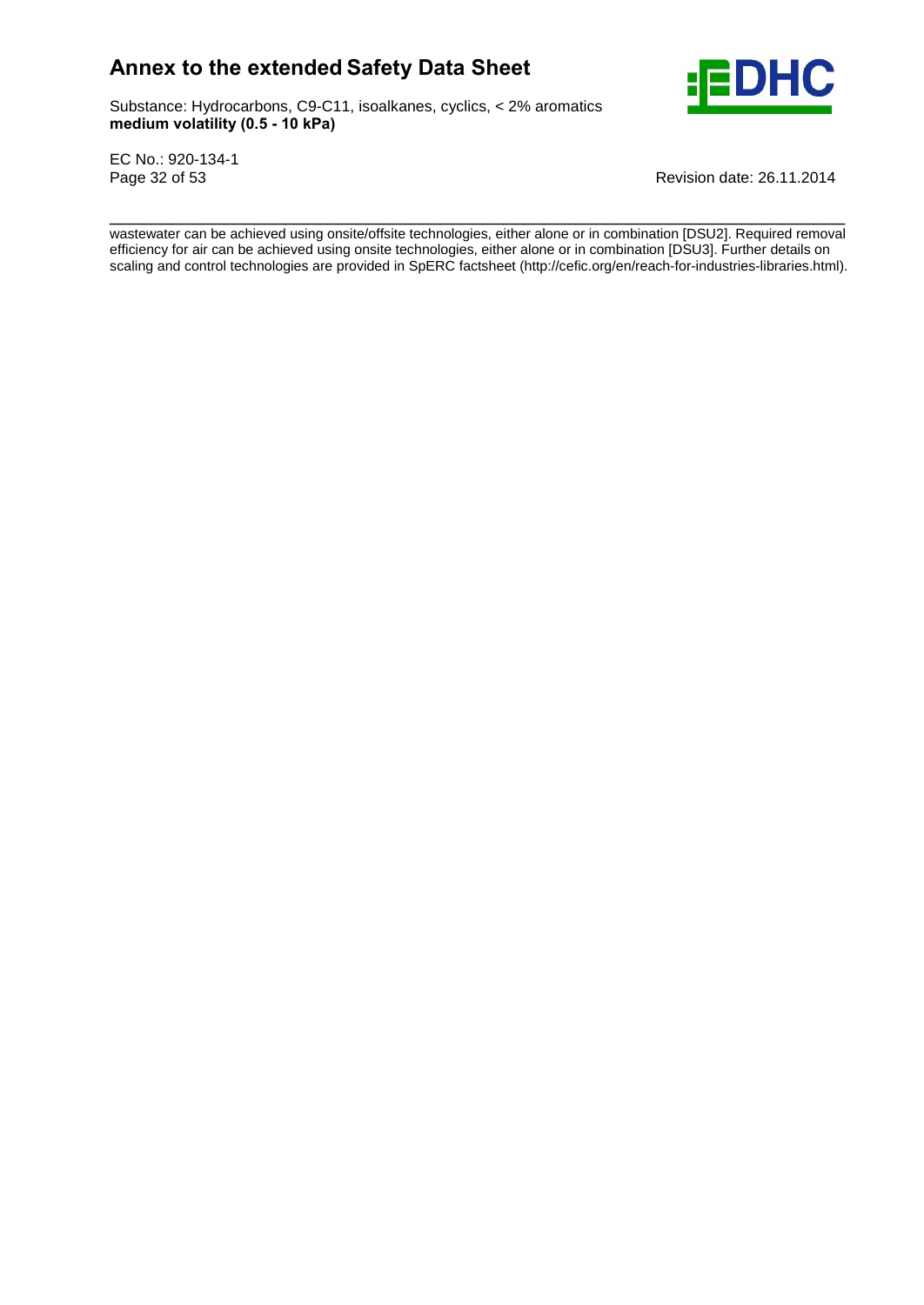Substance: Hydrocarbons, C9-C11, isoalkanes, cyclics, < 2% aromatics e: Hydrocarbons, C9-C11, ise<br>**volatility (0.5 - 10 kPa)** 



EC No.: 920-134-1

Page 33 of 53 Revision date: 26.11.2014

## \_\_\_\_\_\_\_\_\_\_\_\_\_\_\_\_\_\_\_\_\_\_\_\_\_\_\_\_\_\_\_\_\_\_\_\_\_\_\_\_\_\_\_\_\_\_\_\_\_\_\_\_\_\_\_\_\_\_\_\_\_\_\_\_\_\_\_\_\_\_\_ **<sup>1</sup> Exposure scenario title Title:**

#### Title:

Use in Oiland Gas Field Drilling and Production Operations **Sector of use:**

SU22: Professional uses: Public domain (administration, education, entertainment, services, craftsmen) **Subsequent service life relevant for that use:**

Under nitrogen atmosphere no time limit

## **Subsequent service life relevant for that use:**<br>
Under nitrogen atmosphere no time limit<br>
Contributing Environmental Release Categories [ERC]:

ERC4: Industrial use of processing aids in processes and products, not becoming part of articles Specific Environmental Release Category: 4.5a.v1 **Contributing Process Categories [PROC]:**

PROC1: Use in closed process, no likelihood of exposure

PROC2: Use in closed, continuous process with occasional controlled exposure

PROC3: Use in closed batch process (synthesis or formulation)

- PROC4: Use in batch and other process (synthesis) where opportunity for exposure arises
- PROC8a: Transfer of substance or preparation (charging/discharging) from/to vessels/large containers at non dedicated facilities
- PROC8b: Transfer of substance or preparation (charging/discharging) from/to vessels/large containers at dedicated facilities

#### **of processes and activities covered by the Exposure Scenario:**

Oil field well drilling operations (including drilling muds and well cleaning ) including material transfers, on-site formulation, well head operations, shaker room activities and related maintenance.

# **<sup>2</sup> Operational conditions and risk management measures Section 2.1 Control of worker exposure**

## **Section 2.1 Control of worker exposure**

## **conditions** of worker exposured<br> **Physical**<br> **Physical**<br> **Physical**<br> **Physical**<br> **Physical**

## **form of product and vapour pressure:** Liquid, vapour pressure 0.5 - 10 kPa at STP [OC5] **Concentration of substance in product:**

Covers percentage substance in the product up to 100 % (unless stated differently) [G13] **Frequency and duration of use/exposure:**

Covers daily exposures up to 8 hours (unless stated differently) [G2] **Other operational conditions affecting exposure:**

Other operational conditions affecting exposure:<br>Assumes use at not more than 20 °C above ambient temperature, unless stated differently [G15]. Assumes a good basic standard of occupational hygiene has been implemented [G1]

# **scenarios and risk management measures of worker exposure General exposures (closed systems) [CS15] PROC1:**

No other specific measures identified [EI20] **Batch process [CS55] PROC2:** No other specific measures identified [EI20]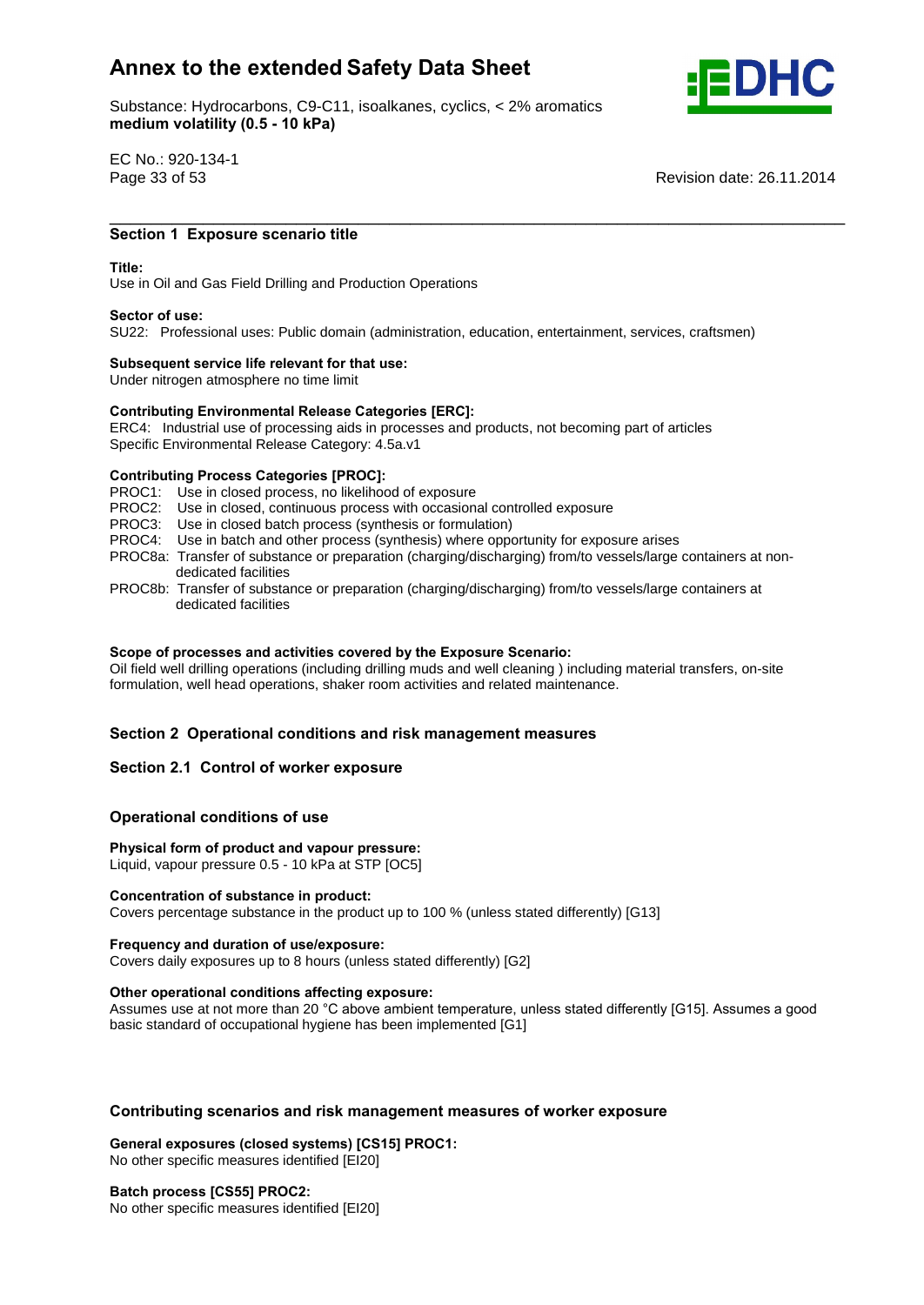Substance: Hydrocarbons, C9-C11, isoalkanes, cyclics, < 2% aromatics e: Hydrocarbons, C9-C11, ise<br>**volatility (0.5 - 10 kPa)** 

\_\_\_\_\_\_\_\_\_\_\_\_\_\_\_\_\_\_\_\_\_\_\_\_\_\_\_\_\_\_\_\_\_\_\_\_\_\_\_\_\_\_\_\_\_\_\_\_\_\_\_\_\_\_\_\_\_\_\_\_\_\_\_\_\_\_\_\_\_\_\_



EC No.: 920-134-1

Page 34 of 53 Revision date: 26.11.2014

 **mud (re-)formulation [CS115] PROC3: Treatment (1994)**<br>No other specific measures identified [EI20]

 **and disposal of filtered solids [CS121] PROC3:** No other specific measures identified [EI20] **Process sampling [CS2] PROC3:**

No other specific measures identified [EI20]

## **Process sampling [CS2] PROC3:**<br>No other specific measures identified [El20]<br>General exposures (open systems) [CS16] PROC4:

No other specific measures identified [EI20] **Drill floor operations [CS116] PROC4:**

No other specific measures identified [EI20] **Operation**

**bill floor operations [CS116] PROC4:**<br>No other specific measures identified [EI20]<br>Operation of solids filtering equipment – vapour exposures [CS118] PROC4: No other specific measures identified [EI20] **Pouring from small containers [CS9] PROC8a:**

No other specific measures identified [EI20] **Pouring from small containers [CS9] PROC8a:**<br>No other specific measures identified [EI20]<br>Cleaning of solids filtering equipment [CS120] PROC8a:

No other specific measures identified [EI20] **Equipment**

 **cleaning and maintenance [CS39] PROC8a:** No other specific measures identified [EI20] **Bulk transfers [CS14] PROC8b:**

**Example 12 Construction** Fig. 1.10 Construction No other specific measures identified [EI20]

**// Preparation** *PROC8b:*<br> **/** No other specific measures identified [EI20]<br> **Filling** / preparation of equipment from drums or containers. [CS45] PROC8b: No other specific measures identified [EI20]

# **2.2 Control of environmental exposure Product characteristics:**

Substance is complex UVCB [PrC3]. Predominantly hydrophobic [PrC4a]. **Amounts used**

Maximum daily site tonnage (kg/day): N/A **Frequency and duration of use**

Emission days (days/year): N/A **Environmental**

## **factors not influenced by risk management**

Local freshwater dilution factor: N/A Local marine water dilution factor: N/A

 **given operational conditions affecting environmental exposure** Release fraction to air from process (initial release prior to RMM): N/A Release fraction to wastewater from process (initial release prior to RMM): N/A Action to the matter and the process (initial release prior to RMM): N/A<br>Release fraction to soil from process (initial release prior to RMM): N/A

 **onsite conditions and measures to reduce or limit discharges, air emissions and releases to soil** Risk from environmental exposure is driven by freshwater [TCR1a]. No wastewater treatment required [TCR6]. Treat air emission to provide a typical removal efficiency of (%): N/A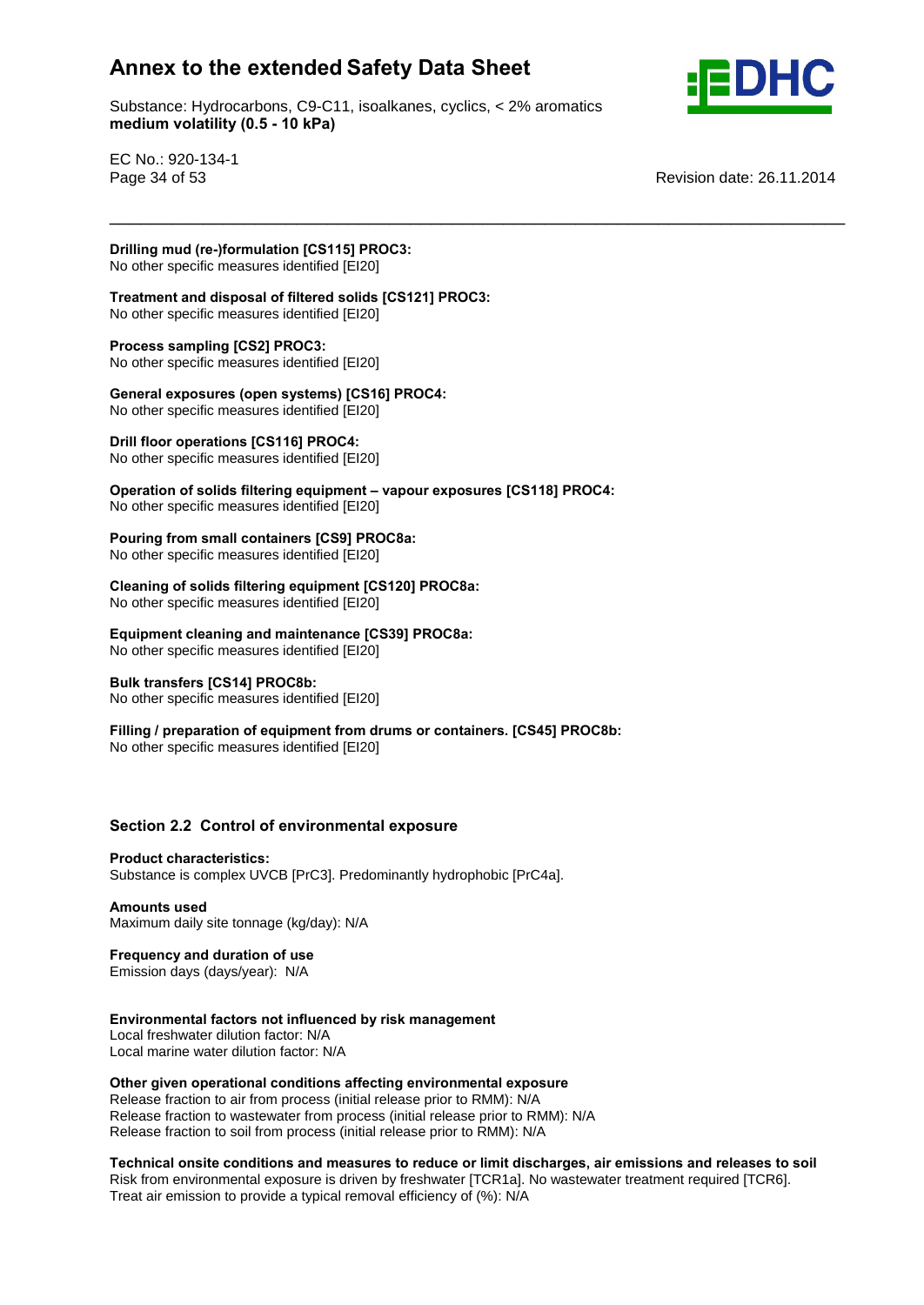Substance: Hydrocarbons, C9-C11, isoalkanes, cyclics, < 2% aromatics e: Hydrocarbons, C9-C11, ise<br>**volatility (0.5 - 10 kPa)** 



EC No.: 920-134-1

Page 35 of 53 Revision date: 26.11.2014

Treat onsite wastewater (prior to receiving water discharge) to provide the required removal efficiency of  $>=$ (%): N/A If discharging to domestic sewage treatment plant, provide the required onsite wastewater removal efficiency of >=(%): N/A **Organisation**

\_\_\_\_\_\_\_\_\_\_\_\_\_\_\_\_\_\_\_\_\_\_\_\_\_\_\_\_\_\_\_\_\_\_\_\_\_\_\_\_\_\_\_\_\_\_\_\_\_\_\_\_\_\_\_\_\_\_\_\_\_\_\_\_\_\_\_\_\_\_\_

## **measures to prevent/limit release from site**

Prevent environmental discharge consistent with regulatory requirements [OMS4]. **Conditions and measures related to municipal sewage treatment plant**

Estimated substance removal from wastewater via domestic sewage treatment (%):N/A Total efficiency of removal from wastewater after onsite and offsite (domestic treatment plant) RMMs (%):N/A Maximum allowable site tonnage (M<sub>Safe</sub>) based on release following total wastewater treatment<br>
removal (kg/day): N/A<br>
Assumed domestic sewage treatment plant flow (m<sup>3</sup>/day): N/A removal (kg/day): N/A

Assumed domestic sewage treatment plant flow (m<sup>3</sup>/day): N/A

#### **and measures related to external treatment of waste for disposal**

External treatment and disposal of waste should comply with applicable local and/or national regulations [ETW3]<br>Conditions and measures related to external recovery of waste

External recovery and recycling of waste should comply with applicable local and/or national regulations [ERW1]

## **<sup>3</sup> Exposure estimation**

Health

Estimated workplace exposures are not expected to exceed DNELs when the identified risk management measures are adopted [G8]

**Environment** 

Quantitative exposure and risk assessment not possible due to lack of emissions to aquatic environment [EE7] Qualitative approach used to conclude safe use [EE8]

## **<sup>4</sup> Guidance to check compliance with the Exposure Scenario**

#### **Health**

Predicted exposures are not expected to exceed the DN(M)EL when the Risk Management Measures/Operational Conditions outlined in Section 2 are implemented [G22].

Where other Risk Management Measures/Operational Conditions are adopted, then users should ensure that risks are managed to at least equivalent levels [G23].

Environment

Discharge to aquatic environment is restricted by law and industry prohibits release<sup>1</sup> [DSU9]

[DSU9] <sup>1</sup> OSPAR commission 2009. Discharges, Spills and Emissions from offshore Oil and Gas Installations in 2007, including the assessment of data reported in 2006 and 2007.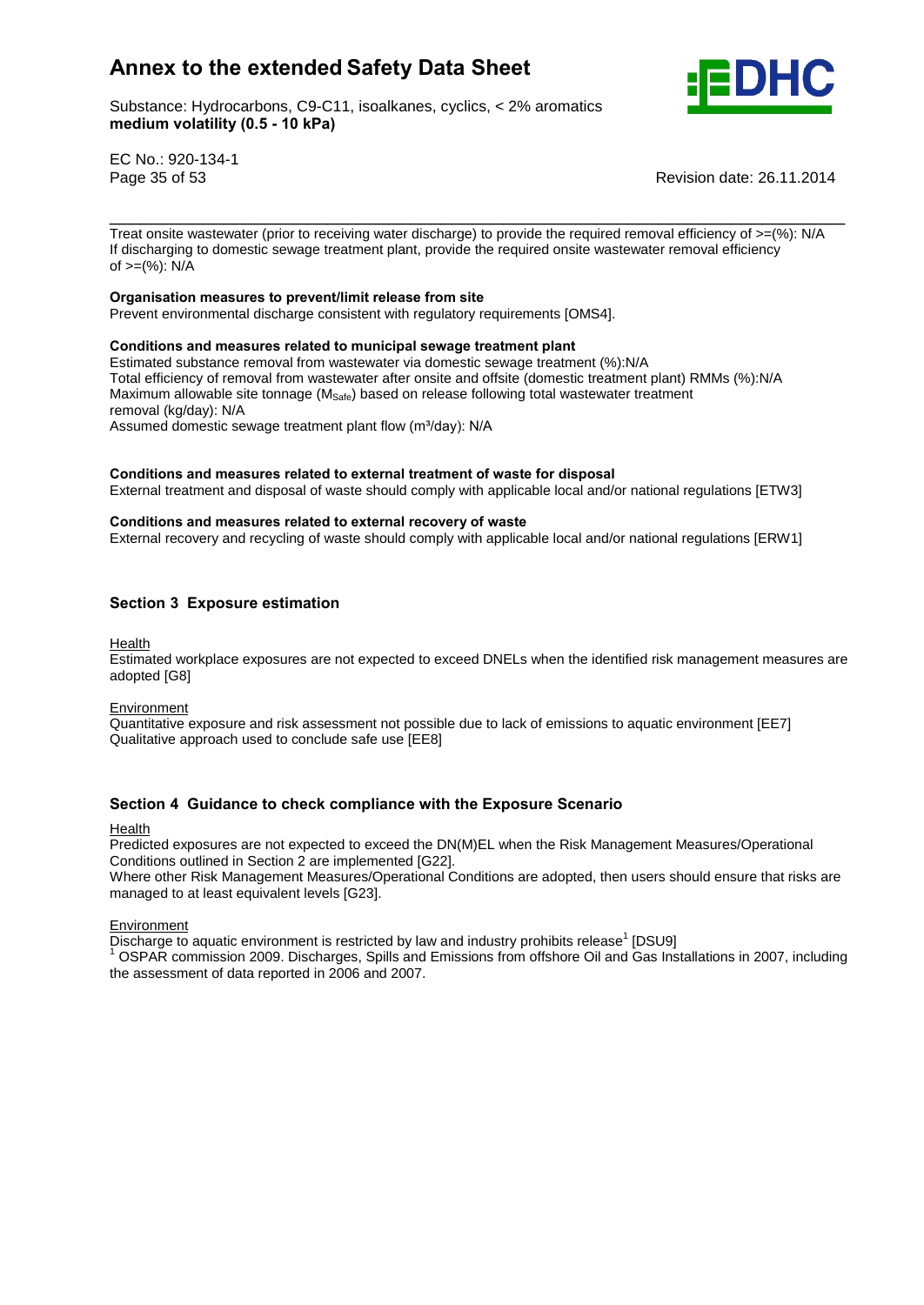Substance: Hydrocarbons, C9-C11, isoalkanes, cyclics, < 2% aromatics e: Hydrocarbons, C9-C11, ise<br>**volatility (0.5 - 10 kPa)** 



EC No.: 920-134-1

Page 36 of 53 Revision date: 26.11.2014

## \_\_\_\_\_\_\_\_\_\_\_\_\_\_\_\_\_\_\_\_\_\_\_\_\_\_\_\_\_\_\_\_\_\_\_\_\_\_\_\_\_\_\_\_\_\_\_\_\_\_\_\_\_\_\_\_\_\_\_\_\_\_\_\_\_\_\_\_\_\_\_ **<sup>1</sup> Exposure scenario title Title:**

Title: Use in Laboratories **Sector of use:**

SU22: Professional uses: Public domain (administration, education, entertainment, services, craftsmen) **Subsequent service life relevant for that use:**

Under nitrogen atmosphere no time limit

**Subsequent service life relevant for that use:**<br>
Under nitrogen atmosphere no time limit<br>
Contributing Environmental Release Categories [ERC]: ERC8a: Wide dispersive indoor use of processing aids in open systems Specific Environmental Release Category: ESVOC 8.17.v1 **Contributing Process Categories [PROC]:**

PROC10: Roller application or brushing PROC15: Use as laboratory reagent

## **of processes and activities covered by the Exposure Scenario:**

Use of small quantities within laboratory settings, including material transfers and equipment cleaning.

# **<sup>2</sup> Operational conditions and risk management measures Section 2.1 Control of worker exposure**

## **Section 2.1 Control of worker exposure**

## **conditions** of worker exposured<br> **Physical**<br> **Physical**<br> **Physical**<br> **Physical**<br> **Physical**

 **form of product and vapour pressure:** Liquid, vapour pressure 0.5 - 10 kPa at STP [OC5] **Concentration of substance in product:**

Covers percentage substance in the product up to 100 % (unless stated differently) [G13] **Frequency and duration of use/exposure:**

Covers daily exposures up to 8 hours (unless stated differently) [G2] **Other operational conditions affecting exposure:**

Other operational conditions affecting exposure:<br>Assumes use at not more than 20 °C above ambient temperature, unless stated differently [G15]. Assumes a good basic standard of occupational hygiene has been implemented [G1]

# **scenarios and risk management measures of worker exposure Cleaning [CS47] PROC10:**

No other specific measures identified [EI20] **Laboratory activities [CS36] PROC15:**

No other specific measures identified [EI20]

## **2.2 Control of environmental exposure**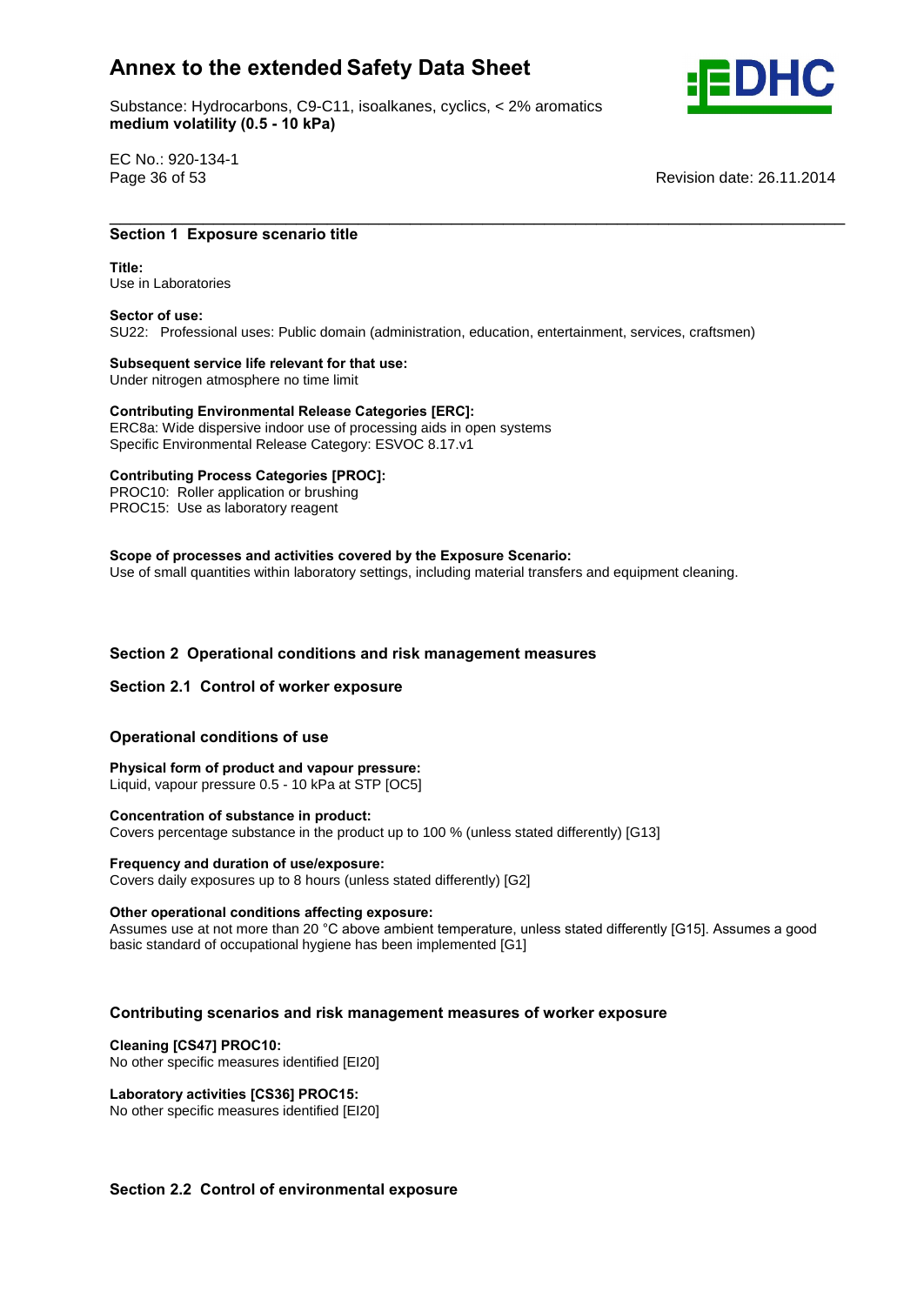Substance: Hydrocarbons, C9-C11, isoalkanes, cyclics, < 2% aromatics e: Hydrocarbons, C9-C11, ise<br>**volatility (0.5 - 10 kPa)** 



EC No.: 920-134-1

Page 37 of 53 Revision date: 26.11.2014

## \_\_\_\_\_\_\_\_\_\_\_\_\_\_\_\_\_\_\_\_\_\_\_\_\_\_\_\_\_\_\_\_\_\_\_\_\_\_\_\_\_\_\_\_\_\_\_\_\_\_\_\_\_\_\_\_\_\_\_\_\_\_\_\_\_\_\_\_\_\_\_ **Product characteristics:**

Substance is complex UVCB [PrC3]. Predominantly hydrophobic [PrC4a]. **Amounts used**

Maximum daily site tonnage (kg/day): 0.0014 **Frequency and duration of use**

Emission days (days/year): 365

#### **factors not influenced by risk management**

Local freshwater dilution factor: 10 Local marine water dilution factor: 100 **Other**

#### **given operational conditions affecting environmental exposure**

Release fraction to air from process (initial release prior to RMM): 0.5 Release fraction to wastewater from process (initial release prior to RMM): 0.5 release fraction to soil from process (initial release prior to RMM): 0

## **onsite conditions and measures to reduce or limit discharges, air emissions and releases to soil**

Risk from environmental exposure is driven by agricultural soil [TCR1f]. No wastewater treatment required [TCR6]. Treat air emission to provide a typical removal efficiency of (%): 0

Treat onsite wastewater (prior to receiving water discharge) to provide the required removal efficiency of  $>=$ (%): 0 If discharging to domestic sewage treatment plant, provide the required onsite wastewater removal efficiency n albertal ging to dent<br>of >=(%): 0

#### **measures to prevent/limit release from site**

Do not apply industrial sludge to natural soils [OMS2]. Sludge should be incinerated, contained or reclaimed [OMS3].<br>Conditions and measures related to municipal sewage treatment plant

Estimated substance removal from wastewater via domestic sewage treatment (%): 96.5 Total efficiency of removal from wastewater after onsite and offsite (domestic treatment plant) RMMs (%): 96.5 Maximum allowable site tonnage  $(M<sub>Safe</sub>)$  based on release following total wastewater treatment removal (kg/day): 06.7 Assumed allowable site tonnage (M<sub>Safe</sub>) based on release following total<br>
removal (kg/day): 06.7<br>
Assumed domestic sewage treatment plant flow (m<sup>3</sup>/day): 2000

#### **and measures related to external treatment of waste for disposal**

External treatment and disposal of waste should comply with applicable local and/or national regulations [ETW3]<br>Conditions and measures related to external recovery of waste

External recovery and recycling of waste should comply with applicable local and/or national regulations [ERW1]

## **<sup>3</sup> Exposure estimation**

Health

Estimated workplace exposures are not expected to exceed DNELs when the identified risk management measures are adopted [G8]

**Environment** 

The Hydrocarbon Block Method has been used to calculate environmental exposure with the Petrorisk model [EE2].

## **<sup>4</sup> Guidance to check compliance with the Exposure Scenario**

Health

Predicted exposures are not expected to exceed the DN(M)EL when the Risk Management Measures/Operational Conditions outlined in Section 2 are implemented [G22].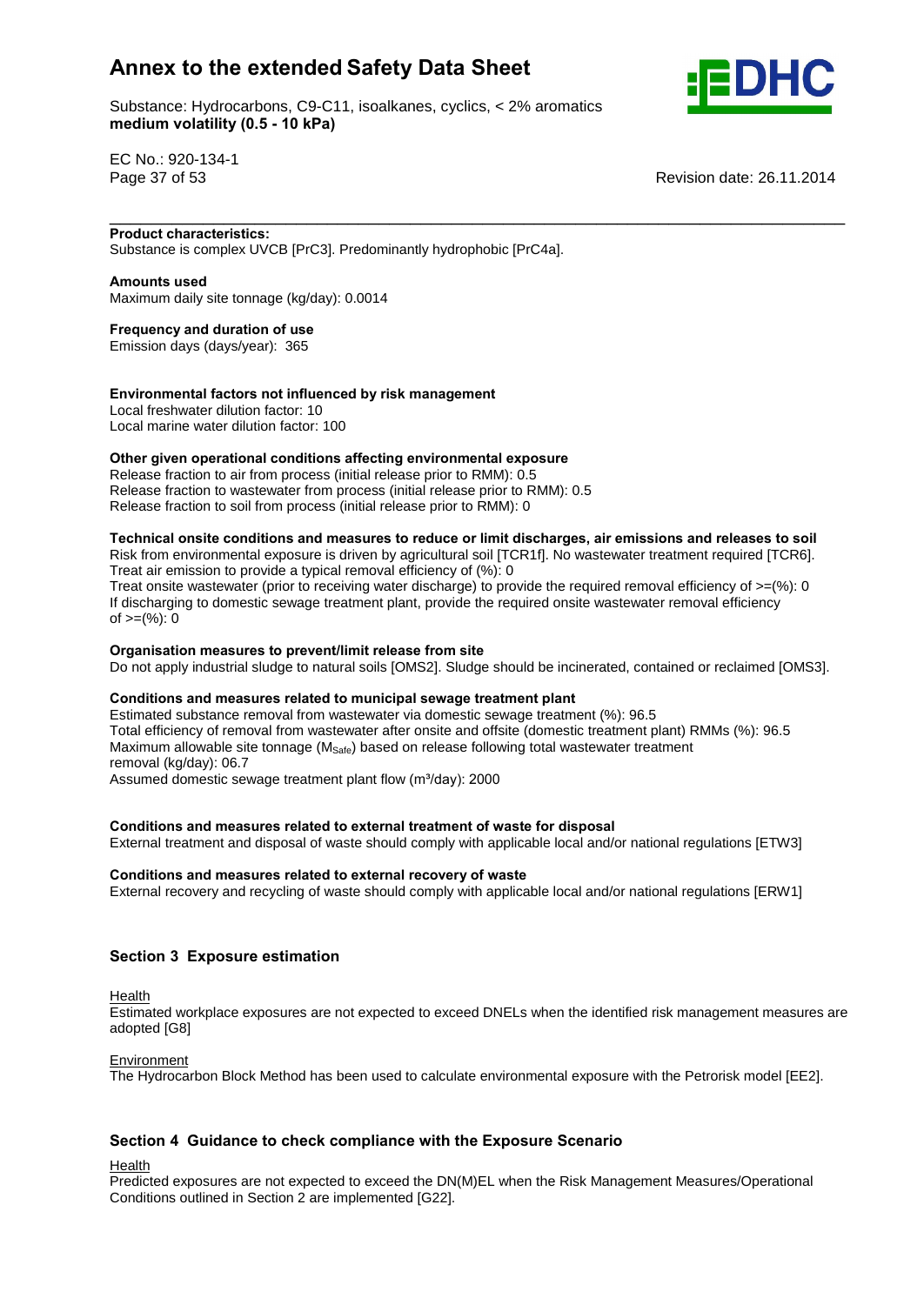Substance: Hydrocarbons, C9-C11, isoalkanes, cyclics, < 2% aromatics e: Hydrocarbons, C9-C11, ise<br>**volatility (0.5 - 10 kPa)** 



EC No.: 920-134-1

Page 38 of 53 Revision date: 26.11.2014

\_\_\_\_\_\_\_\_\_\_\_\_\_\_\_\_\_\_\_\_\_\_\_\_\_\_\_\_\_\_\_\_\_\_\_\_\_\_\_\_\_\_\_\_\_\_\_\_\_\_\_\_\_\_\_\_\_\_\_\_\_\_\_\_\_\_\_\_\_\_\_ Where other Risk Management Measures/Operational Conditions are adopted, then users should ensure that risks are managed to at least equivalent levels [G23].

#### Environment

Guidance is based on assumed operating conditions which may not be applicable to all sites; thus, scaling may be necessary to define appropriate site-specific risk management measures [DSU1]. Required removal efficiency for wastewater can be achieved using onsite/offsite technologies, either alone or in combination [DSU2]. Required removal efficiency for air can be achieved using onsite technologies, either alone or in combination [DSU3]. Further details on scaling and control technologies are provided in SpERC factsheet (http://cefic.org/en/reach-for-industries-libraries.html).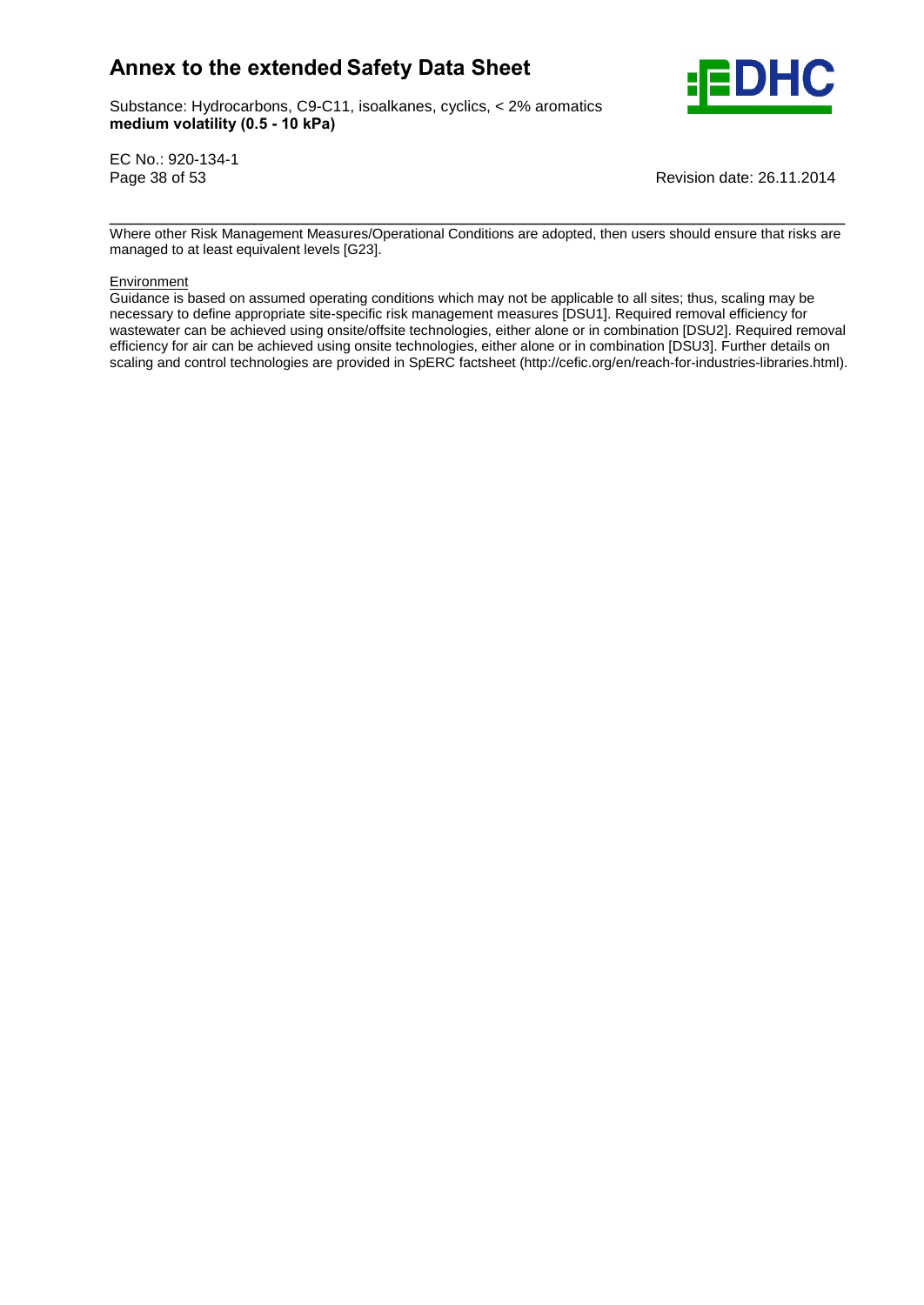Substance: Hydrocarbons, C9-C11, isoalkanes, cyclics, < 2% aromatics e: Hydrocarbons, C9-C11, ise<br>**volatility (0.5 - 10 kPa)** 



EC No.: 920-134-1

Page 39 of 53 Revision date: 26.11.2014 \_\_\_\_\_\_\_\_\_\_\_\_\_\_\_\_\_\_\_\_\_\_\_\_\_\_\_\_\_\_\_\_\_\_\_\_\_\_\_\_\_\_\_\_\_\_\_\_\_\_\_\_\_\_\_\_\_\_\_\_\_\_\_\_\_\_\_\_\_\_\_ **Section**

# **1 Exposure scenario title**<br>
Section 1 Exposure scenario title

Use in coatings (consumer applications) **Sector of use:**

SU21: Consumer uses: Private households (= general public = consumers) **Subsequent service life relevant for that use:**

Under nitrogen atmosphere no time limit

## **Subsequent service life relevant for that use:**<br>
Under nitrogen atmosphere no time limit<br> **Contributing Environmental Release Categories [ERC]:**

ERC8a: Wide dispersive indoor use of processing aids in open systems. ERC8d: Wide dispersive outdoor use of processing aids in open systems Specific Environmental Release Category: ESVOC 8.3c.v1 **Contributing Product Category [PC]:**

PC1: Adhesives, sealants<br>PC4: Anti-Freeze and de-

- Anti-Freeze and de-icing products
- PC8: Biocidal products (e.g. disinfectants, pest control)
- PC9a: Coatings and paints, thinners, paint removers
- PC9b: Fillers, putties, plasters, modelling clay
- PC9c: Finger paints
- PC15: Non-metal-surface treatment products
- PC18: Ink and toners
- PC23: Leather tanning, dye, finishing, impregnation and care products
- PC24: Lubricants, greases, release products
- PC31: Polishes and wax blends
- PC34: Textile dyes, finishing and impregnating products; including bleaches and other processing aids<br>Scope of processes and activities covered by the Exposure Scenario:

Covers the use in coatings (paints, inks, adhesives, etc.) including exposures during use (including product transfer and preparation, application by brush, spray by hand or similar methods) and equipment cleaning.

# **<sup>2</sup> Operational conditions and risk management measures Section 2.1 Control of consumer exposure**

# Section 2.1 Control of consumer expo<br>Operational conditions of use

## **Physical form of product and vapour pressure:**

Liquid, vapour pressure 0.5 - 10 kPa **Concentration of substance in product:**

Unless otherwise stated, covers concentrations up to 100% [ConsOC1] **Amounts used:**

Unless otherwise stated, covers use amounts up to13800g [ConsOC2];covers skin contact area up to 857.5cm2 [ConsOC5] **Frequency**

#### **and duration of use/exposure:**

Unless otherwise stated, covers use frequency up to 1 times per day [ConsOC4]; covers exposure up to 8 hours per event [ConsOC14]

#### **operational conditions affecting exposure:**

Unless otherwise stated assumes use at ambient temperatures [ConsOC15]; assumes use in a 20 m<sup>3</sup> room [ConsOC11]; assumes use with typical ventilation [ConsOC8]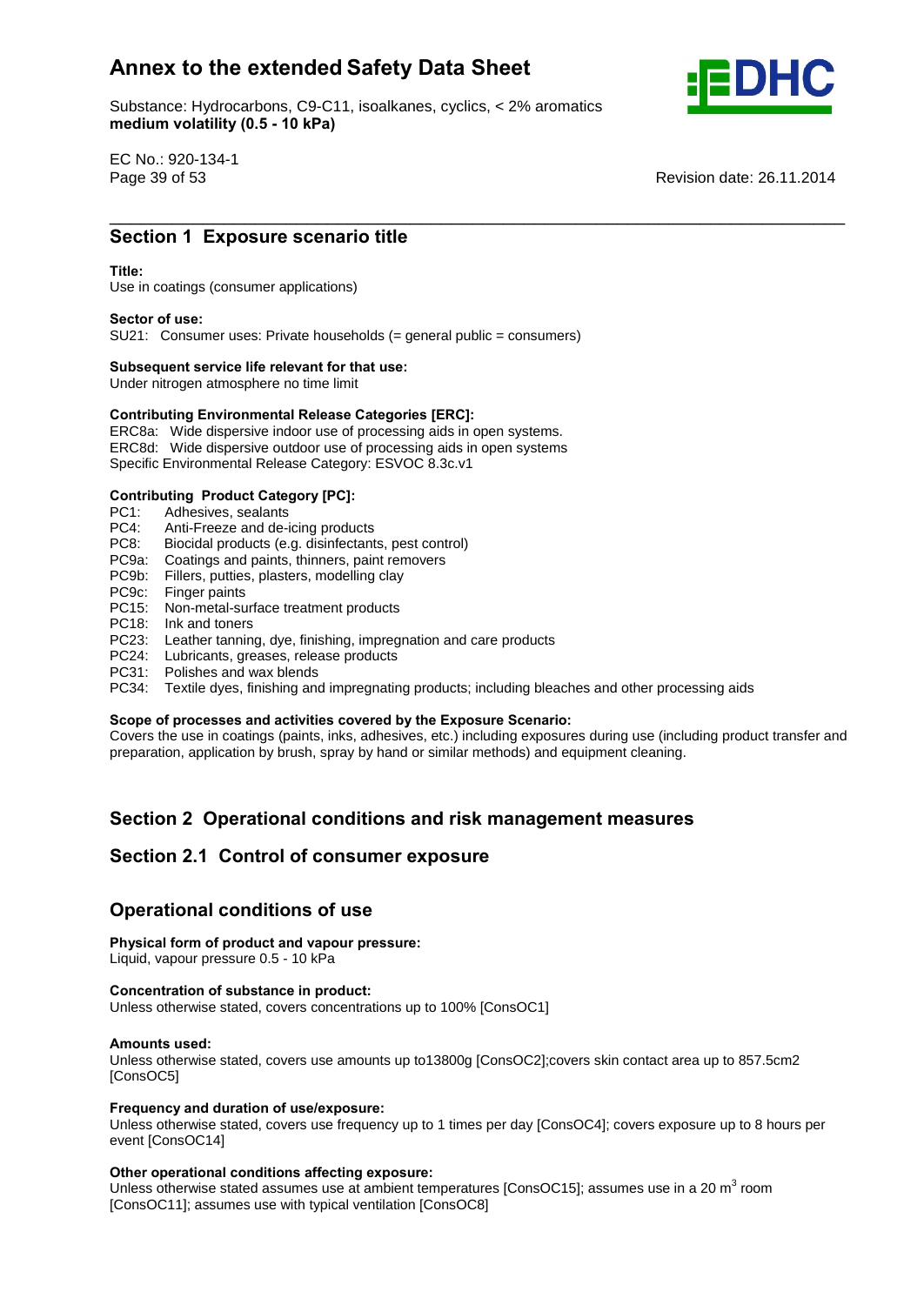Substance: Hydrocarbons, C9-C11, isoalkanes, cyclics, < 2% aromatics e: Hydrocarbons, C9-C11, ise<br>**volatility (0.5 - 10 kPa)** 



EC No.: 920-134-1

Page 40 of 53 Revision date: 26.11.2014

# **scenarios and risk management measures of consumer exposure PC1:Adhesives, sealants--Glues, hobby use**

## **OC**

Unless otherwise stated, covers concentrations up to 30% [ConsOC1]; covers use up to 365 days/year [ConsOC3]; covers use up to 1 time/on day of use [ConsOC4]; covers skin contact area up to 35.73 cm2 [ConsOC5]; for each use event, covers use amounts up to 9g [ConsOC2]; covers use under typical household ventilation [ConsOC8]; covers use<br>RMM, covers use amounts up to 9g [ConsOC2]; covers use under typical household ventilation [ConsOC8]; cover in room size of 20m3 [ConsOC11]; for each use event, covers exposure up to 4.00hr/event [ConsOC14];

\_\_\_\_\_\_\_\_\_\_\_\_\_\_\_\_\_\_\_\_\_\_\_\_\_\_\_\_\_\_\_\_\_\_\_\_\_\_\_\_\_\_\_\_\_\_\_\_\_\_\_\_\_\_\_\_\_\_\_\_\_\_\_\_\_\_\_\_\_\_\_ **Contributing**

#### **RMM**

No specific RMMs identified beyond those OCs stated

#### **sealants--Glues DIY-use (carpet glue, tile glue, wood parquet glue)**  $OC$

Unless otherwise stated, covers concentrations up to 30% [ConsOC1]; covers use up to 1 days/year [ConsOC3]; covers use up to 1 time/on day of use [ConsOC4]; covers skin contact area up to 110.00 cm2 [ConsOC5]; for each use event, covers use amounts up to 6390g [ConsOC2]; covers use under typical household ventilation [ConsOC8]; covers use in room size of 20m3[ConsOC11]; for each use event, covers exposure up to 6.00hr/event[ConsOC14];<br>RMM

## No specific RMMs identified beyond those OCs stated **PC1:Adhesives, sealants--Glue from spray OC**

Unless otherwise stated, covers concentrations up to 30% [ConsOC1]; covers use up to 365 days/year [ConsOC3]; covers use up to 1 time/on day of use[ConsOC4]; covers skin contact area up to 35.73 cm2 [ConsOC5]; for each use event, covers use amounts up to 85.05g [ConsOC2]; covers use under typical household ventilation [ConsOC8]; covers<br>RMM And The Second Ventilation of the Superior of the Second Ventilation (ConsOC8); covers use in room size of 20m3[ConsOC11]; for each use event, covers exposure up to 4.00hr/event[ConsOC14]; **RMM** 

No specific RMMs identified beyond those OCs stated<br>**PC1:Adhesives. sealants—Sealants** 

#### $OC$

Unless otherwise stated, covers concentrations up to 30% [ConsOC1]; covers use up to 365 days/year [ConsOC3]; covers use up to 1 time/on day of use[ConsOC4]; covers skin contact area up to 35.73 cm2 [ConsOC5]; for each use event, covers use amounts up to 75g [ConsOC2]; covers use under typical household ventilation [ConsOC8]; covers<br>RMM AMMADIS USES AND THE USES AND THE USES AND THE USES AND THE USES AND THE USES AND THE USES OF THE USES OF use in room size of 20m3[ConsOC11]; for each use event, covers exposure up to 1.00hr/event[ConsOC14];

where the control of the stated sector that the sector stated **NO4** specific RMMs identified beyond those OCs stated **OC**

#### **PC4** n:Anti-freeze and de-icing products--Washing car window **OC**

Unless otherwise stated, covers concentrations up to 1% [ConsOC1]; covers use up to 365 days/year[ConsOC3]; covers use up to 1 time/on day of use[ConsOC4]; for each use event, covers use amounts up to 0.5g [ConsOC2]; covers use in a one car garage (34m3) under typical ventilation [ConsOC10]; covers use in room size of 34m3[ConsOC11]; for each use event, covers exposure up to 0.02hr/event[ConsOC14];

## **RMM**

where the control of the stated sector that the sector stated **NO4** specific RMMs identified beyond those OCs stated **OC**

#### **and de-icing products--Pouring into radiator OC**

Unless otherwise stated, covers concentrations up to 10% [ConsOC1]; covers use up to 365 days/year[ConsOC3]; covers use up to 1 time/on day of use[ConsOC4]; covers skin contact area up to 428.00 cm2 [ConsOC5]; for each use event, covers use amounts up to 2000g [ConsOC2]; Covers use in a one cargarage (34m3) under typical ventilation crom, corone assumed the access <sub>[consecut</sub>], corone assumed the car ganage (comp) and crypted remainstration [ConsOC10]; covers use in room size of 34m3[ConsOC11]; for each use event, covers exposure up to 0.17hr/event[ConsOC14];

#### **RMM**

No specific RMMs identified beyond those OCs stated

## **and de-icing products--Lock de-icer**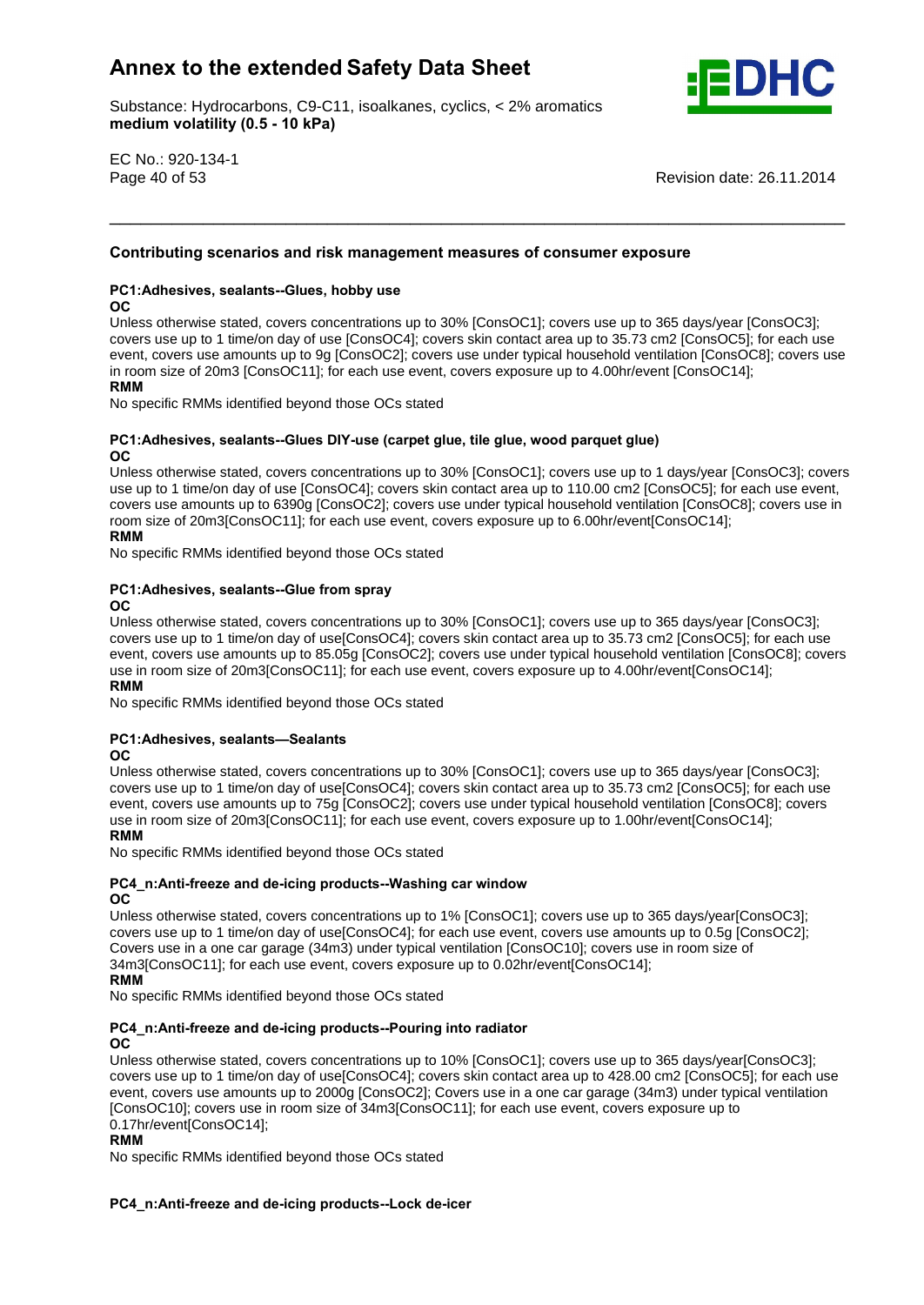Substance: Hydrocarbons, C9-C11, isoalkanes, cyclics, < 2% aromatics e: Hydrocarbons, C9-C11, ise<br>**volatility (0.5 - 10 kPa)** 



EC No.: 920-134-1

Page 41 of 53 Revision date: 26.11.2014

## \_\_\_\_\_\_\_\_\_\_\_\_\_\_\_\_\_\_\_\_\_\_\_\_\_\_\_\_\_\_\_\_\_\_\_\_\_\_\_\_\_\_\_\_\_\_\_\_\_\_\_\_\_\_\_\_\_\_\_\_\_\_\_\_\_\_\_\_\_\_\_ **OC**

Unless otherwise stated, covers concentrations up to 50% [ConsOC1]; covers use up to 365 days/year [ConsOC3]; covers use up to 1 time/on day of use[ConsOC4]; covers skin contact area up to 214.40 cm2 [ConsOC5]; for each use event, covers use amounts up to 4g [ConsOC2]; Covers use in a one cargarage (34m3) under typical ventilation crom, corone assumed the theory of permedial, corone assumidants and straight (comp) and the typical remains (ConsOC10); covers use in room size of 34m3[ConsOC11]; for each use event, covers exposure up to 0.25hr/event[ConsOC14];

where the specific RMMs identified beyond those OCs stated  $\ddot{\phantom{0}}$ 

#### **Biocidal products (excipient use only for solvent products)--Laundry and dish washing products**  $_{\rm OC}$

Unless otherwise stated, covers concentrations up to 5% [ConsOC1]; covers use up to 365 days/year[ConsOC3]; covers use up to 1 time/on day of use[ConsOC4]; covers skin contact area up to 857.50 cm2 [ConsOC5]; for each use event, covers use amounts up to 15g [ConsOC2]; covers use under typical household ventilation [ConsOC8]; covers<br>RMM, covers use amounts up to 15g [ConsOC2]; covers use under typical household ventilation [ConsOC8]; covers use in room size of 20m3[ConsOC11]; for each use event, covers exposure up to 0.50hr/event[ConsOC14]; **RMM** 

No specific RMMs identified beyond those OCs stated

## **Biocidal products (excipient use only for solvent products)--Cleaners, liquids (all purpose cleaners, sanitary**Biocidal products (excipient use only for solvent products)--Cleaners, liquids (all<br>products, floor cleaners, glass cleaners, carpet cleaners, metal cleaners ) **OC**

**OC** 

Unless otherwise stated, covers concentrations up to 5% [ConsOC1]; covers use up to 128 days/year[ConsOC3]; covers use up to 1 time/on day of use[ConsOC4]; covers skin contact area up to 857.50 cm2 [ConsOC5]; for each use event, covers use amounts up to 27g [ConsOC2]; covers use under typical household ventilation [ConsOC8]; covers<br>**RMM** use in room size of 20m3[ConsOC11]; for each use event, covers exposure up to 0.33hr/event[ConsOC14];

#### **RMM**

whilf the specific RMMs identified beyond those OCs stated **cleaners,**

## **Biocidal products (excipient use only for solvent products)--Cleaners, trigger sprays (all purpose sanitary products, glass cleaners) OC**

#### OC.

Unless otherwise stated, covers concentrations up to 15% [ConsOC1]; covers use up to 128 days/year[ConsOC3]; covers use up to 1 time/on day of use[ConsOC4]; covers skin contact area up to 428.00 cm2 [ConsOC5]; for each use event, covers use amounts up to 35g [ConsOC2]; covers use under typical household ventilation [ConsOC8]; covers use in room size of 20m3[ConsOC11]; for each use event, covers exposure up to 0.17hr/event[ConsOC14]; **RMM** 

**No specific RMMs identified beyond those OCs stated OC**

#### **and paints, fillers putties, thinners--Waterborne latex wall paint OC**

Unless otherwise stated, covers concentrations up to 1.5% [ConsOC1]; covers use up to 4 days/year[ConsOC3]; covers use up to 1 time/on day of use[ConsOC4]; covers skin contact area up to 428.75 cm2 [ConsOC5]; for each use event, covers use amounts up to 2760g [ConsOC2]; covers use under typical household ventilation [ConsOC8]; covers use in **RMM**room size of 20m3[ConsOC11]; for each use event, covers exposure up to 2.20hr/event[ConsOC14];

**No specific RMMs identified beyond those OCs stated** 

#### **and paints, fillers putties, thinners--Solvent rich, high solid, water borne paint OC**

Unless otherwise stated, covers concentrations up to 27.5% [ConsOC1]; covers use up to 6 days/year[ConsOC3]; covers use up to 1 time/on day of use[ConsOC4]; covers skin contact area up to 428.75 cm2 [ConsOC5]; for each use event, covers use amounts up to 744g [ConsOC2]; covers use under typical household ventilation [ConsOC8]; covers<br>RMM And The Second Ventilation of the Second Ventilation of the Second Ventilation [ConsOC8]; covers use in room size of 20m3[ConsOC11]; for each use event, covers exposure up to 2.20hr/event[ConsOC14];

........<br>No specific RMMs identified beyond those OCs stated

## **and paints, fillers putties, thinners--Aerosol spray can**

## **OC**

Unless otherwise stated, covers concentrations up to 50% [ConsOC1]; covers use up to 2 days/year[ConsOC3]; covers use up to 1 time/on day of use[ConsOC4]; for each use event, covers use amounts up to 215g [ConsOC2]; Covers use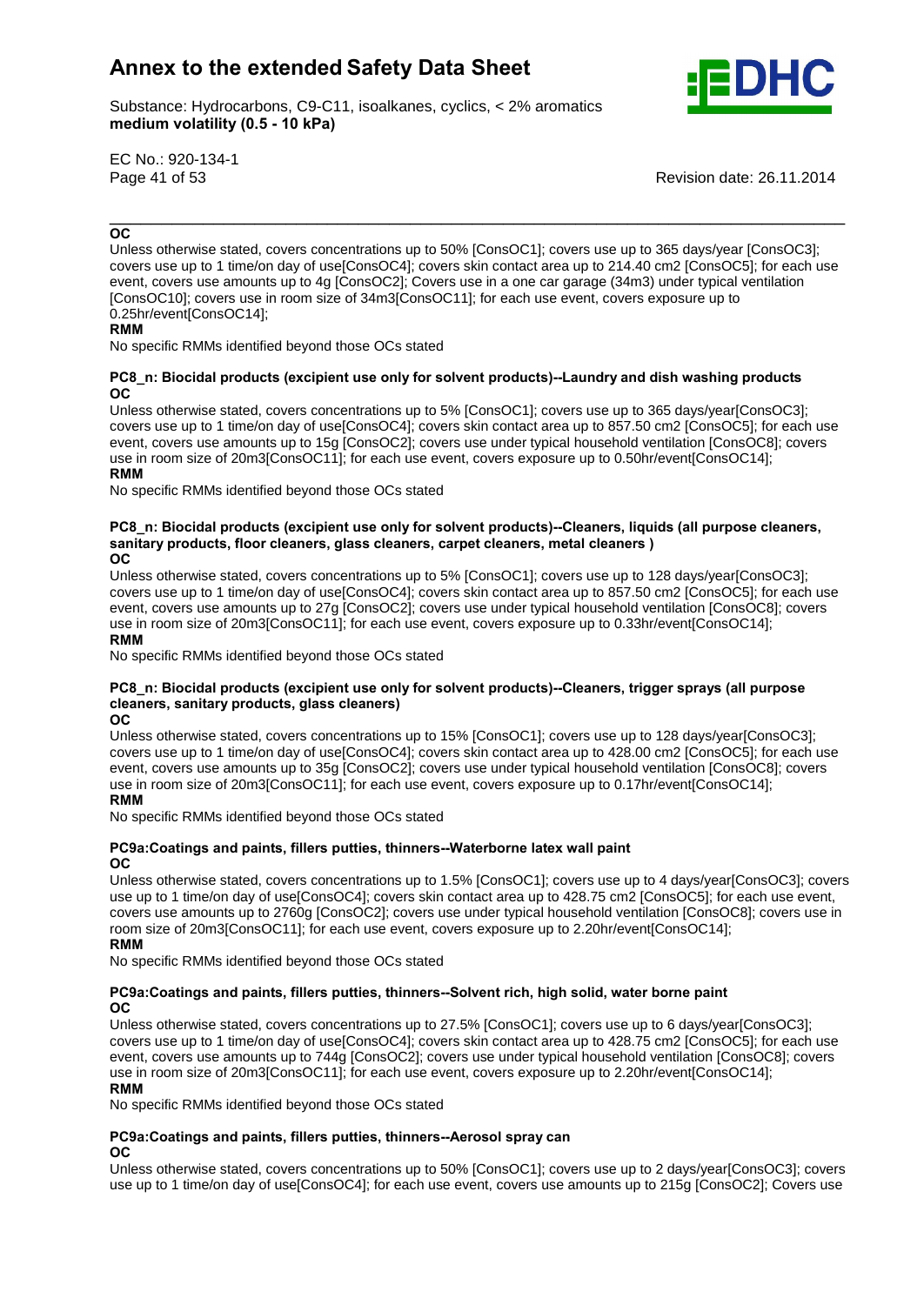

Substance: Hydrocarbons, C9-C11, isoalkanes, cyclics, < 2% aromatics e: Hydrocarbons, C9-C11, ise<br>**volatility (0.5 - 10 kPa)** 

EC No.: 920-134-1

Page 42 of 53 Revision date: 26.11.2014

\_\_\_\_\_\_\_\_\_\_\_\_\_\_\_\_\_\_\_\_\_\_\_\_\_\_\_\_\_\_\_\_\_\_\_\_\_\_\_\_\_\_\_\_\_\_\_\_\_\_\_\_\_\_\_\_\_\_\_\_\_\_\_\_\_\_\_\_\_\_\_ in a one car garage (34m3) under typical ventilation [ConsOC10]; covers use in room size of 34m3[ConsOC11]; for each use event, covers exposure up to 0.33hr/event[ConsOC14];

**No specific RMMs identified beyond those OCs stated OC**

#### **and paints, fillers putties, thinners--Removers (paint-, glue-, wall paper-, sealant-remover) OC**

Unless otherwise stated, covers concentrations up to 50% [ConsOC1]; covers use up to 3 days/year[ConsOC3]; covers use up to 1 time/on day of use[ConsOC4]; covers skin contact area up to 857.50 cm2 [ConsOC5]; for each use event, covers use amounts up to 491g [ConsOC2]; covers use under typical household ventilation [ConsOC8]; covers use in **RMM**room size of 20m3[ConsOC11]; for each use event, covers exposure up to 2.00hr/event[ConsOC14]; **RMM** 

where the contribution of the sector and those CCs stated **No** specific RMMs identified beyond those OCs stated **OC**

#### **putties, plasters, modeling clay--Fillers and putty**  $OC$

Unless otherwise stated, covers concentrations up to 2% [ConsOC1]; covers use up to 12 days/year[ConsOC3]; covers use up to 1 time/on day of use[ConsOC4]; covers skin contact area up to 35.73 cm2 [ConsOC5]; for each use event, covers use amounts up to 85g [ConsOC2]; covers use under typical household ventilation [ConsOC8]; covers use in **RMM**room size of 20m3[ConsOC11]; for each use event, covers exposure up to 4.00hr/event[ConsOC14];

## **RMM**

where the contribution of the sector of the sector stated **No** specific RMMs identified beyond those OCs stated **OC**

#### **Fillers, putties, plasters, modeling clay--Plasters and floor equalizers**  $OC$

Unless otherwise stated, covers concentrations up to 2% [ConsOC1]; covers use up to 12 days/year[ConsOC3]; covers use up to 1 time/on day of use[ConsOC4]; covers skin contact area up to 857.50 cm2 [ConsOC5]; for each use event, covers use amounts up to 13800g [ConsOC2]; covers use under typical household ventilation [ConsOC8]; covers use in **RMM**room size of 20m3[ConsOC11]; for each use event, covers exposure up to 2.00hr/event[ConsOC14];

## **RMM**

where the contribution of the sector of the sector stated **No** specific RMMs identified beyond those OCs stated **OC**

## **Fillers, putties, plasters, modeling clay--Modelling clay**

#### **OC**

Unless otherwise stated, covers concentrations up to 1% [ConsOC1]; covers use up to 365 days/year[ConsOC3]; covers use up to 1 time/on day of use[ConsOC4]; covers skin contact area up to 254.40 cm2 [ConsOC5]; for each use event, assumes swallowed amount of 1g [ConsOC13];

#### **RMM**

No specific RMMs identified beyond those OCs stated **PC9c:Finger paints --Finger paints OC**

#### OC.

Unless otherwise stated, covers concentrations up to 50% [ConsOC1]; covers use up to 365 days/year [ConsOC3]; covers use up to 1 time/on day of use[ConsOC4]; covers skin contact area up to 254.40 cm2 [ConsOC5]; for each use<br>**RMM** event, assumes swallowed amount of 1.35g [ConsOC13];

## **RMM**

## Avoid using at a product concentration greater than 5% [ConsRMM1] **PC15\_n: Non-metal surface treatment products--Waterborne latex wall paint OC**

Unless otherwise stated, covers concentrations up to 1.5% [ConsOC1]; covers use up to 4 days/year[ConsOC3]; covers use up to 1 time/on day of use[ConsOC4]; covers skin contact area up to 428.75 cm2 [ConsOC5]; for each use event, covers use amounts up to 2760g [ConsOC2]; covers use under typical household ventilation [ConsOC8]; covers use in **RMM**room size of 20m3[ConsOC11]; for each use event, covers exposure up to 2.20hr/event[ConsOC14]; **RMM** 

whilf the specific RMMs identified beyond those OCs stated

#### **Non-metal surface treatment products--Solvent rich, high solid, water borne paint OC**

Unless otherwise stated, covers concentrations up to 27.5% [ConsOC1]; covers use up to 6 days/year[ConsOC3]; covers use up to 1 time/on day of use[ConsOC4]; covers skin contact area up to 428.75 cm2 [ConsOC5]; for each use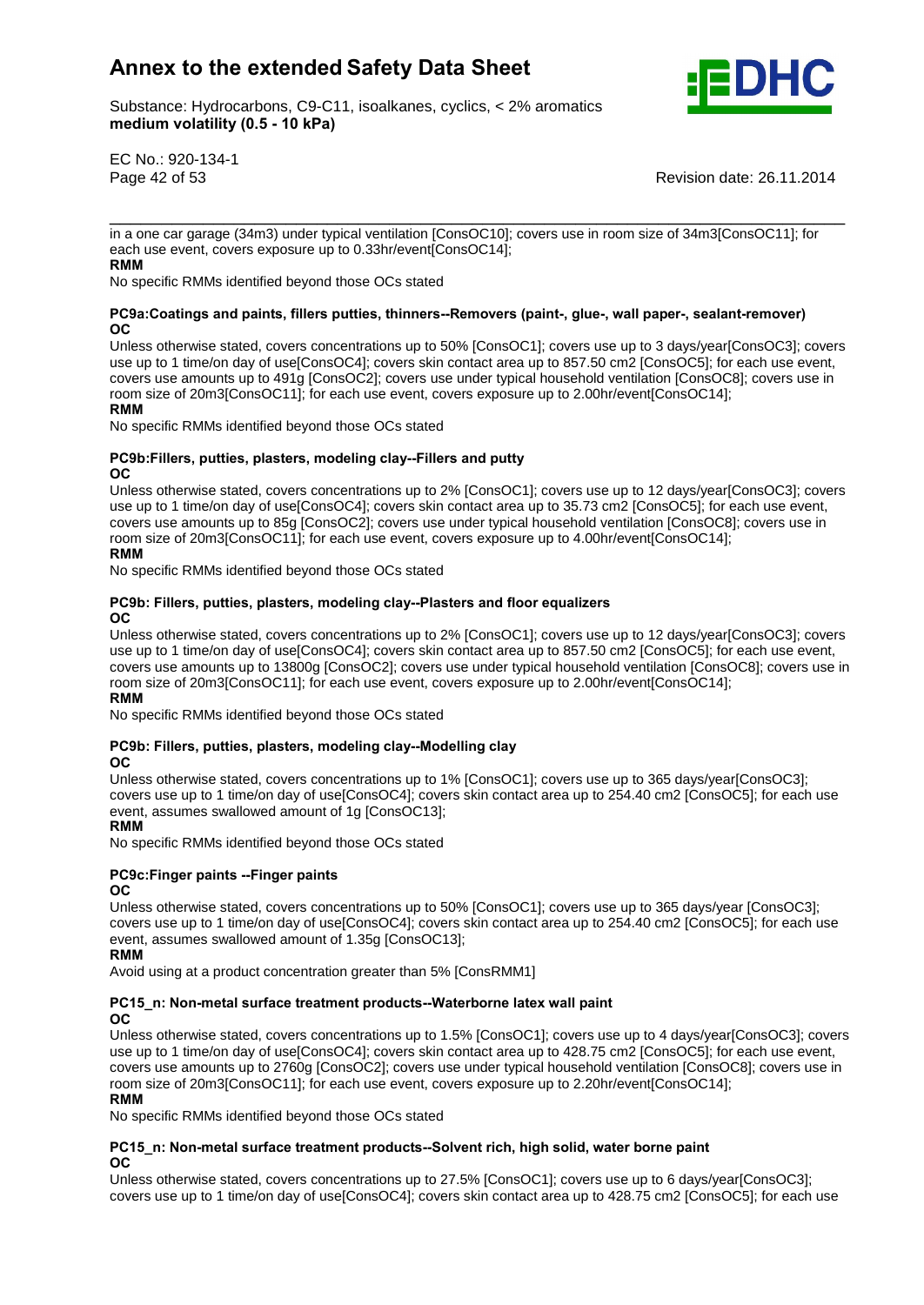

Substance: Hydrocarbons, C9-C11, isoalkanes, cyclics, < 2% aromatics e: Hydrocarbons, C9-C11, ise<br>**volatility (0.5 - 10 kPa)** 

EC No.: 920-134-1

Page 43 of 53 Revision date: 26.11.2014

event, covers use amounts up to 744g [ConsOC2]; covers use under typical household ventilation [ConsOC8]; covers **RMM**use in room size of 20m3[ConsOC11]; for each use event, covers exposure up to 2.20hr/event[ConsOC14];

\_\_\_\_\_\_\_\_\_\_\_\_\_\_\_\_\_\_\_\_\_\_\_\_\_\_\_\_\_\_\_\_\_\_\_\_\_\_\_\_\_\_\_\_\_\_\_\_\_\_\_\_\_\_\_\_\_\_\_\_\_\_\_\_\_\_\_\_\_\_\_

whilf the specific RMMs identified beyond those OCs stated **OC**

#### **Non-metal surface treatment products--Aerosol spray can OC**

Unless otherwise stated, covers concentrations up to 50% [ConsOC1]; covers use up to 2 days/year[ConsOC3]; covers use up to 1 time/on day of use[ConsOC4]; for each use event, covers use amounts up to 215g [ConsOC2]; Covers use in a one cargarage (34m3) under typical ventilation [ConsOC10]; covers use in room sizeof 34m3[ConsOC11]; for **RMM**each use event, covers exposure up to 0.33hr/event[ConsOC14];

#### **RMM**

whilf the specific RMMs identified beyond those OCs stated **OC**

#### **Non-metal surface treatment products--Removers (paint-, glue-, wall paper-, sealant-remover) OC**

Unless otherwise stated, covers concentrations up to 50% [ConsOC1]; covers use up to 3 days/year[ConsOC3]; covers use up to 1 time/on day of use[ConsOC4]; covers skin contact area up to 857.50 cm2 [ConsOC5]; for each use event, covers use amounts up to 491g [ConsOC2]; covers use under typical household ventilation [ConsOC8]; covers use in **RMM**room size of 20m3[ConsOC11]; for each use event, covers exposure up to 2.00hr/event[ConsOC14];

## **RMM**

No specific RMMs identified beyond those OCs stated **PC18\_n: Ink and toners--Inks and toners OC**

#### **OC**

Unless otherwise stated, covers concentrations up to 10% [ConsOC1]; covers use up to 365 days/year[ConsOC3]; covers use up to 1 time/on day of use[ConsOC4]; covers skin contact area up to 71.40 cm2 [ConsOC5]; for each use event, covers use amounts up to 40g [ConsOC2]; covers use under typical household ventilation [ConsOC8]; covers<br>RMM AMMADIS USES AND THE UNITED STATES IN THE UNITED STATES OF SPORTS OF SPORTS OF SPORTS OF SPORTS OF SPORTS use in room size of 20m3[ConsOC11]; for each use event, covers exposure up to 2.20hr/event[ConsOC14];

## **RMM**

whilf the specific RMMs identified beyond those OCs stated

## **Leadtary** Beedican **Example 1** and **condingleries** in the suppose the specific specific RMMs identified beyond those products--Polishes, wax / cream (floor, **furnity f products** and **function function function f shows**<br>.eather tann<br>shoes) **OC**

#### **OC**

**OC**

Unless otherwise stated, covers concentrations up to 50% [ConsOC1]; covers use up to 29 days/year[ConsOC3]; covers use up to 1 time/on day of use[ConsOC4]; covers skin contact area up to 430.00 cm2 [ConsOC5]; for each use event, covers use amounts up to 56g [ConsOC2]; covers use under typical household ventilation [ConsOC8]; covers<br>RMM, covers use amounts up to 56g [ConsOC2]; covers use under typical household ventilation [ConsOC8]; covers use in room size of 20m3[ConsOC11]; for each use event, covers exposure up to 1.23hr/event[ConsOC14]; **RMM** 

## where the contribution of the sector.<br>No specific RMMs identified beyond those OCs stated

#### **Leather tanning, dye, finishing, impregnation and care products--Polishes, spray (furniture, shoes)**  $OC$

Unless otherwise stated, covers concentrations up to 50% [ConsOC1]; covers use up to 8 days/year[ConsOC3]; covers use up to 1 time/on day of use[ConsOC4]; covers skin contact area up to 430.00 cm2 [ConsOC5]; for each use event, covers use amounts up to 56g [ConsOC2]; covers use under typical household ventilation [ConsOC8]; covers use in **RMM**room size of 20m3[ConsOC11]; for each use event, covers exposure up to 0.33hr/event[ConsOC14];

#### **RMM**

was specific RMMs identified beyond those OCs stated<br>**PC24: Lubricants, greases, and release products—Liquids OC**

## OC.

Unless otherwise stated, covers concentrations up to 100% [ConsOC1]; covers use up to 4 days/year[ConsOC3]; covers use up to 1 time/on day of use[ConsOC4]; covers skin contact area up to 468.00 cm2 [ConsOC5]; for each use event, covers use amounts up to 2200g [ConsOC2]; Covers use in a one cargarage (34m3) under typical ventilation crons occide the through the through process process in a crown of the carry and crown size. The control of the<br>[ConsOC10]; covers use in room size of 34m3[ConsOC11]; for each use event, covers exposure up to 0.17hr/event[ConsOC14];

## **RMM**

No specific RMMs identified beyond those OCs stated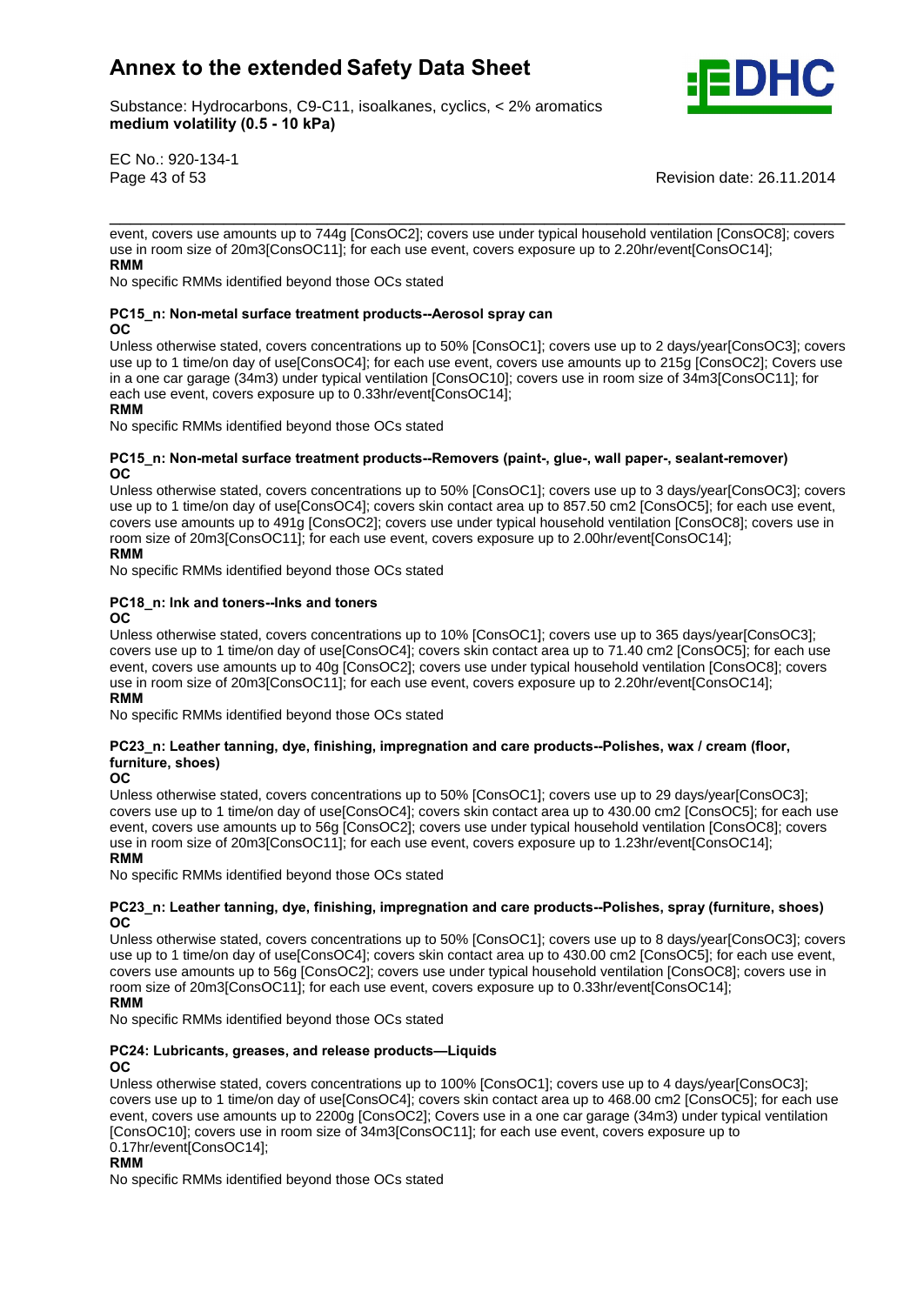Substance: Hydrocarbons, C9-C11, isoalkanes, cyclics, < 2% aromatics e: Hydrocarbons, C9-C11, ise<br>**volatility (0.5 - 10 kPa)** 



EC No.: 920-134-1

Page 44 of 53 Revision date: 26.11.2014

## **PC24: Lubricants, greases, and release products-Pastes**

 $OC$ 

**OC**

Unless otherwise stated, covers concentrations up to 20% [ConsOC1]; covers use up to 10 days/year[ConsOC3]; covers use up to 1 time/on day of use[ConsOC4]; covers skin contact area up to 468.00 cm2 [ConsOC5]; for each use event, covers use amounts up to 34g [ConsOC2];

\_\_\_\_\_\_\_\_\_\_\_\_\_\_\_\_\_\_\_\_\_\_\_\_\_\_\_\_\_\_\_\_\_\_\_\_\_\_\_\_\_\_\_\_\_\_\_\_\_\_\_\_\_\_\_\_\_\_\_\_\_\_\_\_\_\_\_\_\_\_\_

where the contribution of the sector of the sector stated **No** specific RMMs identified beyond those OCs stated  $\ddot{\phantom{0}}$ 

#### **PC24: Lubricants, greases, and release products-Sprays OC**

Unless otherwise stated, covers concentrations up to 50% [ConsOC1]; covers use up to 6 days/year[ConsOC3]; covers use up to 1 time/on day of use[ConsOC4]; covers skin contact area up to 428.75 cm2 [ConsOC5]; for each use event, covers use amounts up to 73g [ConsOC2]; covers use under typical household ventilation [ConsOC8]; covers use in **RMM**room size of 20m3[ConsOC11]; for each use event, covers exposure up to 0.17hr/event[ConsOC14];

#### **RMM**

where the collect term in the sector of the sector stated **No**sember **PCS** stated **OC**

#### **and wax blends--Polishes, wax / cream (floor, furniture, shoes) OC**

Unless otherwise stated, covers concentrations up to 50% [ConsOC1]; covers use up to 29 days/year[ConsOC3]; covers use up to 1 time/on day of use[ConsOC4]; covers skin contact area up to 430.00 cm2 [ConsOC5]; for each use event, covers use amounts up to 142g [ConsOC2]; covers use under typical household ventilation [ConsOC8]; covers<br>RMM And The Second Ventilation of the Second Ventilation of the Second Ventilation [ConsOC8]; covers use in room size of 20m3[ConsOC11]; for each use event, covers exposure up to 1.23hr/event[ConsOC14];

<sup>-</sup><br>No specific RMMs identified beyond those OCs stated **OC**

#### **and wax blends--Polishes, spray (furniture, shoes)** OC.

Unless otherwise stated, covers concentrations up to 50% [ConsOC1]; covers use up to 8 days/year[ConsOC3]; covers use up to 1 time/on day of use[ConsOC4]; covers skin contact area up to 430.00 cm2 [ConsOC5]; for each use event, covers use amounts up to 35g [ConsOC2]; covers use under typical household ventilation [ConsOC8]; covers use in **RMM**room size of 20m3[ConsOC11]; for each use event, covers exposure up to 0.33hr/event[ConsOC14]; **RMM** 

whilf the specific RMMs identified beyond those OCs stated **OC**

## **PC34\_n: Textile dyes, finishing and impregnating products-**

#### **OC**

Unless otherwise stated, covers concentrations up to 10% [ConsOC1]; covers use up to 365 days/year[ConsOC3]; covers use up to 1 time/on day of use[ConsOC4]; covers skin contact area up to 857.50 cm2 [ConsOC5]; for each use event, covers use amounts up to 115g [ConsOC2]; covers use under typical household ventilation [ConsOC8]; covers<br>RMM And The Second Ventilation of the Second Ventilation of the Second Ventilation [ConsOC8]; covers use in room size of 20m3[ConsOC11]; for each use event, covers exposure up to 1.00hr/event[ConsOC14]; **RMM** 

No specific RMMs identified beyond those OCs stated

# **2.2 Control of environmental exposure Product characteristics:**

Substance is complex UVCB [PrC3]. Predominantly hydrophobic [PrC4a]. **Amounts used**

Maximum daily site tonnage (kg/day): 0.0014 **Frequency and duration of use**

Emission days (days/year): 365

 **factors not influenced by risk management** Local freshwater dilution factor: 10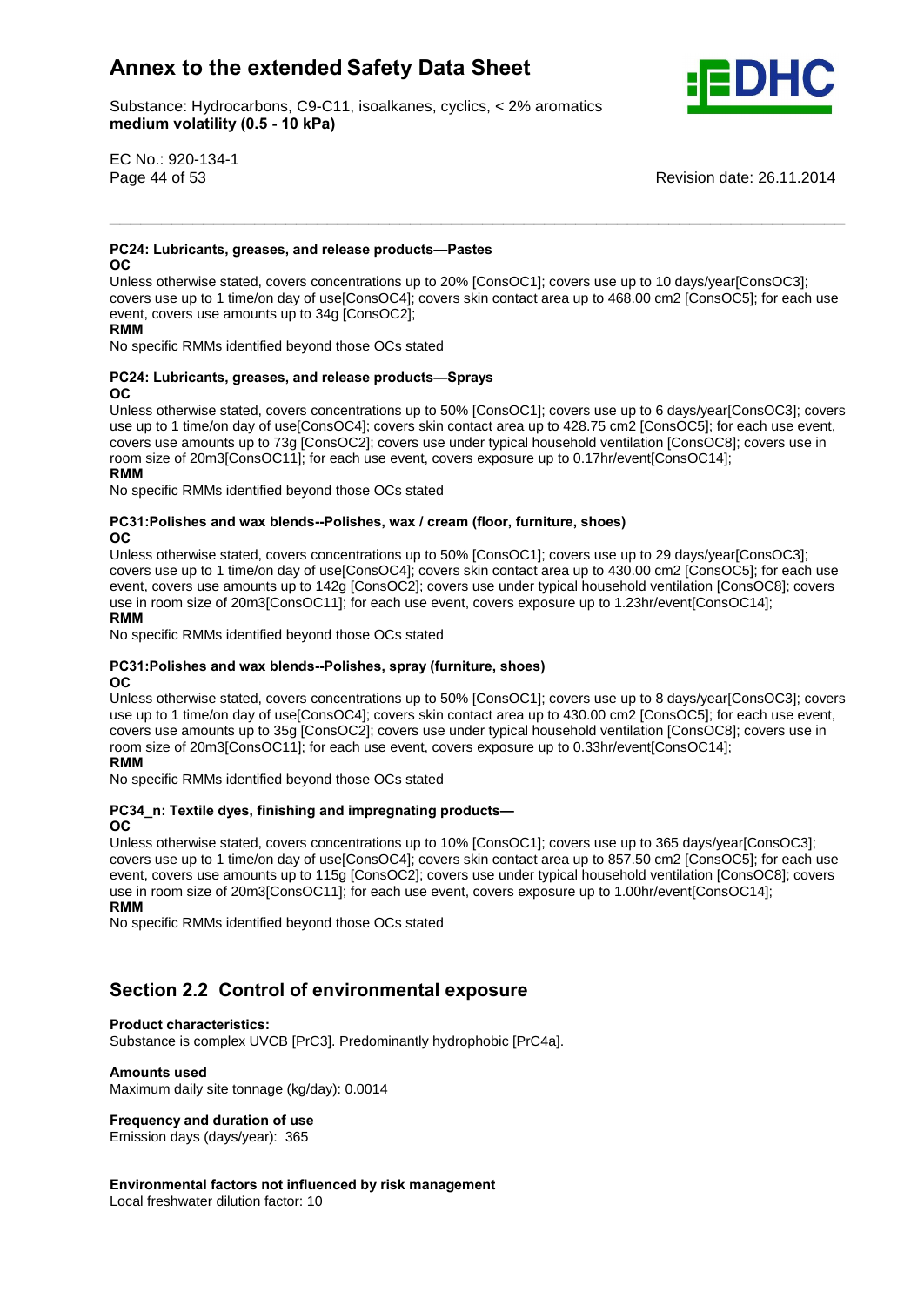Substance: Hydrocarbons, C9-C11, isoalkanes, cyclics, < 2% aromatics e: Hydrocarbons, C9-C11, ise<br>**volatility (0.5 - 10 kPa)** 



EC No.: 920-134-1

Page 45 of 53 Revision date: 26.11.2014

Local marine water dilution factor: 100

### **given operational conditions affecting environmental exposure**

Release fraction to air from process (initial release prior to RMM): 0.985 Release fraction to wastewater from process (initial release prior to RMM): 0.01 Release fraction to soil from process (initial release prior to RMM): 0.005 **Conditions and measures related to municipal sewage treatment plant**

Estimated substance removal from wastewater via domestic sewage treatment (%): 96.5 Maximum allowable site tonnage (M<sub>Safe</sub>) based on release following total wastewater treatment removal (kg/day): 18 Maximum allowable site tonnage (M<sub>Safe</sub>) based on release following total<br>removal (kg/day): 18<br>Assumed domestic sewage treatment plant flow (m<sup>3</sup>/day): 2000

**and measures related to external treatment of waste for disposal**

External treatment and disposal of waste should comply with applicable local and/or national regulations [ETW3]<br>Conditions and measures related to external recovery of waste

\_\_\_\_\_\_\_\_\_\_\_\_\_\_\_\_\_\_\_\_\_\_\_\_\_\_\_\_\_\_\_\_\_\_\_\_\_\_\_\_\_\_\_\_\_\_\_\_\_\_\_\_\_\_\_\_\_\_\_\_\_\_\_\_\_\_\_\_\_\_\_

External recovery and recycling of waste should comply with applicable local and/or national regulations [ERW1]

## **<sup>3</sup> Exposure estimation**

Health

Estimated workplace exposures are not expected to exceed DNELs when the identified risk management measures are adopted [G8]

#### Environment

The Hydrocarbon Block Method has been used to calculate environmental exposure with the Petrorisk model [EE2].<br>**Section 4 Guidance to check compliance with the Exposure Scenario** 

Health

Predicted exposures are not expected to exceed the DN(M)EL when the Risk Management Measures/Operational Conditions outlined in Section 2 are implemented. [G22]

Where other Risk Management Measures/Operational Conditions are adopted, then users should ensure that risks are managed to at least equivalent levels. [G23]

#### **Environment**

Guidance is based on assumed operating conditions which may not be applicable to all sites; thus, scaling may be necessary to define appropriate site-specific risk management measures [DSU1] Further details on scaling and control technologies are provided in factsheet (http://cefic.org/en/reach-for-industries-libraries.html) [DSU4]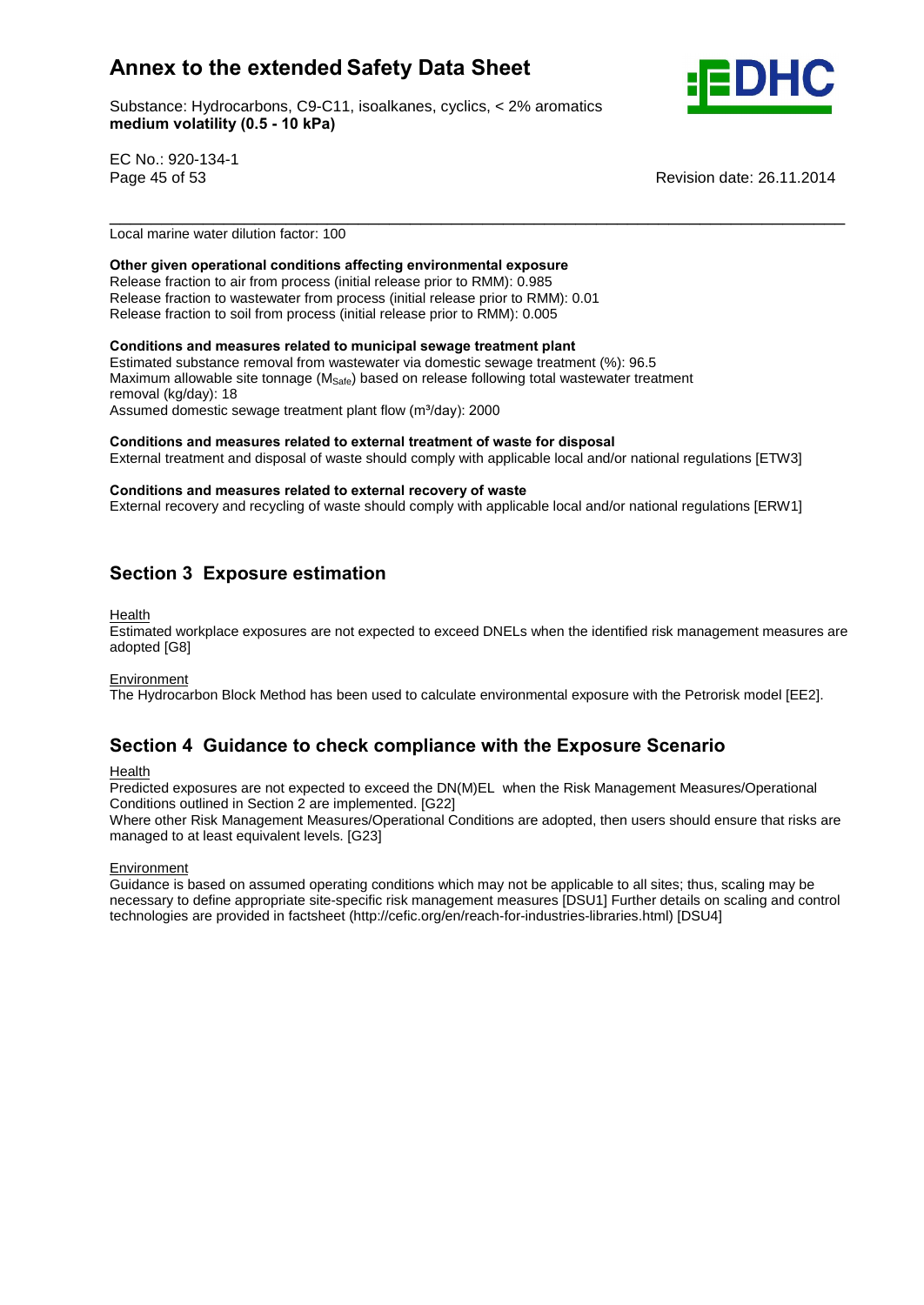Substance: Hydrocarbons, C9-C11, isoalkanes, cyclics, < 2% aromatics e: Hydrocarbons, C9-C11, ise<br>**volatility (0.5 - 10 kPa)** 



EC No.: 920-134-1

Page 46 of 53 Revision date: 26.11.2014 \_\_\_\_\_\_\_\_\_\_\_\_\_\_\_\_\_\_\_\_\_\_\_\_\_\_\_\_\_\_\_\_\_\_\_\_\_\_\_\_\_\_\_\_\_\_\_\_\_\_\_\_\_\_\_\_\_\_\_\_\_\_\_\_\_\_\_\_\_\_\_ **Section**

# **1 Exposure scenario title**<br>
Section 1 Exposure scenario title

Use in Cleaning agents (consumer applications) **Sector of use:**

SU21: Consumer uses: Private households (= general public = consumers) **Subsequent service life relevant for that use:**

Under nitrogen atmosphere no time limit

## **Subsequent service life relevant for that use:**<br>
Under nitrogen atmosphere no time limit<br> **Contributing Environmental Release Categories [ERC]:**

ERC8a: Wide dispersive indoor use of processing aids in open systems. ERC8d: Wide dispersive outdoor use of processing aids in open systems Specific Environmental Release Category: ESVOC 8.4c.v1 **Contributing Product Category [PC]:**

PC3: Air care products<br>PC4: Anti-Freeze and o

- PC4: Anti-Freeze and de-icing products<br>PC8: Biocidal products (e.g. disinfectant
- Biocidal products (e.g. disinfectants, pest control)
- PC9a: Coatings and paints, thinners, paint removers
- PC9b: Fillers, putties, plasters, modelling clay
- PC9c: Finger paints
- PC24: Lubricants, greases, release products
- PC35: Washing and cleaning products (including solvent based products)
- 

## PC38: Welding and soldering products, flux products **Scope of processes and activities covered by the Exposure Scenario:**

Covers general exposures to consumers arising from the use of household products sold as washing and cleaning products, aerosols, coatings, de-icers, lubricants and air care products.

# **<sup>2</sup> Operational conditions and risk management measures Section 2.1 Control of consumer exposure**

# Section 2.1 Control of consumer expo<br>Operational conditions of use

## **Physical form of product and vapour pressure:**

## **Physical form of product and vapour pressure:**<br>Liquid, vapour pressure 0.5 - 10 kPa<br>**Concentration of substance in product:**

Liquid, vapour pressure 0.5 - 10 kPa **Concentration**

Unless otherwise stated, covers concentrations up to 100% [ConsOC1] **Amounts used:**

Unless otherwise stated, covers use amounts up to13800g [ConsOC2];covers skin contact area up to 857.5cm2 [ConsOC5] **Frequency**

#### **and duration of use/exposure:**

Unless otherwise stated, covers use frequency up to 4 times per day [ConsOC4]; covers exposure up to 8 hours per event [ConsOC14]

#### **operational conditions affecting exposure:**

Unless otherwise stated assumes use at ambient temperatures [ConsOC15]; assumes use in a 20 m<sup>3</sup> room Express of the twise stated assumes use at ambient temperatures (B<br>[ConsOC11]; assumes use with typical ventilation [ConsOC8]

## **scenarios and risk management measures of consumer exposure**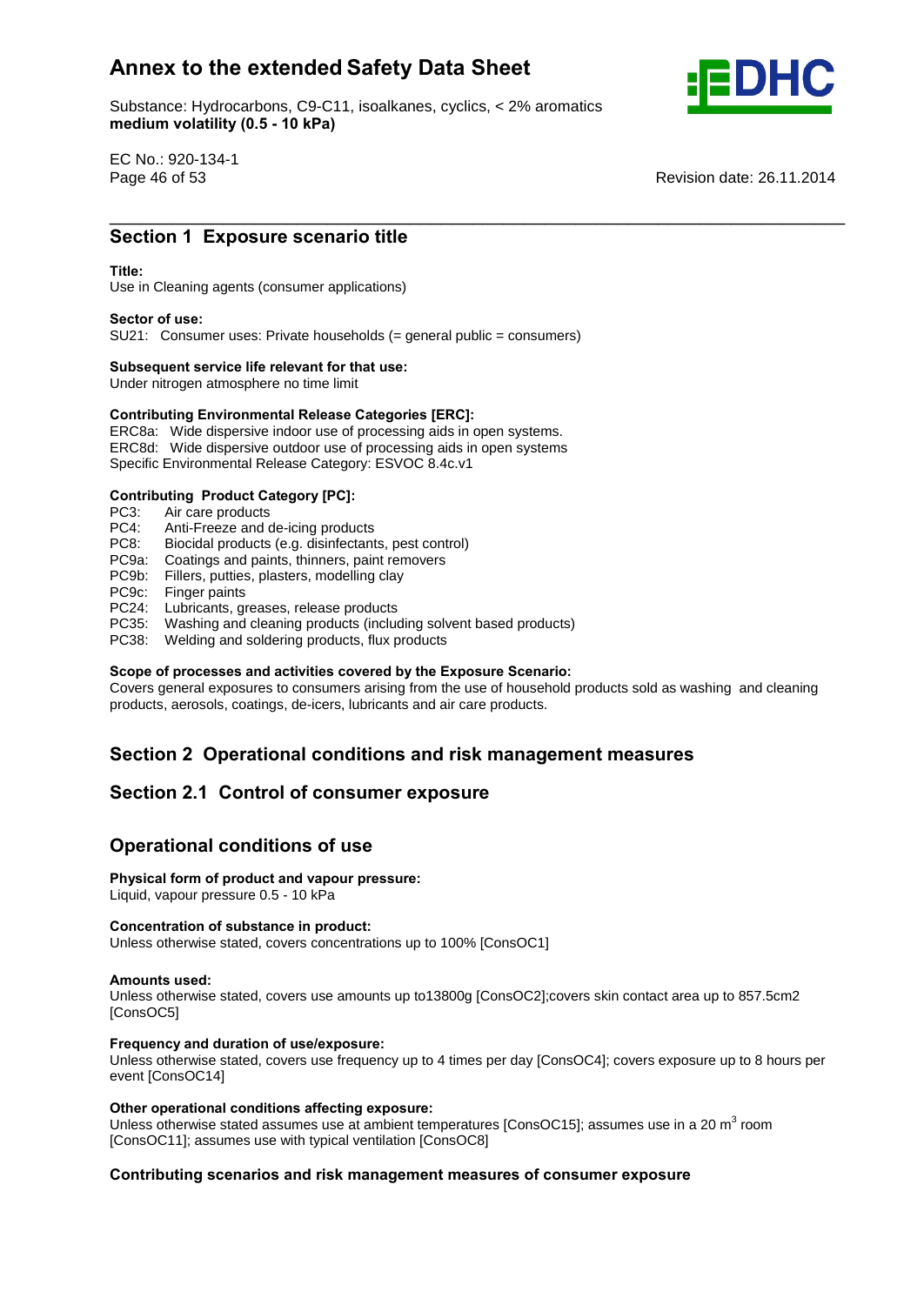Substance: Hydrocarbons, C9-C11, isoalkanes, cyclics, < 2% aromatics e: Hydrocarbons, C9-C11, ise<br>**volatility (0.5 - 10 kPa)** 



EC No.: 920-134-1

Page 47 of 53 Revision date: 26.11.2014

#### **PC3:Air care products—Air care, instant action (aerosol sprays)**  $OC$

Unless otherwise stated, covers concentrations up to 50% [ConsOC1]; covers use up to 365 days/year [ConsOC3]; covers use up to 4 times day of use[ConsOC4]; for each use event, covers use amounts up to 0.1g [ConsOC2]; covers use under typical household ventilation [ConsOC8]; covers use in room size of 20m3[ConsOC11]; for each use<br>**References** use under typical household ventilation [ConsOC8]; covers use in room size of 20m3[ConsOC11]; f event, covers exposure up to 0.25hr/event[ConsOC14];

\_\_\_\_\_\_\_\_\_\_\_\_\_\_\_\_\_\_\_\_\_\_\_\_\_\_\_\_\_\_\_\_\_\_\_\_\_\_\_\_\_\_\_\_\_\_\_\_\_\_\_\_\_\_\_\_\_\_\_\_\_\_\_\_\_\_\_\_\_\_\_

## **RMM**

**OC**

No specific RMMs identified beyond those OCs stated

#### **PC3:Air care products—Air care, instant action (aerosol sprays)-pesticidal- excipient only OC**

Unless otherwise stated, covers concentrations up to 50% [ConsOC1]; covers use up to 365 days/year [ConsOC3]; covers use up to 4 times day of use[ConsOC4]; for each use event, covers use amounts up to 5g [ConsOC2]; covers use under typical household ventilation [ConsOC8]; covers use in room size of 20m3[ConsOC11]; for each use<br>
Reflection of 20m3[ConsOC11]; for each use event, covers exposure up to 0.25hr/event[ConsOC14];

#### **RMM**

No specific RMMs identified beyond those OCs stated

## **example 2 c**are **products—Air** care, **continuous** action (solid and liquid)

Unless otherwise stated, covers concentrations up to 10% [ConsOC1]; covers use up to 365 days/year [ConsOC3]; OC<br>Unless otherwise stated, covers concentrations up to 10% [ConsOC1]; covers use up to 365 days/year [ConsOC3];<br>covers use up to 1 time/on day of use[ConsOC4]; covers skin contact area up to 35.70 cm<sup>2</sup> [ConsOC5] for each event, covers use amounts up to 0.48g [ConsOC2];

covers use under typical household ventilation [ConsOC8]; covers use in room size of 20m3[ConsOC11]; for each use event, covers exposure up to 8.00hr/event[ConsOC14];

. .......<br>No specific RMMs identified beyond those OCs stated **OC**

## **PC3:Air care products—Air care, continuous action (solid and liquid)-pesticidal-excipient only**

Unless otherwise stated, covers concentrations up to 50% [ConsOC1]; covers use up to 365 days/year [ConsOC3]; OC<br>Unless otherwise stated, covers concentrations up to 50% [ConsOC1]; covers use up to 365 days/year [ConsOC3];<br>covers use up to 1 time/on day of use[ConsOC4]; covers skin contact area up to 35.70 cm<sup>2</sup> [ConsOC5] for each event, covers use amounts up to 0.48g [ConsOC2];

covers use under typical household ventilation [ConsOC8]; covers use in room size of 20m3[ConsOC11]; for each use<br> **Replaces** event, covers exposure up to 8.00hr/event[ConsOC14];

whilf<br>No specific RMMs identified beyond those OCs stated **OC**

#### **and de-icing products--Washing car window** OC.

Unless otherwise stated, covers concentrations up to 1% [ConsOC1]; covers use up to 365 days/year[ConsOC3]; covers use up to 1 time/on day of use[ConsOC4]; for each use event, covers use amounts up to 0.5g [ConsOC2]; covers use in a one car garage (34m3) under typical ventilation [ConsOC10]; covers use in room size of 34m3[ConsOC11]; for each use event, covers exposure up to 0.02hr/event[ConsOC14];

## **RMM**

No specific RMMs identified beyond those OCs stated

#### **PC4** n:Anti-freeze and de-icing products--Pouring into radiator OC.

Unless otherwise stated, covers concentrations up to 10% [ConsOC1]; covers use up to 365 days/year[ConsOC3]; covers use up to 1 time/on day of use[ConsOC4]; covers skin contact area up to 428.00 cm2 [ConsOC5]; for each use event, covers use amounts up to 2000g [ConsOC2]; Covers use in a one cargarage (34m3) under typical ventilation crom, corone assumed the access <sub>[consecut</sub>], corone assumed the car ganage (comp) and crypted remainstration [ConsOC10]; covers use in room size of 34m3[ConsOC11]; for each use event, covers exposure up to 0.17hr/event[ConsOC14];

#### **RMM**

No specific RMMs identified beyond those OCs stated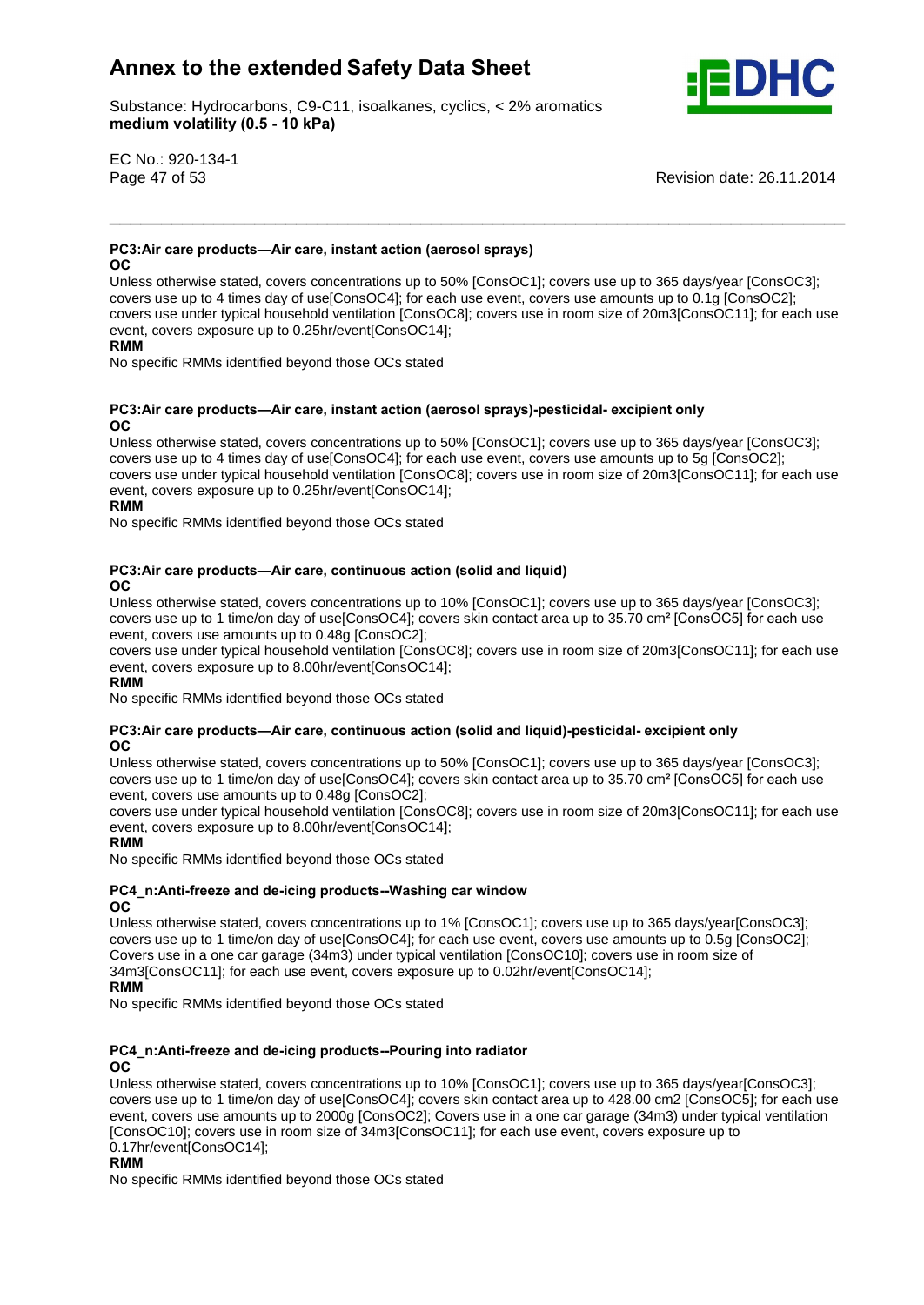Substance: Hydrocarbons, C9-C11, isoalkanes, cyclics, < 2% aromatics e: Hydrocarbons, C9-C11, ise<br>**volatility (0.5 - 10 kPa)** 



EC No.: 920-134-1

Page 48 of 53 Revision date: 26.11.2014

#### **and de-icing products--Lock de-icer OC**

Unless otherwise stated, covers concentrations up to 50% [ConsOC1]; covers use up to 365 days/year[ConsOC3]; covers use up to 1 time/on day of use[ConsOC4]; covers skin contact area up to 214.40 cm2 [ConsOC5]; for each use event, covers use amounts up to 4g [ConsOC2]; Covers use in a one cargarage (34m3) under typical ventilation From, corrector and annuality of the state of 34m3[ConsOC11]; for each use event, covers exposure up to **RMM** ConsOC10]; covers use in room size of 34m3[ConsOC11]; for each use event, covers exposure up to 0.25hr/event[ConsOC14];<br>RMM

\_\_\_\_\_\_\_\_\_\_\_\_\_\_\_\_\_\_\_\_\_\_\_\_\_\_\_\_\_\_\_\_\_\_\_\_\_\_\_\_\_\_\_\_\_\_\_\_\_\_\_\_\_\_\_\_\_\_\_\_\_\_\_\_\_\_\_\_\_\_\_

**OC**

No specific RMMs identified beyond those OCs stated

#### **Biocidal products (excipient use only for solvent products)--Laundry and dish washing products** OC.

Unless otherwise stated, covers concentrations up to 5% [ConsOC1]; covers use up to 365 days/year[ConsOC3]; covers use up to 1 time/on day of use[ConsOC4]; covers skin contact area up to 857.50 cm2 [ConsOC5]; for each use event, covers use amounts up to 15g [ConsOC2]; covers use under typical household ventilation [ConsOC8]; covers<br>RMM, covers use amounts up to 15g [ConsOC2]; covers use under typical household ventilation [ConsOC8]; covers use in room size of 20m3[ConsOC11]; for each use event, covers exposure up to 0.50hr/event[ConsOC14]; **RMM** 

No specific RMMs identified beyond those OCs stated

## **Biocidal products (excipient use only for solvent products)--Cleaners, liquids (all purpose cleaners, sanitary**Biocidal products (excipient use only for solvent products)--Cleaners, liquids (all<br>products, floor cleaners, glass cleaners, carpet cleaners, metal cleaners ) **OCOC**

Unless otherwise stated, covers concentrations up to 5% [ConsOC1]; covers use up to 128 days/year[ConsOC3]; covers use up to 1 time/on day of use[ConsOC4]; covers skin contact area up to 857.50 cm2 [ConsOC5]; for each use event, covers use amounts up to 27g [ConsOC2]; covers use under typical household ventilation [ConsOC8]; covers<br>RMM, covers use amounts up to 27g [ConsOC2]; covers use under typical household ventilation [ConsOC8]; covers use in room size of 20m3[ConsOC11]; for each use event, covers exposure up to 0.33hr/event[ConsOC14]; **RMM** 

No specific RMMs identified beyond those OCs stated

## **Biocidal products (excipient use only for solvent products)--Cleaners, trigger sprays (all purpose sanitary products, glass cleaners) OC**

#### **OC**

Unless otherwise stated, covers concentrations up to 15% [ConsOC1]; covers use up to 128 days/year[ConsOC3]; covers use up to 1 time/on day of use[ConsOC4]; covers skin contact area up to 428.00 cm2 [ConsOC5]; for each use event, covers use amounts up to 35g [ConsOC2]; covers use under typical household ventilation [ConsOC8]; covers use in room size of 20m3[ConsOC11]; for each use event, covers exposure up to 0.17hr/event[ConsOC14]; **RMM** 

No specific RMMs identified beyond those OCs stated

## **and paints, fillers putties, thinners--Waterborne latex wall paint**

**OC** 

Unless otherwise stated, covers concentrations up to 1.5% [ConsOC1]; covers use up to 4 days/year[ConsOC3]; covers use up to 1 time/on day of use[ConsOC4]; covers skin contact area up to 428.75 cm2 [ConsOC5]; for each use event, covers use amounts up to 2760g [ConsOC2]; covers use under typical household ventilation [ConsOC8]; covers use in **RMM**room size of 20m3[ConsOC11]; for each use event, covers exposure up to 2.20hr/event[ConsOC14];

#### **RMM**

No specific RMMs identified beyond those OCs stated

#### **and paints, fillers putties, thinners--Solvent rich, high solid, water borne paint OC**

Unless otherwise stated, covers concentrations up to 27.5% [ConsOC1]; covers use up to 6 days/year[ConsOC3]; covers use up to 1 time/on day of use[ConsOC4]; covers skin contact area up to 428.75 cm2 [ConsOC5]; for each use event, covers use amounts up to 744g [ConsOC2]; covers use under typical household ventilation [ConsOC8]; covers<br>RMM And The Second Ventilation of the Second Ventilation of the Second Ventilation [ConsOC8]; covers use in room size of 20m3[ConsOC11]; for each use event, covers exposure up to 2.20hr/event[ConsOC14];<br>RMM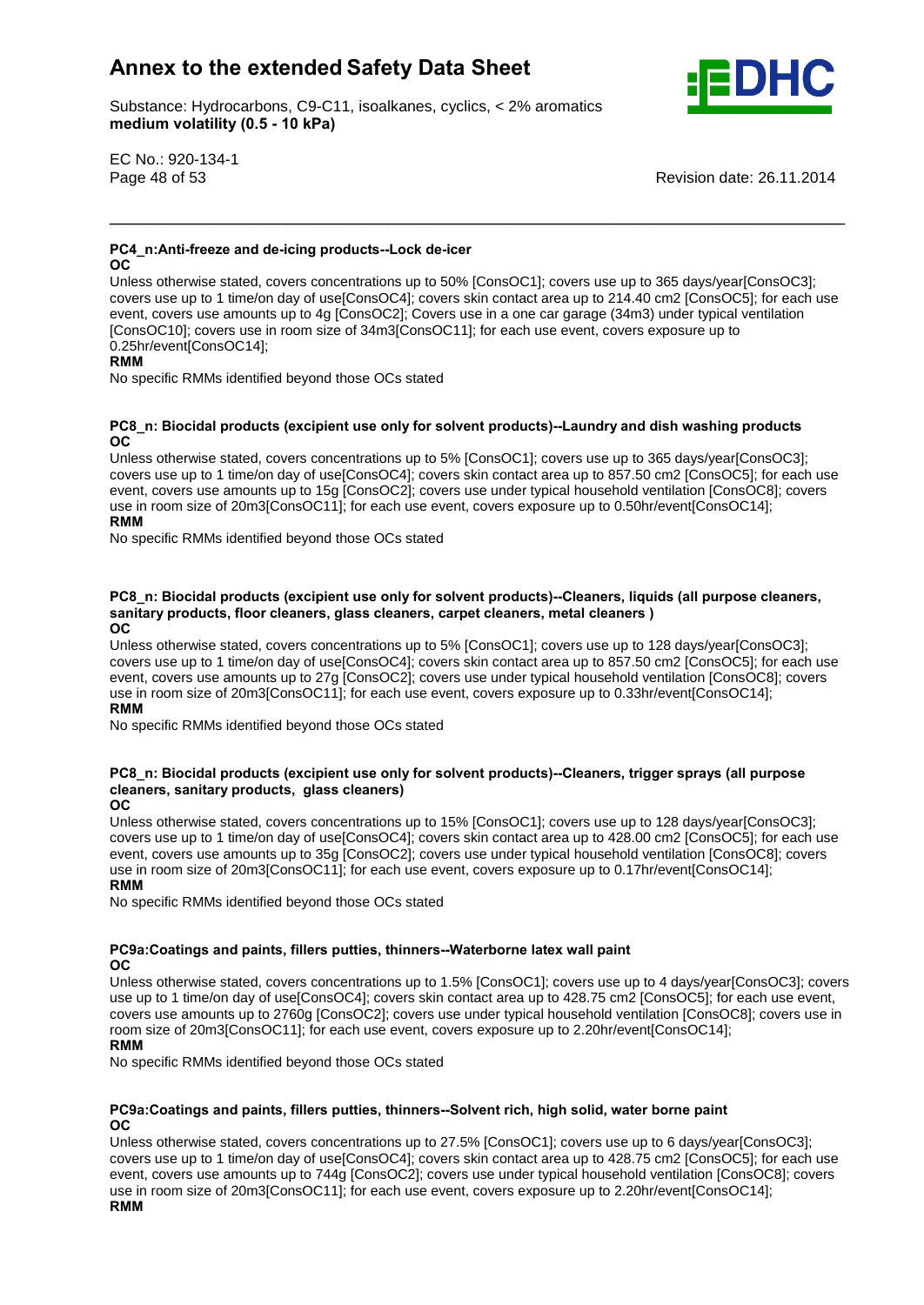Substance: Hydrocarbons, C9-C11, isoalkanes, cyclics, < 2% aromatics e: Hydrocarbons, C9-C11, ise<br>**volatility (0.5 - 10 kPa)** 



EC No.: 920-134-1

Page 49 of 53 Revision date: 26.11.2014

\_\_\_\_\_\_\_\_\_\_\_\_\_\_\_\_\_\_\_\_\_\_\_\_\_\_\_\_\_\_\_\_\_\_\_\_\_\_\_\_\_\_\_\_\_\_\_\_\_\_\_\_\_\_\_\_\_\_\_\_\_\_\_\_\_\_\_\_\_\_\_ No specific RMMs identified beyond those OCs stated

## **and paints, fillers putties, thinners--Aerosol spray can**

OC.

Unless otherwise stated, covers concentrations up to 50% [ConsOC1]; covers use up to 2 days/year[ConsOC3]; covers use up to 1 time/on day of use[ConsOC4]; for each use event, covers use amounts up to 215g [ConsOC2]; Covers use in a one cargarage (34m3) under typical ventilation [ConsOC10]; covers use in room sizeof 34m3[ConsOC11]; for **RMM**each use event, covers exposure up to 0.33hr/event[ConsOC14]; **RMM** 

No specific RMMs identified beyond those OCs stated

#### **and paints, fillers putties, thinners--Removers (paint-, glue-, wall paper-, sealant-remover)**  $OC$

Unless otherwise stated, covers concentrations up to 50% [ConsOC1]; covers use up to 3 days/year[ConsOC3]; covers use up to 1 time/on day of use[ConsOC4]; covers skin contact area up to 857.50 cm2 [ConsOC5]; for each use event, covers use amounts up to 491g [ConsOC2]; covers use under typical household ventilation [ConsOC8]; covers use in **RMM**room size of 20m3[ConsOC11]; for each use event, covers exposure up to 2.00hr/event[ConsOC14]; **RMM** 

No specific RMMs identified beyond those OCs stated

#### **putties, plasters, modeling clay--Fillers and putty OC**

Unless otherwise stated, covers concentrations up to 2% [ConsOC1]; covers use up to 12 days/year[ConsOC3]; covers use up to 1 time/on day of use[ConsOC4]; covers skin contact area up to 35.73 cm2 [ConsOC5]; for each use event, covers use amounts up to 85g [ConsOC2]; covers use under typical household ventilation [ConsOC8]; covers use in **RMM**room size of 20m3[ConsOC11]; for each use event, covers exposure up to 4.00hr/event[ConsOC14];

## **RMM**

No specific RMMs identified beyond those OCs stated

## **putties, plasters, modeling clay--Plasters and floor equalizers**

**OC** 

Unless otherwise stated, covers concentrations up to 2% [ConsOC1]; covers use up to 12 days/year[ConsOC3]; covers use up to 1 time/on day of use[ConsOC4]; covers skin contact area up to 857.50 cm2 [ConsOC5]; for each use event, covers use amounts up to 13800g [ConsOC2]; covers use under typical household ventilation [ConsOC8]; covers use in **RMM**room size of 20m3[ConsOC11]; for each use event, covers exposure up to 2.00hr/event[ConsOC14];

## **RMM**

No specific RMMs identified beyond those OCs stated

## **putties, plasters, modeling clay--Modelling clay**

**OC** 

Unless otherwise stated, covers concentrations up to 1% [ConsOC1]; covers use up to 365 days/year[ConsOC3]; covers use up to 1 time/on day of use[ConsOC4]; covers skin contact area up to 254.40 cm2 [ConsOC5]; for each use event, assumes swallowed amount of 1g [ConsOC13];

**RMM** 

No specific RMMs identified beyond those OCs stated

## **PC9c:Finger paints --Finger paints**

#### **OC**

Unless otherwise stated, covers concentrations up to 50% [ConsOC1]; covers use up to 365 days/year[ConsOC3]; covers use up to 1 time/on day of use[ConsOC4]; covers skin contact area up to 254.40 cm2 [ConsOC5]; for each use<br>**Reports** event, assumes swallowed amount of 1.35g [ConsOC13];

## **RMM**

Avoid using at a product concentration greater than 5% [ConsRMM1]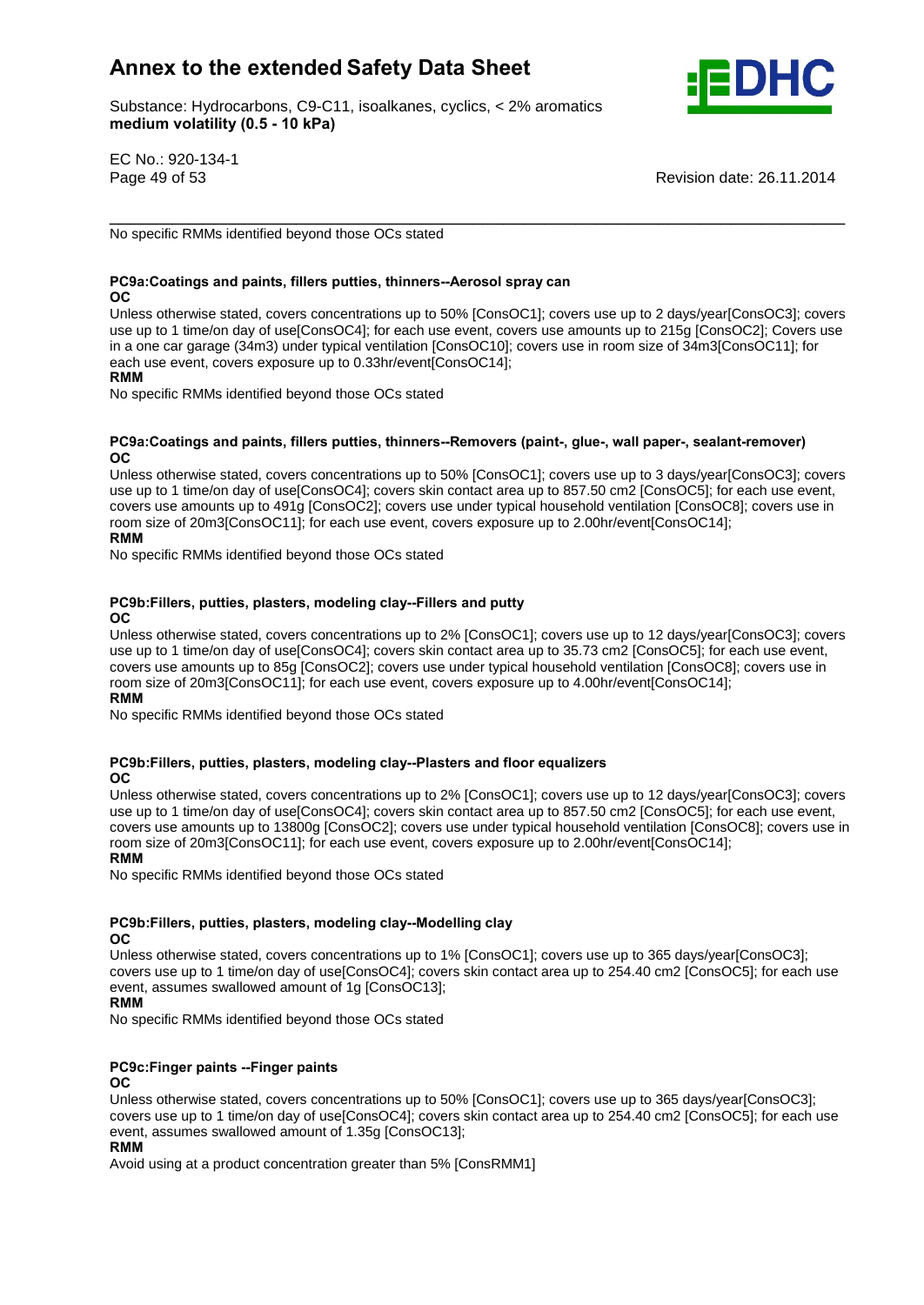Substance: Hydrocarbons, C9-C11, isoalkanes, cyclics, < 2% aromatics e: Hydrocarbons, C9-C11, ise<br>**volatility (0.5 - 10 kPa)** 



EC No.: 920-134-1

Page 50 of 53 Revision date: 26.11.2014

## \_\_\_\_\_\_\_\_\_\_\_\_\_\_\_\_\_\_\_\_\_\_\_\_\_\_\_\_\_\_\_\_\_\_\_\_\_\_\_\_\_\_\_\_\_\_\_\_\_\_\_\_\_\_\_\_\_\_\_\_\_\_\_\_\_\_\_\_\_\_\_ **PC24: Lubricants, greases, and release products—Liquids**

OC.

Unless otherwise stated, covers concentrations up to 100% [ConsOC1]; covers use up to 4 days/year[ConsOC3]; covers use up to 1 time/on day of use[ConsOC4]; covers skin contact area up to 468.00 cm2 [ConsOC5]; for each use event, covers use amounts up to 2200g [ConsOC2]; Covers use in a one cargarage (34m3) under typical ventilation crons occidence and allowing up to **Elect of 34m3[ConsOC11]**; for each use event, covers exposure up to **Representation** Consocial School and Tennis and Tennis and Tennis and Tennis and Tennis and Tennis and Tennis and Ten 0.17hr/event[ConsOC14];

## **RMM**

No specific RMMs identified beyond those OCs stated

#### **PC24: Lubricants, greases, and release products-Pastes OC**

Unless otherwise stated, covers concentrations up to 20% [ConsOC1]; covers use up to 10 days/year[ConsOC3]; covers use up to 1 time/on day of use[ConsOC4]; covers skin contact area up to 468.00 cm2 [ConsOC5]; for each use event, covers use amounts up to 34g [ConsOC2];

#### **RMM**

No specific RMMs identified beyond those OCs stated

## **PC24: Lubricants, greases, and release products-Sprays**

**OC** 

Unless otherwise stated, covers concentrations up to 50% [ConsOC1]; covers use up to 6 days/year[ConsOC3]; covers use up to 1 time/on day of use[ConsOC4]; covers skin contact area up to 428.75 cm2 [ConsOC5]; for each use event, covers use amounts up to 73g [ConsOC2]; covers use under typical household ventilation [ConsOC8]; covers use in **RMM**room size of 20m3[ConsOC11]; for each use event, covers exposure up to 0.17hr/event[ConsOC14];

#### **RMM**

No specific RMMs identified beyond those OCs stated **PC35:**

## **Washing and cleaning products (including solvent based products)óCleaners, liquids (all purpose sanitary products, floor cleaners, glass cleaners, metal cleaners) OCOC**

Unless otherwise stated, covers concentrations up to 5% [ConsOC1]; covers use up to 128 days/year[ConsOC3]; covers use up to 1 time/on day of use[ConsOC4]; covers skin contact area up to 857.50 cm2 [ConsOC5]; for each use event, covers use amounts up to 27g [ConsOC2]; covers use under typical household ventilation [ConsOC8]; covers use in room size of 20m3[ConsOC11]; for each use event, covers exposure up to 0.33hr/event[ConsOC14]; **RMM** 

No specific RMMs identified beyond those OCs stated

## **Washing and cleaning products (including solvent based products)óCleaners, trigger sprays (all c**<br>ashing and cleaning products (including solvent l<br>cleaners, sanitary products, glass cleaners) **OC**

**OC** 

Unless otherwise stated, covers concentrations up to 15% [ConsOC1]; covers use up to 128 days/year [ConsOC3]; covers use up to 1 time/on day of use[ConsOC4]; covers skin contact area up to 428.00 cm2 [ConsOC5]; for each use event, covers use amounts up to 35g [ConsOC2]; covers use under typical household ventilation [ConsOC8]; covers<br>RMM And The Second Ventilation of the Second Ventilation of the Second Ventilation [ConsOC8]; covers use in room size of 20m3[ConsOC11]; for each use event, covers exposure up to 0.17hr/event[ConsOC14]; **RMM** 

No specific RMMs identified beyond those OCs stated

#### **Welding and soldering products, flux productsóNOTE, n\_assessment not in TRA OC**

Unless otherwise stated, covers concentrations up to 20% [ConsOC1]; covers use up to 365 days/year [ConsOC3]; covers use up to 1 time/on day of use[ConsOC4]; for each use event, covers use amounts up to 12g [ConsOC2]; covers use under typical household ventilation [ConsOC8]; covers use in room sizeof 20m3[ConsOC11]; for each use event, **RMM**covers exposure up to 1.00hr/event[ConsOC14];

#### **RMM**

No specific RMMs identified beyond those OCs stated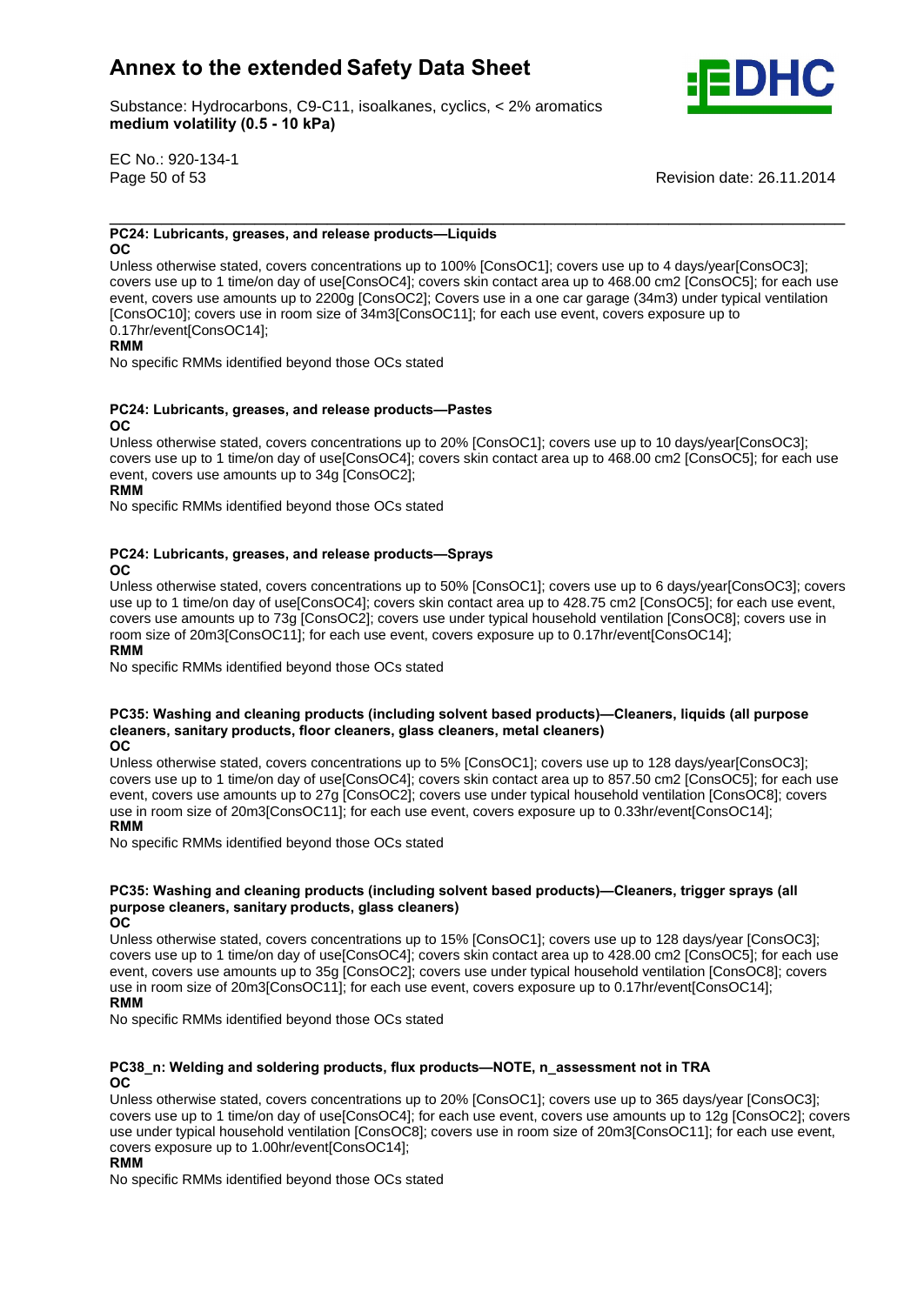Substance: Hydrocarbons, C9-C11, isoalkanes, cyclics, < 2% aromatics e: Hydrocarbons, C9-C11, ise<br>**volatility (0.5 - 10 kPa)** 



EC No.: 920-134-1

Page 51 of 53 Revision date: 26.11.2014

# **2.2 Control of environmental exposure Product characteristics:**

## Substance is complex UVCB [PrC3]. Predominantly hydrophobic [PrC4a]. **Amounts used**

Maximum daily site tonnage (kg/day): 0.0014 **Frequency and duration of use**

Emission days (days/year): 365

## **factors not influenced by risk management**

Local freshwater dilution factor: 10 Local marine water dilution factor: 100 **Other**

## **given operational conditions affecting environmental exposure**

Release fraction to air from process (initial release prior to RMM): 0.95 Release fraction to wastewater from process (initial release prior to RMM): 0.025 Release fraction to soil from process (initial release prior to RMM): 0.025 **Conditions and measures related to municipal sewage treatment plant**

Estimated substance removal from wastewater via domestic sewage treatment (%): 96.5 Maximum allowable site tonnage (M<sub>Safe</sub>) based on release following total wastewater treatment<br>removal (kg/day): 19<br>Assumed domestic sewage treatment plant flow (m<sup>3</sup>/day): 2000 removal (kg/day): 19 Assumed domestic sewage treatment plant flow (m<sup>3</sup>/day): 2000

## **and measures related to external treatment of waste for disposal**

External treatment and disposal of waste should comply with applicable local and/or national regulations [ETW3]<br>Conditions and measures related to external recovery of waste

\_\_\_\_\_\_\_\_\_\_\_\_\_\_\_\_\_\_\_\_\_\_\_\_\_\_\_\_\_\_\_\_\_\_\_\_\_\_\_\_\_\_\_\_\_\_\_\_\_\_\_\_\_\_\_\_\_\_\_\_\_\_\_\_\_\_\_\_\_\_\_ **Section**

External recovery and recycling of waste should comply with applicable local and/or national regulations [ERW1]

## **<sup>3</sup> Exposure estimation**

**Health** 

Estimated workplace exposures are not expected to exceed DNELs when the identified risk management measures are adopted [G8]

#### **Environment**

The Hydrocarbon Block Method has been used to calculate environmental exposure with the Petrorisk model [EE2].<br>**Section 4 Guidance to check compliance with the Exposure Scenario** 

#### Health

Predicted exposures are not expected to exceed the DN(M)EL when the Risk Management Measures/Operational Conditions outlined in Section 2 are implemented. [G22]

Where other Risk Management Measures/Operational Conditions are adopted, then users should ensure that risks are managed to at least equivalent levels. [G23]

#### **Environment**

Guidance is based on assumed operating conditions which may not be applicable to all sites; thus, scaling may be necessary to define appropriate site-specific risk management measures [DSU1] Further details on scaling and control technologies are provided in factsheet (http://cefic.org/en/reach-for-industries-libraries.html) [DSU4]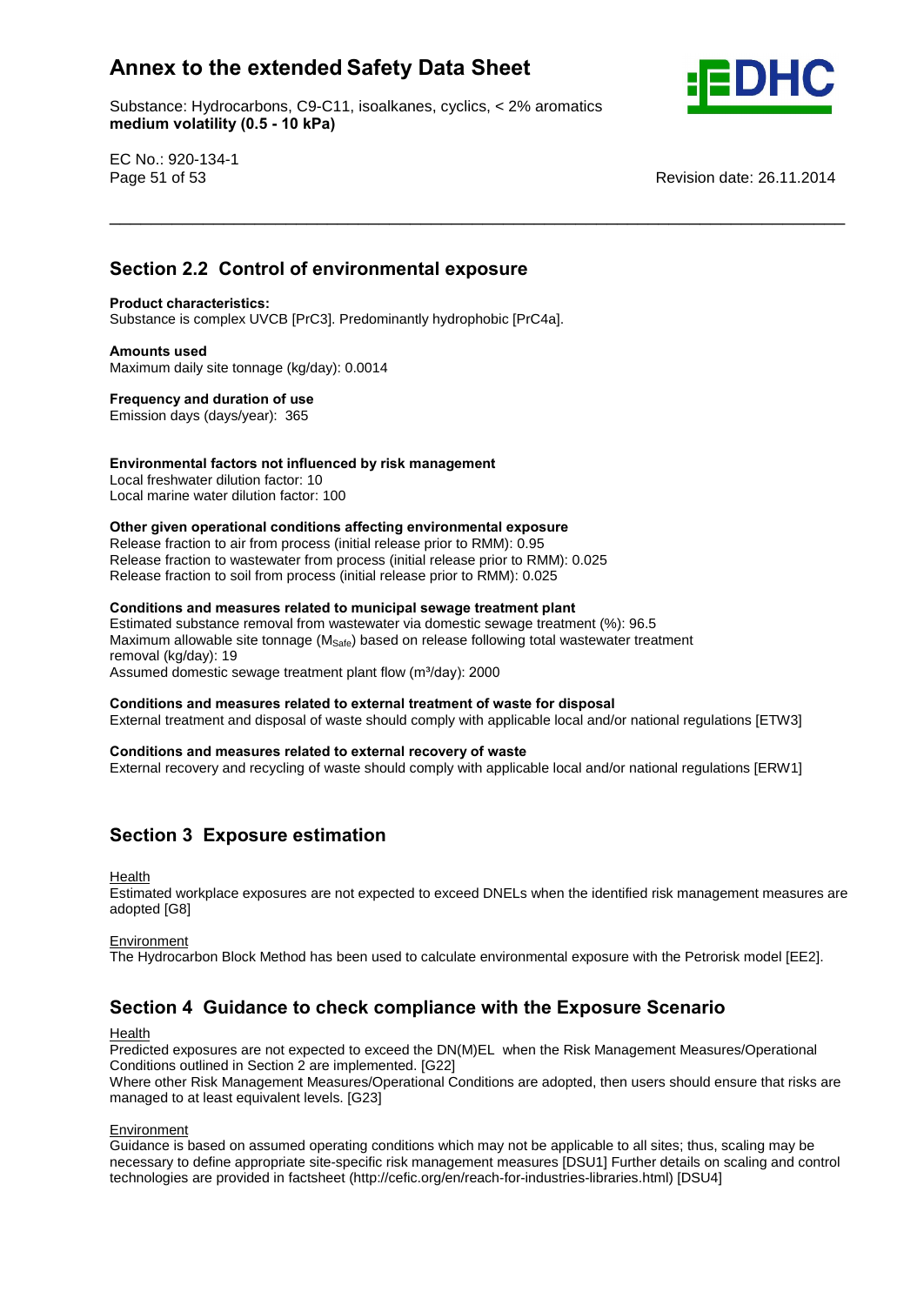Substance: Hydrocarbons, C9-C11, isoalkanes, cyclics, < 2% aromatics e: Hydrocarbons, C9-C11, ise<br>**volatility (0.5 - 10 kPa)** 



EC No.: 920-134-1

Page 52 of 53 Revision date: 26.11.2014 \_\_\_\_\_\_\_\_\_\_\_\_\_\_\_\_\_\_\_\_\_\_\_\_\_\_\_\_\_\_\_\_\_\_\_\_\_\_\_\_\_\_\_\_\_\_\_\_\_\_\_\_\_\_\_\_\_\_\_\_\_\_\_\_\_\_\_\_\_\_\_ **Section**

# **1 Exposure scenario title**<br> **Section 1 Exposure scenario title**

## Other consumer uses **Sector of use:**

SU21: Consumer uses: Private households (= general public = consumers) **Subsequent service life relevant for that use:**

Under nitrogen atmosphere no time limit

## **Subsequent service life relevant for that use:**<br>
Under nitrogen atmosphere no time limit<br> **Contributing Environmental Release Categories [ERC]:**

ERC8a: Wide dispersive indoor use of processing aids in open systems ERC8d: Wide dispersive outdoor use of processing aids in open systems Specific Environmental Release Category: ESVOC 8.16.v1 **Contributing Product Category [PC]:**

PC28: PC39: **Scope**

#### **of processes and activities covered by the Exposure Scenario:**

Consumer uses not covered in consumer examples listed above e.g. use as a carrier in cosmetics/personal care products, parfumes and fragrances. Note: For cosmetic and personal care products, risk assessment only required for the environment under REACH as human health is covered by alternative legislation.

# **<sup>2</sup> Operational conditions and risk management measures Section 2.1 Control of consumer exposure**

# Section 2.1 Control of consumer expo<br>Operational conditions of use

## **Physical form of product and vapour pressure:**

Liquid, vapour pressure 0.5 -10 kPa **Contributing**

## **scenarios and risk management measures of consumer exposure**

Not applicable

# **2.2 Control of environmental exposure Product characteristics:**

Substance is complex UVCB [PrC3]. Predominantly hydrophobic [PrC4a]. **Amounts used**

Maximum daily site tonnage (kg/day): 0.0014 **Frequency and duration of use**

Emission days (days/year): 365

 **factors not influenced by risk management** Local freshwater dilution factor: 10 Local marine water dilution factor: 100 **Other**

**given operational conditions affecting environmental exposure**